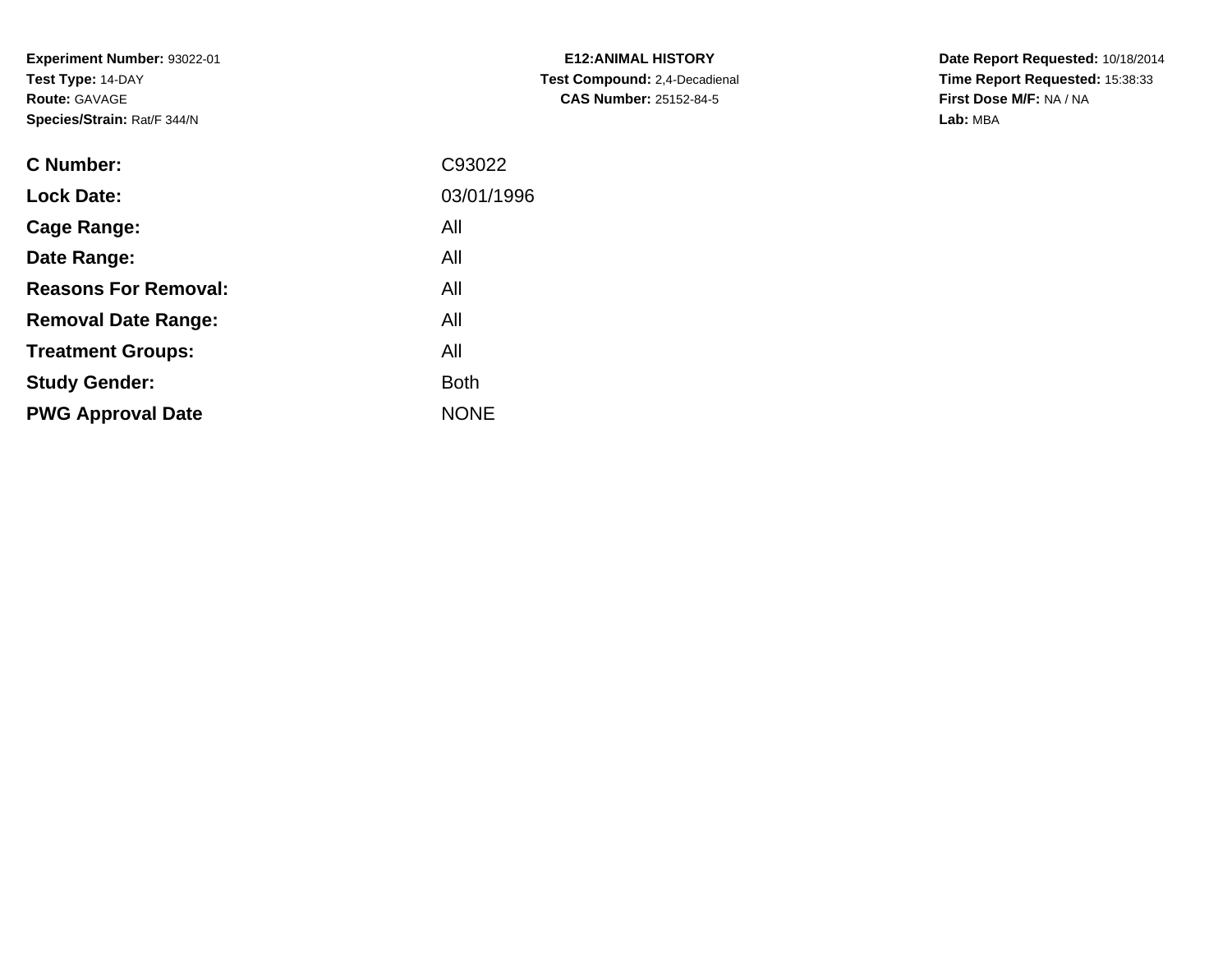|                                       | Experiment Number: 93022-01                   |       |                  |                    |                | <b>E12: ANIMAL HISTORY</b>     |                          | Date Report Requested: 10/18/2014<br>Time Report Requested: 15:38:33<br>First Dose M/F: NA / NA<br>Lab: MBA |  |  |
|---------------------------------------|-----------------------------------------------|-------|------------------|--------------------|----------------|--------------------------------|--------------------------|-------------------------------------------------------------------------------------------------------------|--|--|
|                                       | Test Type: 14-DAY                             |       |                  |                    |                | Test Compound: 2,4-Decadienal  |                          |                                                                                                             |  |  |
|                                       | <b>Route: GAVAGE</b>                          |       |                  |                    |                | <b>CAS Number: 25152-84-5</b>  |                          |                                                                                                             |  |  |
|                                       | Species/Strain: Rat/F 344/N                   |       |                  |                    |                |                                |                          |                                                                                                             |  |  |
| <b>CAGE: 1</b><br><b>ANIMAL ID: 1</b> |                                               |       | <b>SEX: Male</b> |                    | <b>TRT#: 1</b> |                                | <b>TRT:</b> 0.0<br>MG/KG |                                                                                                             |  |  |
| <b>DAY</b>                            | <b>DATE</b>                                   | OP ID | <b>DOSE TIME</b> | <b>WEIGHT TIME</b> | WT(q)          | <b>WEIGHT</b><br><b>STATUS</b> | <b>OBS TIME</b>          | <b>OBSERVATIONS</b>                                                                                         |  |  |
|                                       | 11/13/95                                      | 5     |                  | 07:04:04           | 102.9          |                                | 07:04:04                 | Unremarkable                                                                                                |  |  |
| 8                                     | 11/20/95                                      |       |                  | 09:36:00           | 141.3          |                                | 09:36:00                 | Unremarkable                                                                                                |  |  |
| 17                                    | 11/29/95                                      | 5     |                  | 06:48:00           | 185.2          |                                | 06:48:00                 | Unremarkable                                                                                                |  |  |
|                                       | <b>REMOVED ** REASON - TERMINAL SACRIFICE</b> |       |                  |                    |                |                                |                          |                                                                                                             |  |  |

11/29/95 <sup>5</sup> 11:20:24 185.2 11:20:24 Unremarkable

17

Page 2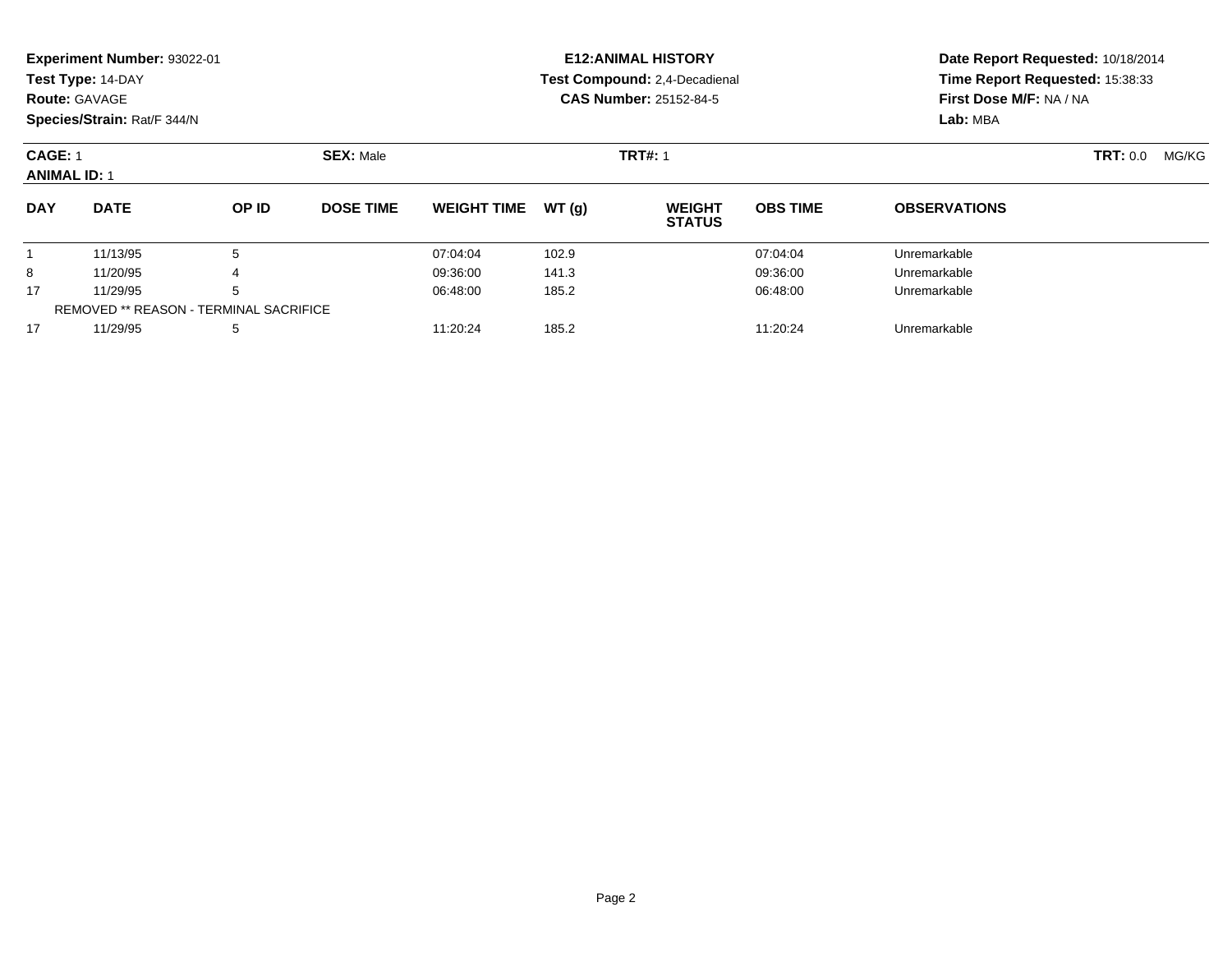|                                       | Experiment Number: 93022-01 |                                               |                  |                    |       | <b>E12: ANIMAL HISTORY</b>     |                 | Date Report Requested: 10/18/2014<br>Time Report Requested: 15:38:33<br>First Dose M/F: NA / NA<br>Lab: MBA |                   |  |
|---------------------------------------|-----------------------------|-----------------------------------------------|------------------|--------------------|-------|--------------------------------|-----------------|-------------------------------------------------------------------------------------------------------------|-------------------|--|
|                                       | Test Type: 14-DAY           |                                               |                  |                    |       | Test Compound: 2,4-Decadienal  |                 |                                                                                                             |                   |  |
|                                       | <b>Route: GAVAGE</b>        |                                               |                  |                    |       | <b>CAS Number: 25152-84-5</b>  |                 |                                                                                                             |                   |  |
|                                       | Species/Strain: Rat/F 344/N |                                               |                  |                    |       |                                |                 |                                                                                                             |                   |  |
| <b>CAGE: 1</b><br><b>ANIMAL ID: 2</b> |                             |                                               | <b>SEX: Male</b> |                    |       | <b>TRT#: 1</b>                 |                 |                                                                                                             | TRT: 0.0<br>MG/KG |  |
| <b>DAY</b>                            | <b>DATE</b>                 | OP ID                                         | <b>DOSE TIME</b> | <b>WEIGHT TIME</b> | WT(q) | <b>WEIGHT</b><br><b>STATUS</b> | <b>OBS TIME</b> | <b>OBSERVATIONS</b>                                                                                         |                   |  |
|                                       | 11/13/95                    | 5                                             |                  | 07:04:04           | 82.8  |                                | 07:04:04        | Unremarkable                                                                                                |                   |  |
| 8                                     | 11/20/95                    |                                               |                  | 09:36:00           | 114.6 |                                | 09:36:00        | Unremarkable                                                                                                |                   |  |
| 17                                    | 11/29/95                    | 5                                             |                  | 06:48:00           | 159.1 |                                | 06:48:00        | Unremarkable                                                                                                |                   |  |
|                                       |                             | <b>REMOVED ** REASON - TERMINAL SACRIFICE</b> |                  |                    |       |                                |                 |                                                                                                             |                   |  |

7 11/29/95 5 5 11:20:24 159.1 159.1 11:20:24 159.1 11:20:24 Unremarkable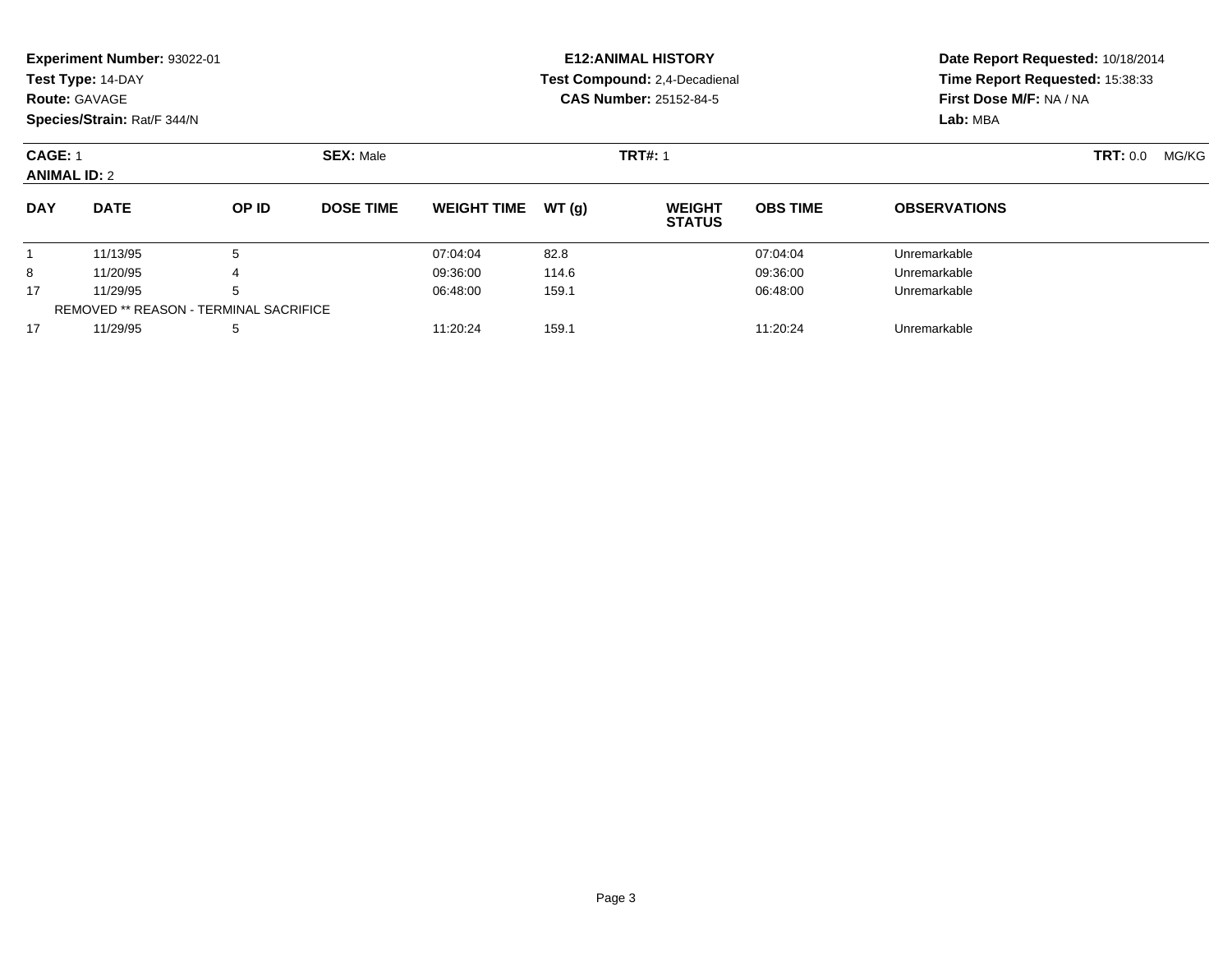|                                       | Experiment Number: 93022-01                   |       |                  |                    |                | <b>E12: ANIMAL HISTORY</b>     |                 | Date Report Requested: 10/18/2014<br>Time Report Requested: 15:38:33<br>First Dose M/F: NA / NA<br>Lab: MBA |  |  |
|---------------------------------------|-----------------------------------------------|-------|------------------|--------------------|----------------|--------------------------------|-----------------|-------------------------------------------------------------------------------------------------------------|--|--|
|                                       | Test Type: 14-DAY                             |       |                  |                    |                | Test Compound: 2,4-Decadienal  |                 |                                                                                                             |  |  |
|                                       | <b>Route: GAVAGE</b>                          |       |                  |                    |                | <b>CAS Number: 25152-84-5</b>  |                 |                                                                                                             |  |  |
|                                       | Species/Strain: Rat/F 344/N                   |       |                  |                    |                |                                |                 |                                                                                                             |  |  |
| <b>CAGE: 1</b><br><b>ANIMAL ID: 3</b> |                                               |       | <b>SEX: Male</b> |                    | <b>TRT#: 1</b> |                                | <b>TRT:</b> 0.0 | MG/KG                                                                                                       |  |  |
| <b>DAY</b>                            | <b>DATE</b>                                   | OP ID | <b>DOSE TIME</b> | <b>WEIGHT TIME</b> | WT(q)          | <b>WEIGHT</b><br><b>STATUS</b> | <b>OBS TIME</b> | <b>OBSERVATIONS</b>                                                                                         |  |  |
|                                       | 11/13/95                                      | 5     |                  | 07:04:04           | 94.1           |                                | 07:04:04        | Unremarkable                                                                                                |  |  |
| 8                                     | 11/20/95                                      |       |                  | 09:36:00           | 132.0          |                                | 09:36:00        | Unremarkable                                                                                                |  |  |
| 17                                    | 11/29/95                                      | 5     |                  | 06:48:00           | 181.9          |                                | 06:48:00        | Unremarkable                                                                                                |  |  |
|                                       | <b>REMOVED ** REASON - TERMINAL SACRIFICE</b> |       |                  |                    |                |                                |                 |                                                                                                             |  |  |

11/29/95 <sup>5</sup> 11:20:24 181.9 11:20:24 Unremarkable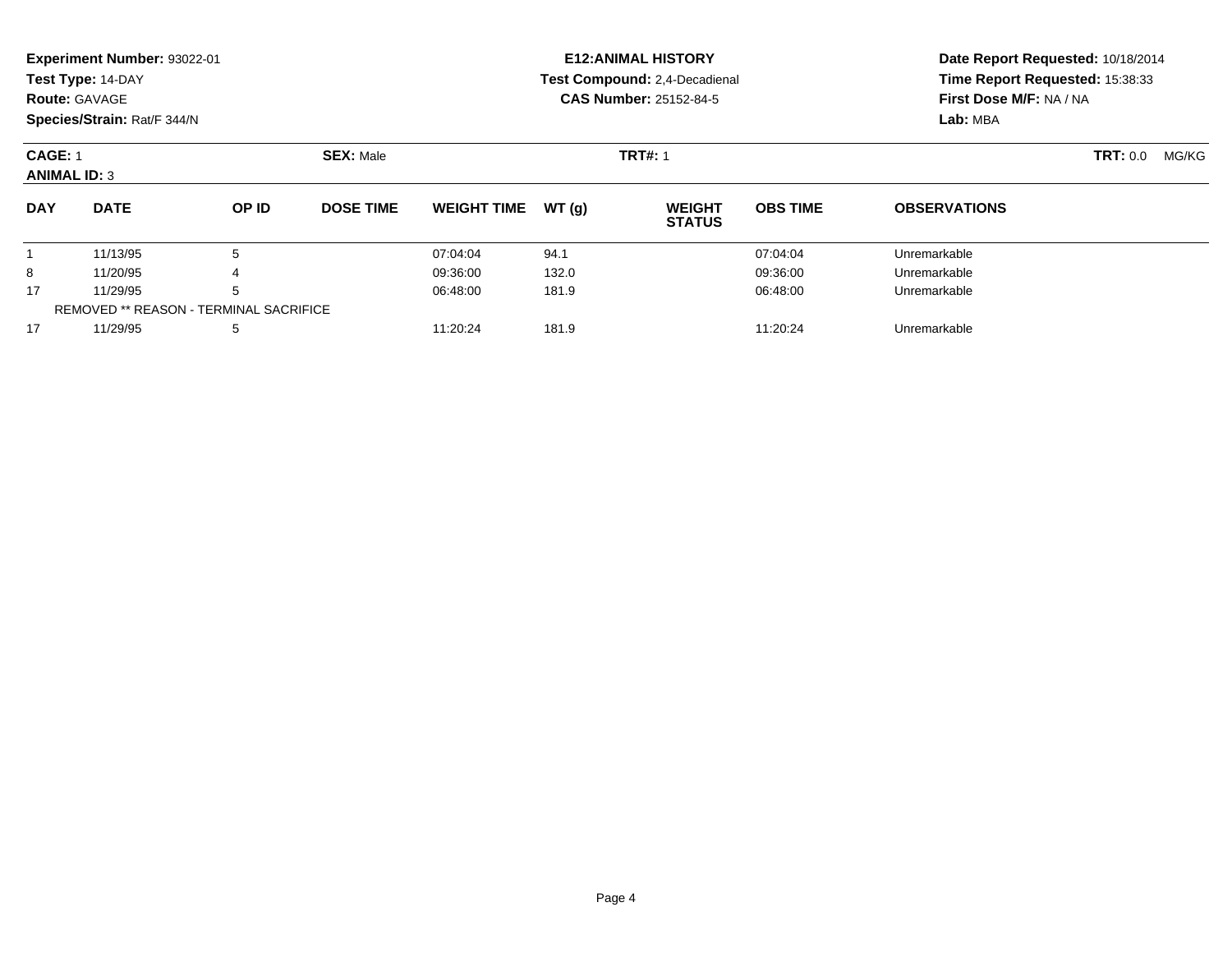|                                                                      | <b>Experiment Number: 93022-01</b><br>Test Type: 14-DAY<br><b>Route: GAVAGE</b><br>Species/Strain: Rat/F 344/N |       |                  |                    |        | <b>E12: ANIMAL HISTORY</b><br>Test Compound: 2,4-Decadienal<br><b>CAS Number: 25152-84-5</b> | Date Report Requested: 10/18/2014<br>Time Report Requested: 15:38:33<br>First Dose M/F: NA / NA<br>Lab: MBA |                     |  |  |
|----------------------------------------------------------------------|----------------------------------------------------------------------------------------------------------------|-------|------------------|--------------------|--------|----------------------------------------------------------------------------------------------|-------------------------------------------------------------------------------------------------------------|---------------------|--|--|
| <b>CAGE: 1</b><br><b>SEX: Male</b><br><b>ANIMAL ID: 4</b>            |                                                                                                                |       |                  |                    |        | <b>TRT#: 1</b>                                                                               | <b>TRT: 0.0</b>                                                                                             |                     |  |  |
| <b>DAY</b>                                                           | <b>DATE</b>                                                                                                    | OP ID | <b>DOSE TIME</b> | <b>WEIGHT TIME</b> | WT (q) | <b>WEIGHT</b><br><b>STATUS</b>                                                               | <b>OBS TIME</b>                                                                                             | <b>OBSERVATIONS</b> |  |  |
|                                                                      | 11/13/95                                                                                                       | 5     |                  | 07:04:04           | 109.8  |                                                                                              | 07:04:04                                                                                                    | Unremarkable        |  |  |
| 8                                                                    | 11/20/95                                                                                                       |       |                  | 09:36:00           | 143.9  |                                                                                              | 09:36:00                                                                                                    | Unremarkable        |  |  |
| 5<br>17<br>11/29/95<br><b>REMOVED ** REASON - TERMINAL SACRIFICE</b> |                                                                                                                |       | 06:48:00         | 190.9              |        | 06:48:00                                                                                     | Unremarkable                                                                                                |                     |  |  |

11/29/95 <sup>5</sup> 11:20:24 190.9 11:20:24 Unremarkable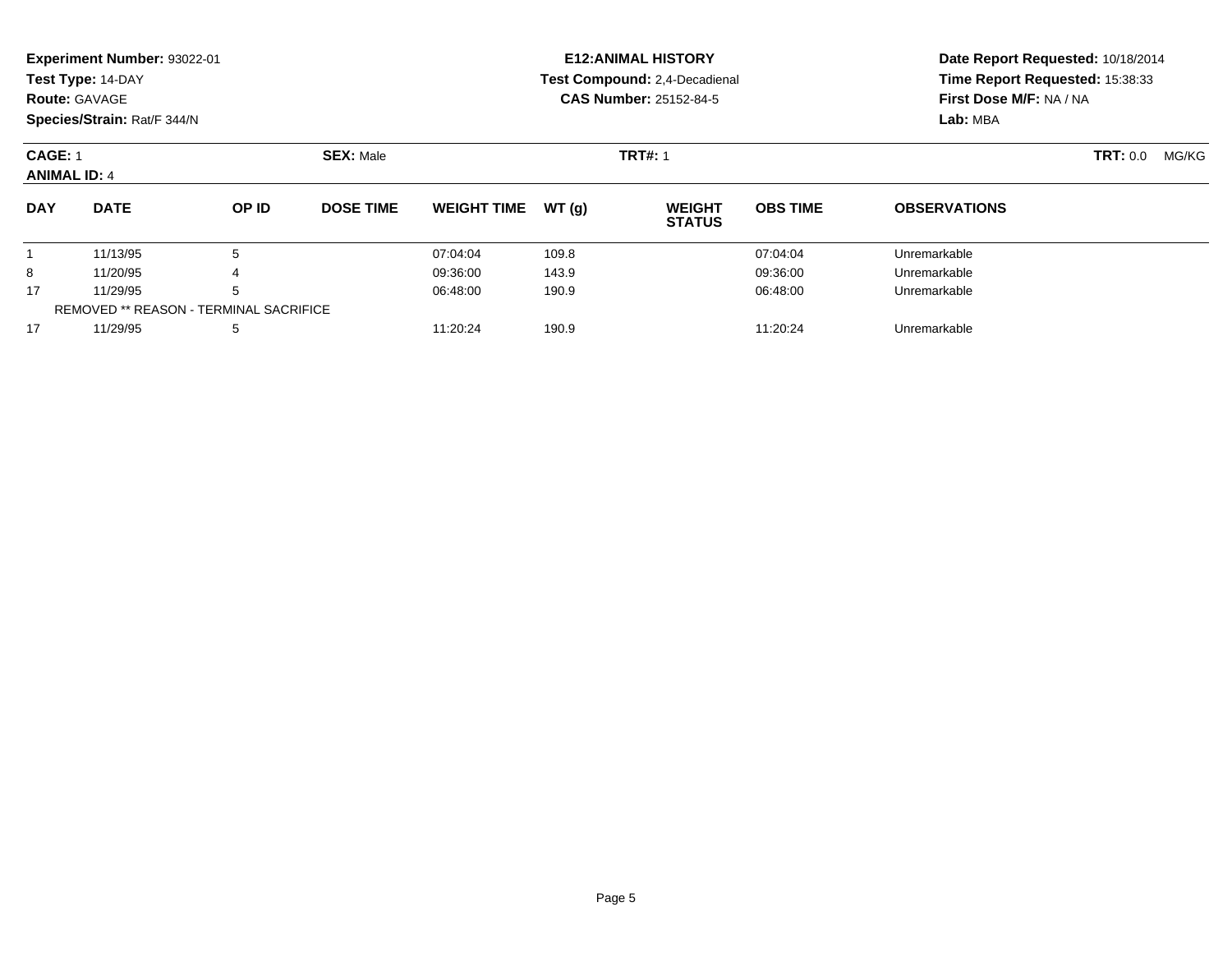|            | Experiment Number: 93022-01                               |                                               |                  |                    |       | <b>E12: ANIMAL HISTORY</b>     |                 | Date Report Requested: 10/18/2014<br>Time Report Requested: 15:38:33<br>First Dose M/F: NA / NA<br>Lab: MBA |  |  |
|------------|-----------------------------------------------------------|-----------------------------------------------|------------------|--------------------|-------|--------------------------------|-----------------|-------------------------------------------------------------------------------------------------------------|--|--|
|            | Test Type: 14-DAY                                         |                                               |                  |                    |       | Test Compound: 2,4-Decadienal  |                 |                                                                                                             |  |  |
|            | <b>Route: GAVAGE</b>                                      |                                               |                  |                    |       | <b>CAS Number: 25152-84-5</b>  |                 |                                                                                                             |  |  |
|            | Species/Strain: Rat/F 344/N                               |                                               |                  |                    |       |                                |                 |                                                                                                             |  |  |
|            | <b>SEX: Male</b><br><b>CAGE: 1</b><br><b>ANIMAL ID: 5</b> |                                               |                  |                    |       | <b>TRT#: 1</b>                 |                 | TRT: 0.0<br>MG/KG                                                                                           |  |  |
| <b>DAY</b> | <b>DATE</b>                                               | OP ID                                         | <b>DOSE TIME</b> | <b>WEIGHT TIME</b> | WT(q) | <b>WEIGHT</b><br><b>STATUS</b> | <b>OBS TIME</b> | <b>OBSERVATIONS</b>                                                                                         |  |  |
|            | 11/13/95                                                  | 5                                             |                  | 07:04:04           | 96.0  |                                | 07:04:04        | Unremarkable                                                                                                |  |  |
| 8          | 11/20/95                                                  |                                               |                  | 09:36:00           | 131.8 |                                | 09:36:00        | Unremarkable                                                                                                |  |  |
| 17         | 11/29/95                                                  | 5                                             |                  | 06:48:00           | 175.9 |                                | 06:48:00        | Unremarkable                                                                                                |  |  |
|            |                                                           | <b>REMOVED ** REASON - TERMINAL SACRIFICE</b> |                  |                    |       |                                |                 |                                                                                                             |  |  |

11/29/95 <sup>5</sup> 11:20:24 175.9 11:20:24 Unremarkable

17

Page 6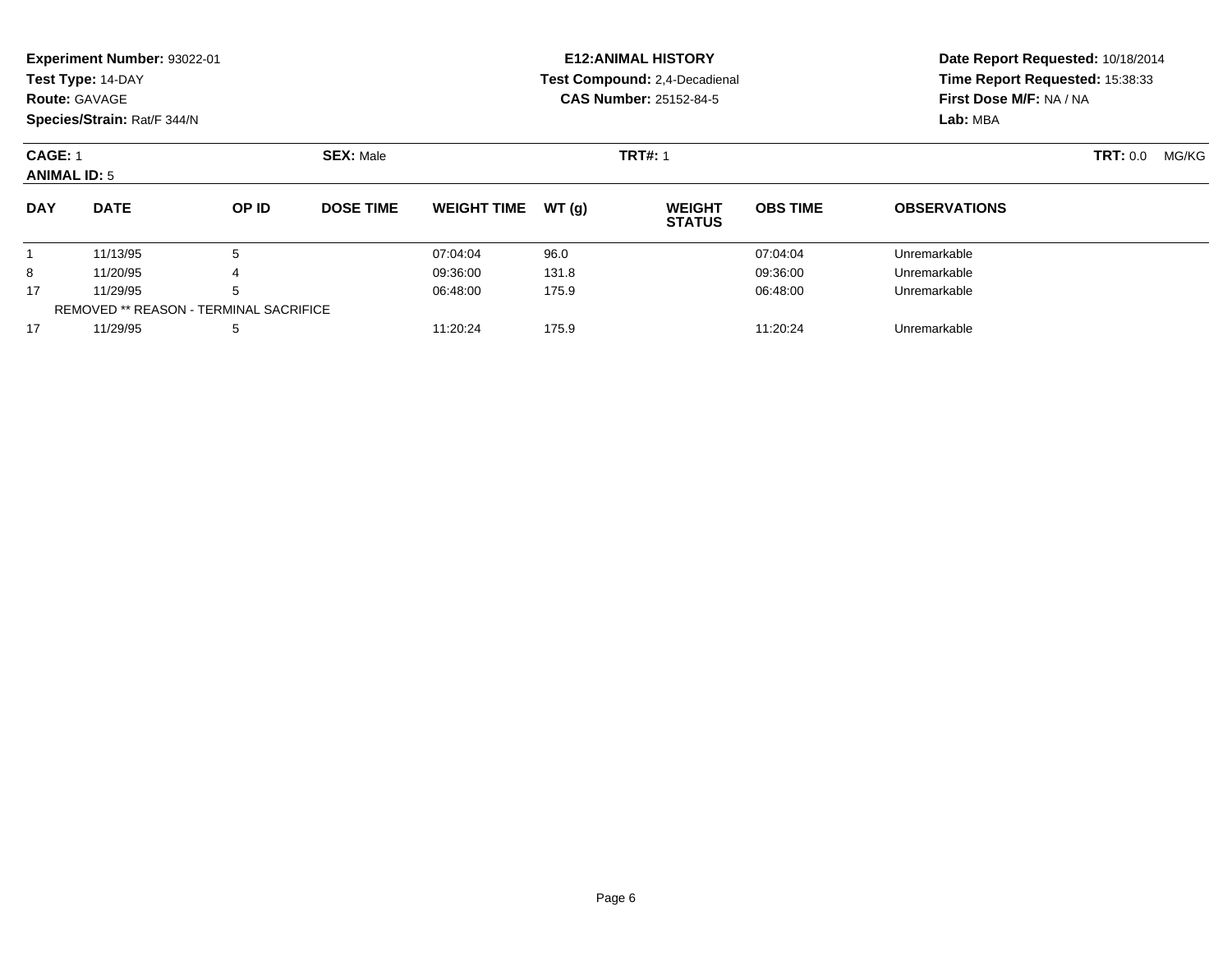|            | Experiment Number: 93022-01<br>Test Type: 14-DAY<br><b>Route: GAVAGE</b><br>Species/Strain: Rat/F 344/N |       |                  |                    |       | <b>E12: ANIMAL HISTORY</b><br>Test Compound: 2,4-Decadienal<br><b>CAS Number: 25152-84-5</b> | Date Report Requested: 10/18/2014<br>Time Report Requested: 15:38:33<br>First Dose M/F: NA / NA<br>Lab: MBA |                     |  |
|------------|---------------------------------------------------------------------------------------------------------|-------|------------------|--------------------|-------|----------------------------------------------------------------------------------------------|-------------------------------------------------------------------------------------------------------------|---------------------|--|
|            | <b>CAGE: 2</b><br><b>SEX: Male</b><br><b>ANIMAL ID: 6</b>                                               |       |                  |                    |       | <b>TRT#: 2</b>                                                                               | <b>TRT:</b> 45.0<br>MG/KG                                                                                   |                     |  |
| <b>DAY</b> | <b>DATE</b>                                                                                             | OP ID | <b>DOSE TIME</b> | <b>WEIGHT TIME</b> | WT(g) | <b>WEIGHT</b><br><b>STATUS</b>                                                               | <b>OBS TIME</b>                                                                                             | <b>OBSERVATIONS</b> |  |
|            | 11/13/95                                                                                                | 5     |                  | 07:08:32           | 93.6  |                                                                                              | 07:08:32                                                                                                    | Unremarkable        |  |
| 8          | 11/20/95                                                                                                |       |                  | 09:45:40           | 131.2 |                                                                                              | 09:45:40                                                                                                    | Unremarkable        |  |
| 17         | 11/29/95                                                                                                | 5     |                  | 07:03:40           | 179.8 |                                                                                              | 07:03:40                                                                                                    | Unremarkable        |  |
|            | <b>REMOVED ** REASON - TERMINAL SACRIFICE</b>                                                           |       |                  |                    |       |                                                                                              |                                                                                                             |                     |  |
| 17         | 11/29/95                                                                                                | 5     |                  | 11:20:26           | 179.8 |                                                                                              | 11:20:26                                                                                                    | Unremarkable        |  |

11/29/95 <sup>5</sup> 11:20:26 179.8 11:20:26 Unremarkable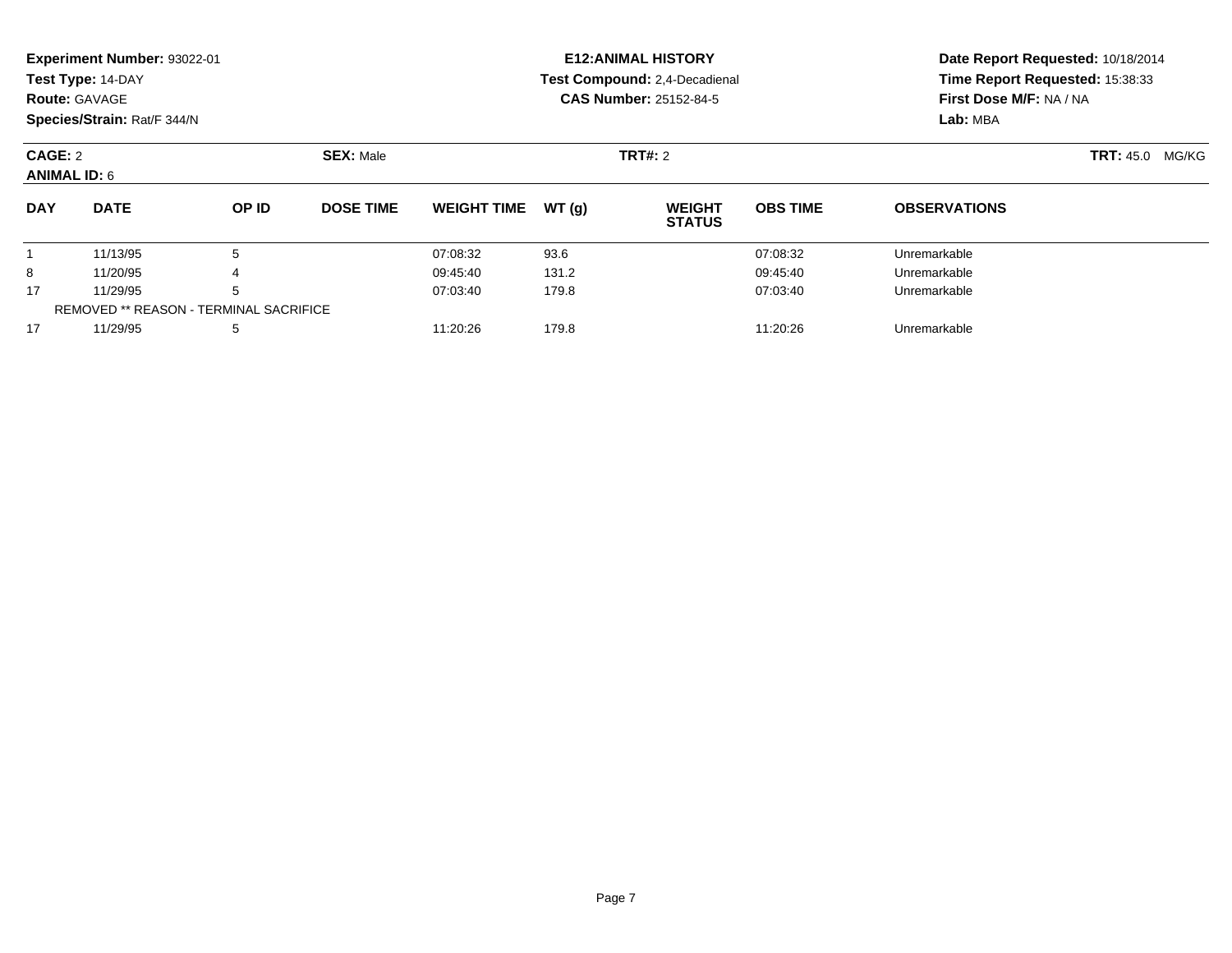|                                | Experiment Number: 93022-01<br>Test Type: 14-DAY |       |                  |                    |        | <b>E12: ANIMAL HISTORY</b><br>Test Compound: 2,4-Decadienal | Date Report Requested: 10/18/2014<br>Time Report Requested: 15:38:33 |                                     |  |  |
|--------------------------------|--------------------------------------------------|-------|------------------|--------------------|--------|-------------------------------------------------------------|----------------------------------------------------------------------|-------------------------------------|--|--|
|                                | <b>Route: GAVAGE</b>                             |       |                  |                    |        | <b>CAS Number: 25152-84-5</b>                               |                                                                      | First Dose M/F: NA / NA<br>Lab: MBA |  |  |
|                                | Species/Strain: Rat/F 344/N                      |       |                  |                    |        |                                                             |                                                                      |                                     |  |  |
| CAGE: 2<br><b>ANIMAL ID: 7</b> |                                                  |       | <b>SEX: Male</b> |                    |        | <b>TRT#: 2</b>                                              |                                                                      | <b>TRT: 45.0</b><br>MG/KG           |  |  |
| <b>DAY</b>                     | <b>DATE</b>                                      | OP ID | <b>DOSE TIME</b> | <b>WEIGHT TIME</b> | WT (q) | <b>WEIGHT</b><br><b>STATUS</b>                              | <b>OBS TIME</b>                                                      | <b>OBSERVATIONS</b>                 |  |  |
|                                | 11/13/95                                         | 5     |                  | 07:08:32           | 100.2  |                                                             | 07:08:32                                                             | Unremarkable                        |  |  |
| 8                              | 11/20/95                                         | 4     |                  | 09:45:40           | 134.0  |                                                             | 09:45:40                                                             | Unremarkable                        |  |  |
| 17                             | 11/29/95                                         | 5     |                  | 07:03:40           | 186.1  |                                                             | 07:03:40                                                             | Unremarkable                        |  |  |
|                                | REMOVED ** REASON - TERMINAL SACRIFICE           |       |                  |                    |        |                                                             |                                                                      |                                     |  |  |

7 11/29/95 5 5 11:20:26 186.1 11:20.26 198.1 11:20:26 198.1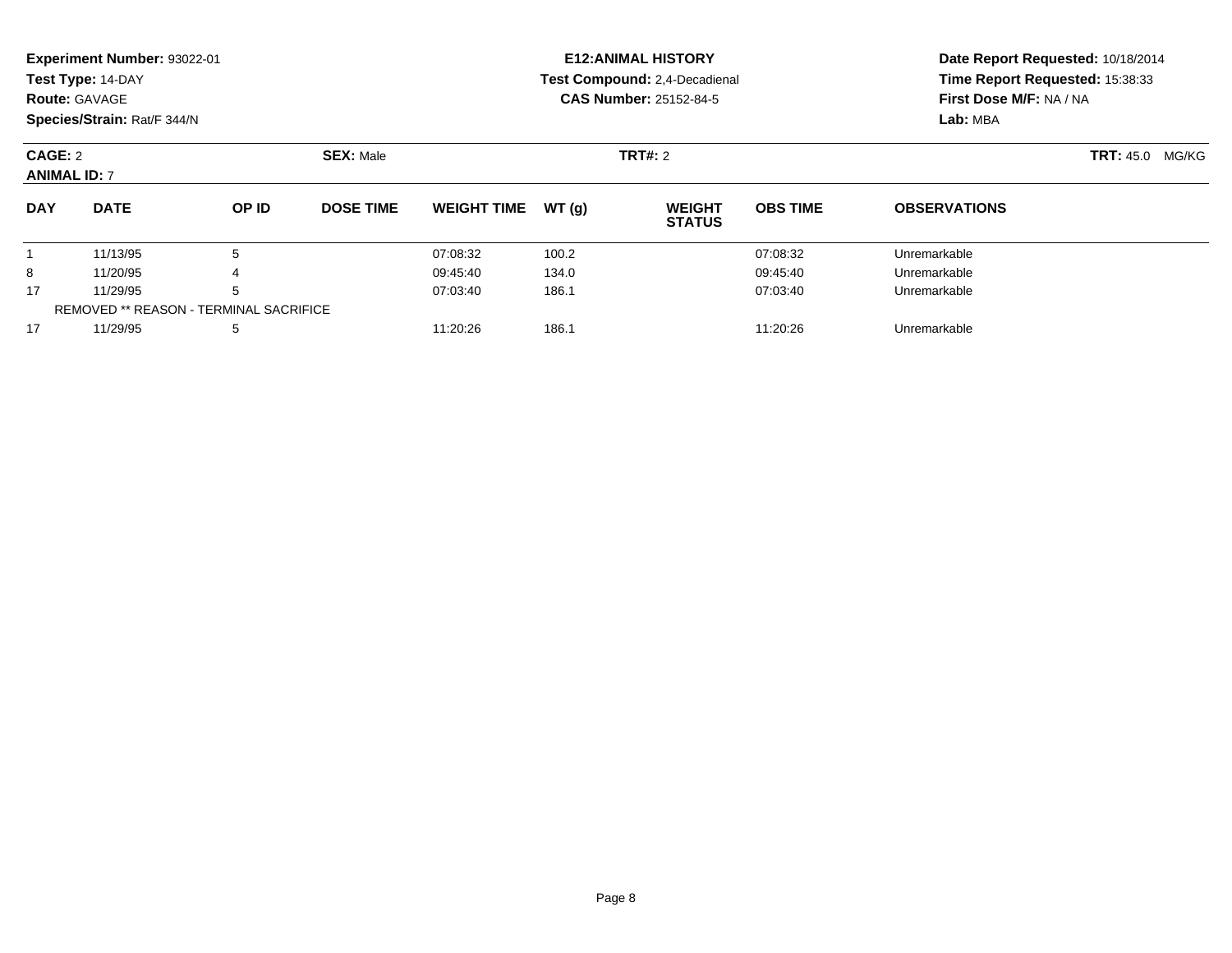|                                | Experiment Number: 93022-01                   |       |                  |                    |       | <b>E12: ANIMAL HISTORY</b>     |                 | Date Report Requested: 10/18/2014<br>Time Report Requested: 15:38:33<br>First Dose M/F: NA / NA<br>Lab: MBA |                        |  |
|--------------------------------|-----------------------------------------------|-------|------------------|--------------------|-------|--------------------------------|-----------------|-------------------------------------------------------------------------------------------------------------|------------------------|--|
|                                | Test Type: 14-DAY                             |       |                  |                    |       | Test Compound: 2,4-Decadienal  |                 |                                                                                                             |                        |  |
|                                | <b>Route: GAVAGE</b>                          |       |                  |                    |       | <b>CAS Number: 25152-84-5</b>  |                 |                                                                                                             |                        |  |
|                                | Species/Strain: Rat/F 344/N                   |       |                  |                    |       |                                |                 |                                                                                                             |                        |  |
| CAGE: 2<br><b>ANIMAL ID: 8</b> |                                               |       | <b>SEX: Male</b> |                    |       | <b>TRT#: 2</b>                 |                 |                                                                                                             | <b>TRT: 45.0 MG/KG</b> |  |
| <b>DAY</b>                     | <b>DATE</b>                                   | OP ID | <b>DOSE TIME</b> | <b>WEIGHT TIME</b> | WT(q) | <b>WEIGHT</b><br><b>STATUS</b> | <b>OBS TIME</b> | <b>OBSERVATIONS</b>                                                                                         |                        |  |
|                                | 11/13/95                                      | 5     |                  | 07:08:32           | 81.9  |                                | 07:08:32        | Unremarkable                                                                                                |                        |  |
| 8                              | 11/20/95                                      |       |                  | 09:45:40           | 116.1 |                                | 09:45:40        | Unremarkable                                                                                                |                        |  |
| 17                             | 11/29/95                                      | 5     |                  | 07:03:40           | 160.1 |                                | 07:03:40        | Unremarkable                                                                                                |                        |  |
|                                | <b>REMOVED ** REASON - TERMINAL SACRIFICE</b> |       |                  |                    |       |                                |                 |                                                                                                             |                        |  |

7 11/29/95 5 5 11:20:26 160.1 101 11:20:26 160.1 11:20:26 Unremarkable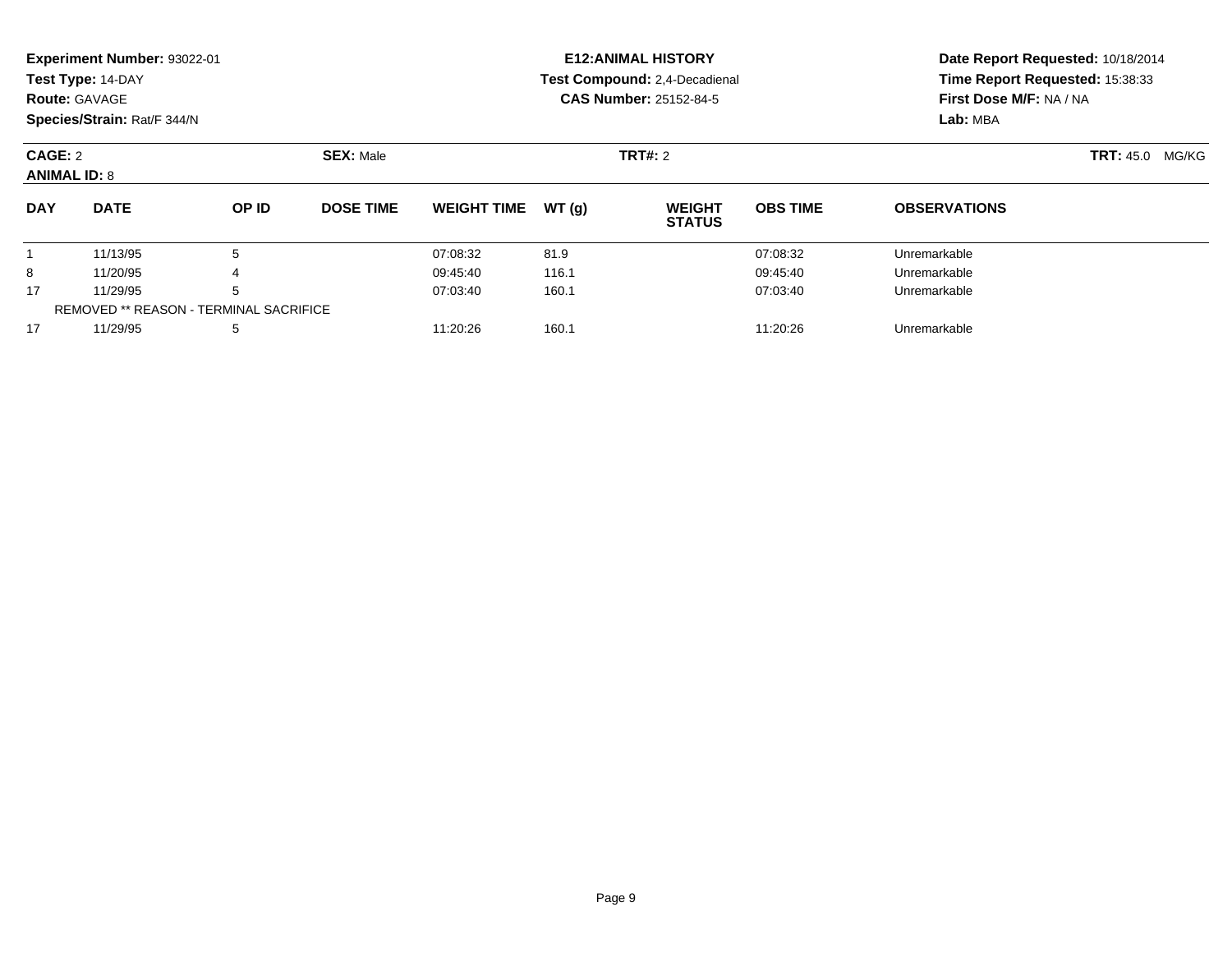|            | Experiment Number: 93022-01<br>Test Type: 14-DAY<br><b>Route: GAVAGE</b><br>Species/Strain: Rat/F 344/N |       |                  |                    |       | <b>E12: ANIMAL HISTORY</b><br>Test Compound: 2,4-Decadienal<br><b>CAS Number: 25152-84-5</b> | Date Report Requested: 10/18/2014<br>Time Report Requested: 15:38:33<br>First Dose M/F: NA / NA<br>Lab: MBA |                     |  |
|------------|---------------------------------------------------------------------------------------------------------|-------|------------------|--------------------|-------|----------------------------------------------------------------------------------------------|-------------------------------------------------------------------------------------------------------------|---------------------|--|
|            | CAGE: 2<br><b>SEX: Male</b><br><b>ANIMAL ID: 9</b>                                                      |       |                  |                    |       | <b>TRT#: 2</b>                                                                               | <b>TRT: 45.0</b><br>MG/KG                                                                                   |                     |  |
| <b>DAY</b> | <b>DATE</b>                                                                                             | OP ID | <b>DOSE TIME</b> | <b>WEIGHT TIME</b> | WT(g) | <b>WEIGHT</b><br><b>STATUS</b>                                                               | <b>OBS TIME</b>                                                                                             | <b>OBSERVATIONS</b> |  |
|            | 11/13/95                                                                                                | 5     |                  | 07:08:32           | 104.3 |                                                                                              | 07:08:32                                                                                                    | Unremarkable        |  |
| 8          | 11/20/95                                                                                                | 4     |                  | 09:45:40           | 137.6 |                                                                                              | 09:45:40                                                                                                    | Unremarkable        |  |
| 17         | 11/29/95                                                                                                | 5     |                  | 07:03:40           | 188.8 |                                                                                              | 07:03:40                                                                                                    | Unremarkable        |  |
|            | <b>REMOVED ** REASON - TERMINAL SACRIFICE</b>                                                           |       |                  |                    |       |                                                                                              |                                                                                                             |                     |  |
| 17         | 11/29/95                                                                                                | 5     |                  | 11:20:26           | 188.8 |                                                                                              | 11:20:26                                                                                                    | Unremarkable        |  |

11/29/95 <sup>5</sup> 11:20:26 188.8 11:20:26 Unremarkable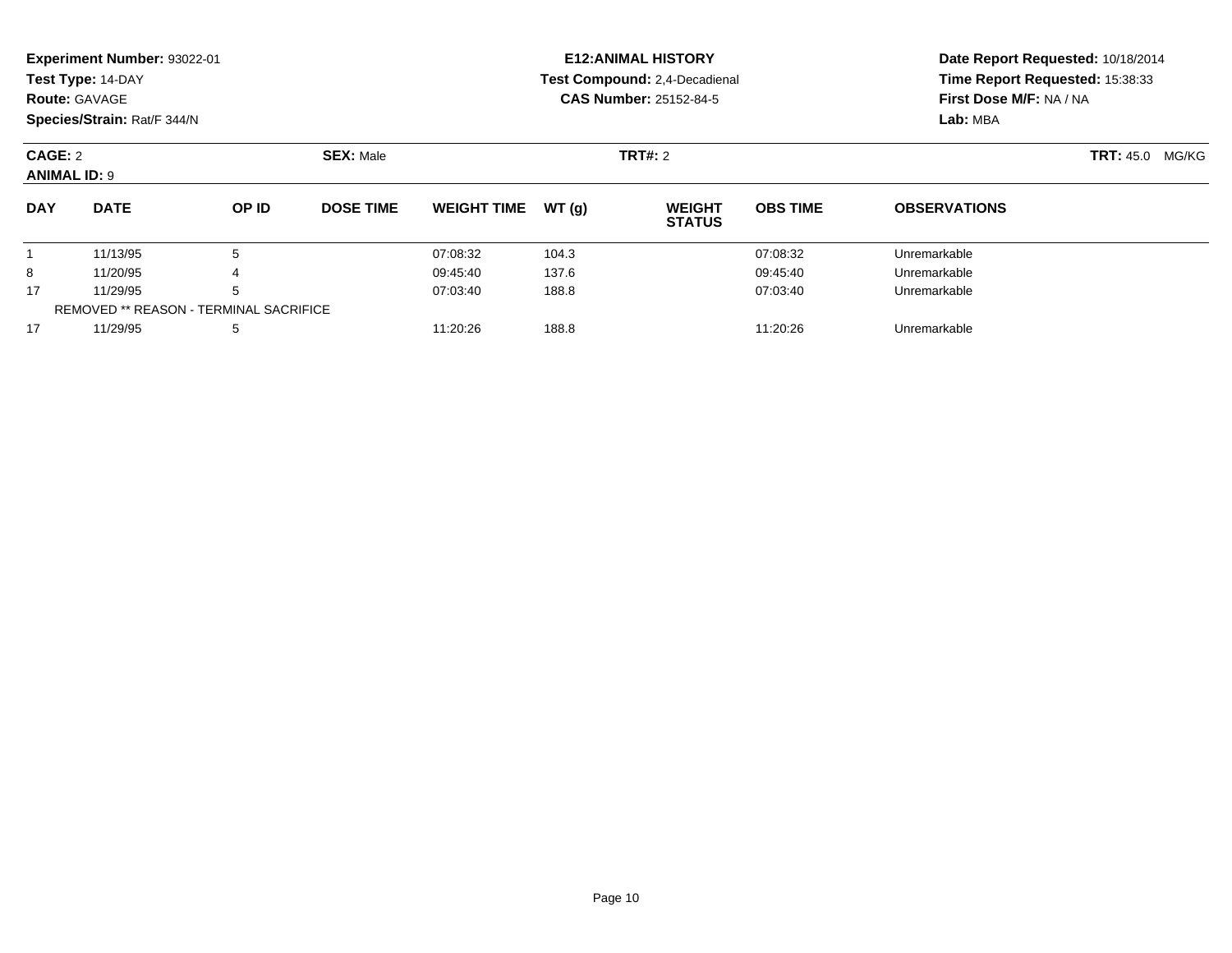|                                 | <b>Experiment Number: 93022-01</b>     |       |                  |                    |       | <b>E12:ANIMAL HISTORY</b>      |                 | Date Report Requested: 10/18/2014                          |  |  |  |
|---------------------------------|----------------------------------------|-------|------------------|--------------------|-------|--------------------------------|-----------------|------------------------------------------------------------|--|--|--|
|                                 | Test Type: 14-DAY                      |       |                  |                    |       | Test Compound: 2,4-Decadienal  |                 | Time Report Requested: 15:38:33<br>First Dose M/F: NA / NA |  |  |  |
|                                 | <b>Route: GAVAGE</b>                   |       |                  |                    |       | <b>CAS Number: 25152-84-5</b>  |                 |                                                            |  |  |  |
|                                 | Species/Strain: Rat/F 344/N            |       |                  |                    |       | Lab: MBA                       |                 |                                                            |  |  |  |
| CAGE: 2<br><b>ANIMAL ID: 10</b> |                                        |       | <b>SEX: Male</b> |                    |       | <b>TRT#: 2</b>                 |                 | <b>TRT:</b> 45.0<br>MG/KG                                  |  |  |  |
| <b>DAY</b>                      | <b>DATE</b>                            | OP ID | <b>DOSE TIME</b> | <b>WEIGHT TIME</b> | WT(q) | <b>WEIGHT</b><br><b>STATUS</b> | <b>OBS TIME</b> | <b>OBSERVATIONS</b>                                        |  |  |  |
|                                 | 11/13/95                               | 5     |                  | 07:08:32           | 113.0 |                                | 07:08:32        | Unremarkable                                               |  |  |  |
| 8                               | 11/20/95                               |       |                  | 09:45:40           | 152.1 |                                | 09:45:40        | Unremarkable                                               |  |  |  |
| 17                              | 11/29/95                               | 5     |                  | 07:03:40           | 206.2 |                                | 07:03:40        | Unremarkable                                               |  |  |  |
|                                 | REMOVED ** REASON - TERMINAL SACRIFICE |       |                  |                    |       |                                |                 |                                                            |  |  |  |
| 17                              | 11/29/95                               | 5     |                  | 11:20:26           | 206.2 |                                | 11:20:26        | Unremarkable                                               |  |  |  |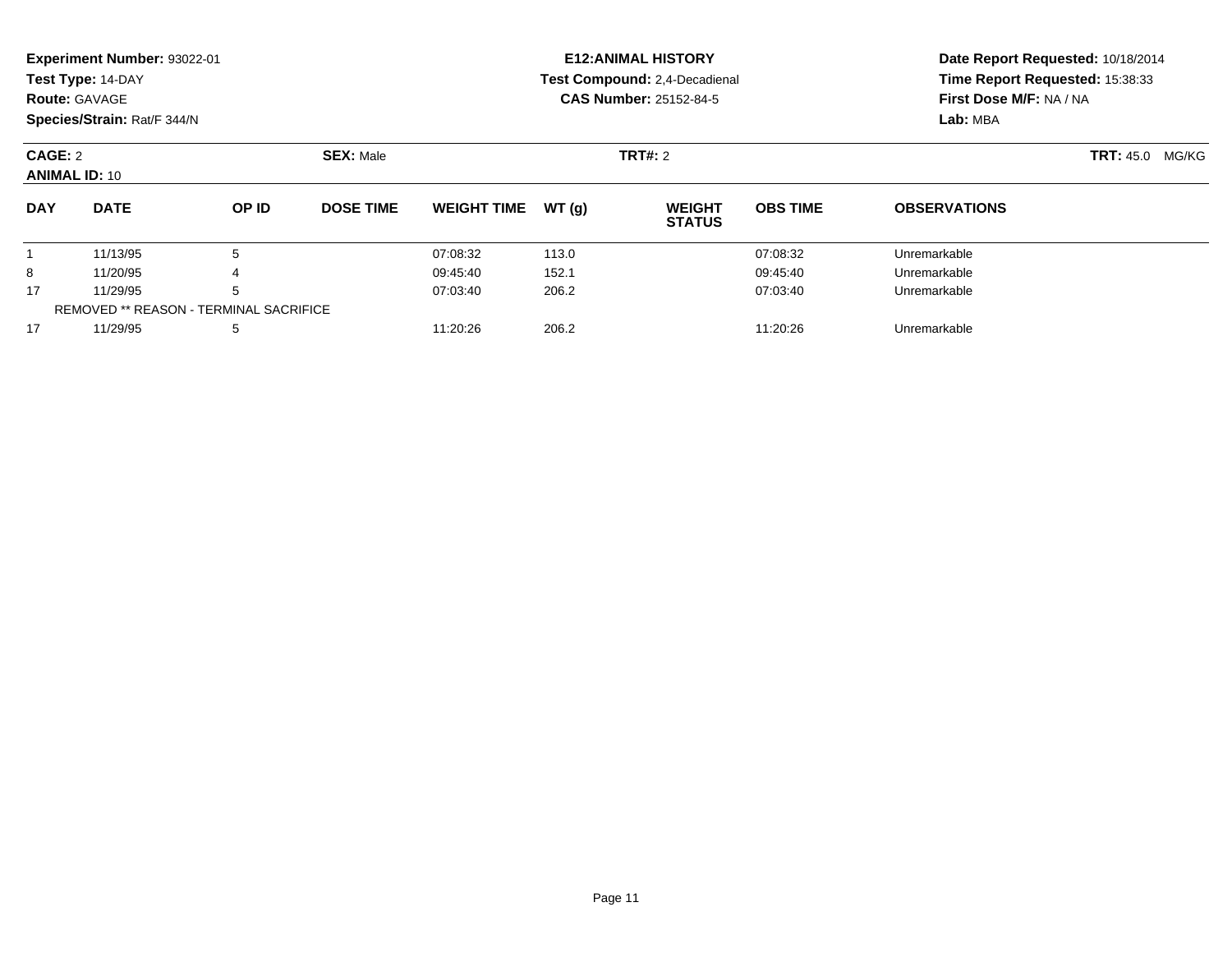|                                                     | Experiment Number: 93022-01<br>Test Type: 14-DAY<br><b>Route: GAVAGE</b><br>Species/Strain: Rat/F 344/N |       |                  |                    |                | <b>E12: ANIMAL HISTORY</b><br><b>Test Compound: 2.4-Decadienal</b><br><b>CAS Number: 25152-84-5</b> | Date Report Requested: 10/18/2014<br>Time Report Requested: 15:38:33<br>First Dose M/F: NA / NA<br>Lab: MBA |                     |  |
|-----------------------------------------------------|---------------------------------------------------------------------------------------------------------|-------|------------------|--------------------|----------------|-----------------------------------------------------------------------------------------------------|-------------------------------------------------------------------------------------------------------------|---------------------|--|
| CAGE: 3<br><b>SEX: Male</b><br><b>ANIMAL ID: 11</b> |                                                                                                         |       |                  |                    | <b>TRT#: 3</b> | <b>TRT: 133.0 MG/KG</b>                                                                             |                                                                                                             |                     |  |
| <b>DAY</b>                                          | <b>DATE</b>                                                                                             | OP ID | <b>DOSE TIME</b> | <b>WEIGHT TIME</b> | WT (q)         | <b>WEIGHT</b><br><b>STATUS</b>                                                                      | <b>OBS TIME</b>                                                                                             | <b>OBSERVATIONS</b> |  |
|                                                     | 11/13/95                                                                                                | 5     |                  | 07:13:04           | 92.2           |                                                                                                     | 07:13:04                                                                                                    | Unremarkable        |  |
| 8                                                   | 11/20/95                                                                                                | 4     |                  | 09:51:44           | 130.1          |                                                                                                     | 09:51:44                                                                                                    | Unremarkable        |  |
| 17                                                  | 11/29/95                                                                                                | 5     |                  | 06:53:12           | 179.4          |                                                                                                     | 06:53:12                                                                                                    | Unremarkable        |  |
|                                                     | <b>REMOVED ** REASON - TERMINAL SACRIFICE</b>                                                           |       |                  |                    |                |                                                                                                     |                                                                                                             |                     |  |

7 11/29/95 5 5 11:20:28 179.4 1999 179.4 11:20:28 179.4 11:20:28 Abnormal Breathing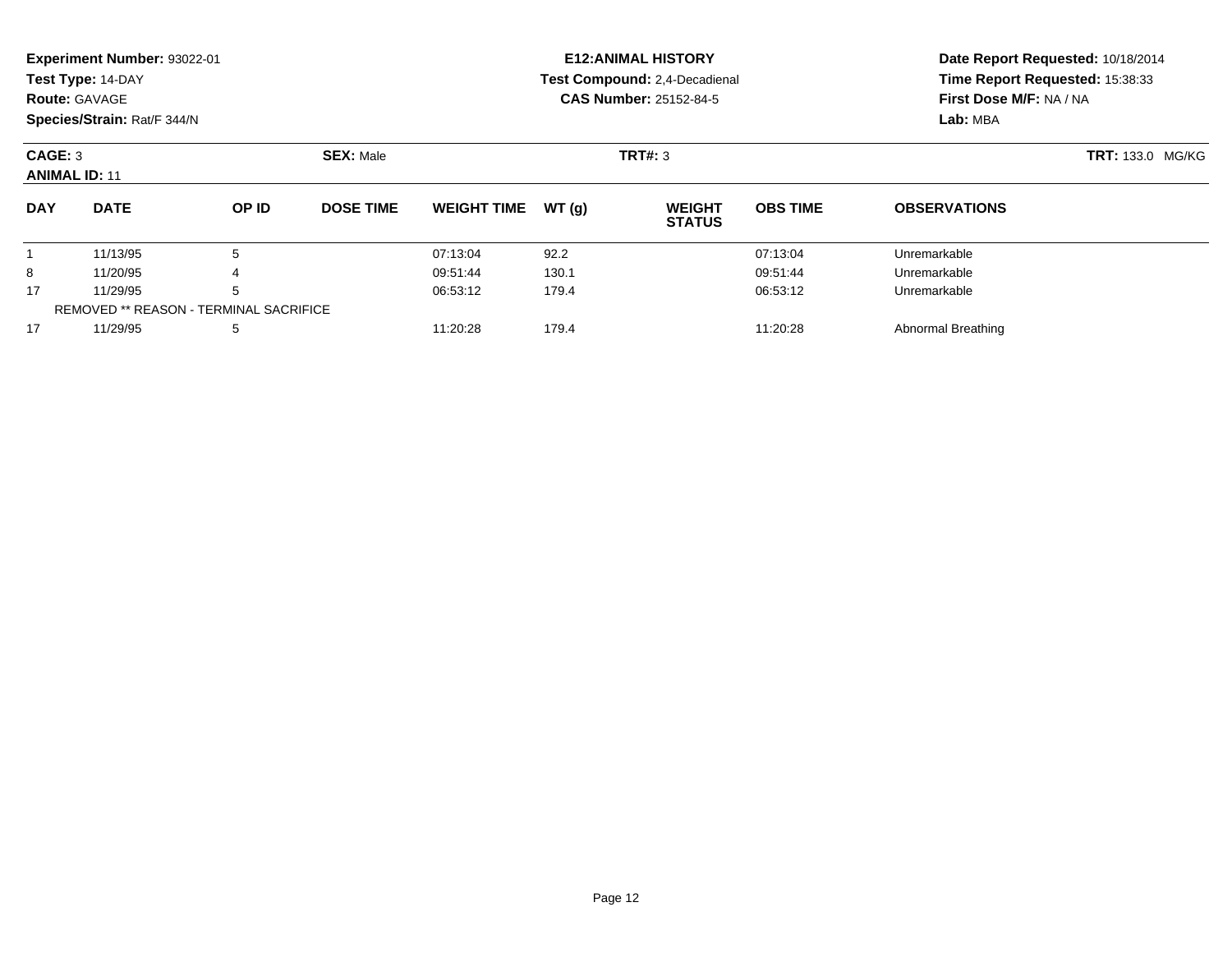|                                               | Experiment Number: 93022-01 |       |                               |                    |       | <b>E12: ANIMAL HISTORY</b>     | Date Report Requested: 10/18/2014 |                                                            |  |  |
|-----------------------------------------------|-----------------------------|-------|-------------------------------|--------------------|-------|--------------------------------|-----------------------------------|------------------------------------------------------------|--|--|
|                                               | Test Type: 14-DAY           |       |                               |                    |       | Test Compound: 2,4-Decadienal  |                                   | Time Report Requested: 15:38:33<br>First Dose M/F: NA / NA |  |  |
|                                               | <b>Route: GAVAGE</b>        |       |                               |                    |       | <b>CAS Number: 25152-84-5</b>  |                                   |                                                            |  |  |
|                                               | Species/Strain: Rat/F 344/N |       |                               |                    |       |                                |                                   | Lab: MBA                                                   |  |  |
| CAGE: 3                                       |                             |       | <b>SEX: Male</b>              |                    |       | TRT#: 3                        | <b>TRT: 133.0 MG/KG</b>           |                                                            |  |  |
|                                               | <b>ANIMAL ID: 12</b>        |       |                               |                    |       |                                |                                   |                                                            |  |  |
| <b>DAY</b>                                    | <b>DATE</b>                 | OP ID | <b>DOSE TIME</b>              | <b>WEIGHT TIME</b> | WT(g) | <b>WEIGHT</b><br><b>STATUS</b> | <b>OBS TIME</b>                   | <b>OBSERVATIONS</b>                                        |  |  |
|                                               | 11/13/95                    | 5     |                               | 07:13:04           | 85.7  |                                | 07:13:04                          | Unremarkable                                               |  |  |
| 8                                             | 11/20/95                    |       |                               | 09:51:44           | 118.1 |                                | 09:51:44                          | Unremarkable                                               |  |  |
| 17                                            | 11/29/95<br>5               |       | 06:53:12<br>164.6<br>06:53:12 |                    |       | Unremarkable                   |                                   |                                                            |  |  |
| <b>REMOVED ** REASON - TERMINAL SACRIFICE</b> |                             |       |                               |                    |       |                                |                                   |                                                            |  |  |

11/29/95 <sup>5</sup> 11:20:28 164.6 11:20:28 Unremarkable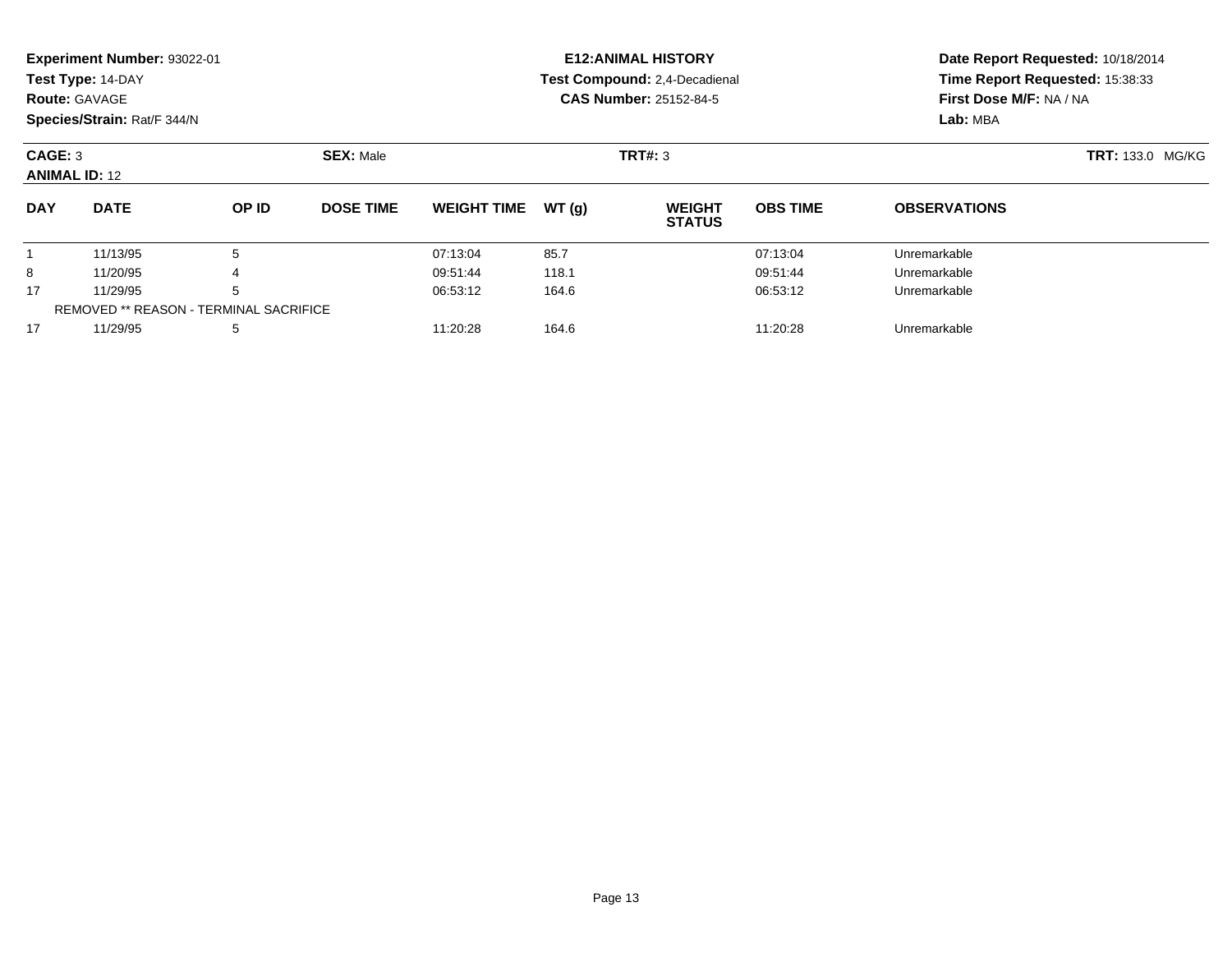|                                                     | Experiment Number: 93022-01 |       |                               |                    |       | <b>E12: ANIMAL HISTORY</b>    | Date Report Requested: 10/18/2014 |                                                                        |  |  |
|-----------------------------------------------------|-----------------------------|-------|-------------------------------|--------------------|-------|-------------------------------|-----------------------------------|------------------------------------------------------------------------|--|--|
|                                                     | Test Type: 14-DAY           |       |                               |                    |       | Test Compound: 2,4-Decadienal |                                   | Time Report Requested: 15:38:33<br>First Dose M/F: NA / NA<br>Lab: MBA |  |  |
|                                                     | <b>Route: GAVAGE</b>        |       |                               |                    |       | <b>CAS Number: 25152-84-5</b> |                                   |                                                                        |  |  |
|                                                     | Species/Strain: Rat/F 344/N |       |                               |                    |       |                               |                                   |                                                                        |  |  |
| <b>SEX: Male</b><br>CAGE: 3<br><b>ANIMAL ID: 13</b> |                             |       |                               |                    |       | TRT#: 3                       | <b>TRT: 133.0 MG/KG</b>           |                                                                        |  |  |
| <b>DAY</b>                                          | <b>DATE</b>                 | OP ID | <b>DOSE TIME</b>              | <b>WEIGHT TIME</b> | WT(g) | <b>WEIGHT</b>                 | <b>OBS TIME</b>                   | <b>OBSERVATIONS</b>                                                    |  |  |
|                                                     |                             |       |                               |                    |       | <b>STATUS</b>                 |                                   |                                                                        |  |  |
|                                                     | 11/13/95                    |       |                               | 07:13:04           | 95.9  |                               | 07:13:04                          | Unremarkable                                                           |  |  |
| 8                                                   | 11/20/95                    |       |                               | 09:51:44           | 130.3 |                               | 09:51:44                          | Unremarkable                                                           |  |  |
| 17                                                  | 11/29/95                    |       | 06:53:12<br>173.8<br>06:53:12 |                    |       | Unremarkable                  |                                   |                                                                        |  |  |
| <b>REMOVED ** REASON - TERMINAL SACRIFICE</b>       |                             |       |                               |                    |       |                               |                                   |                                                                        |  |  |

11/29/95 <sup>5</sup> 11:20:28 173.8 11:20:28 Unremarkable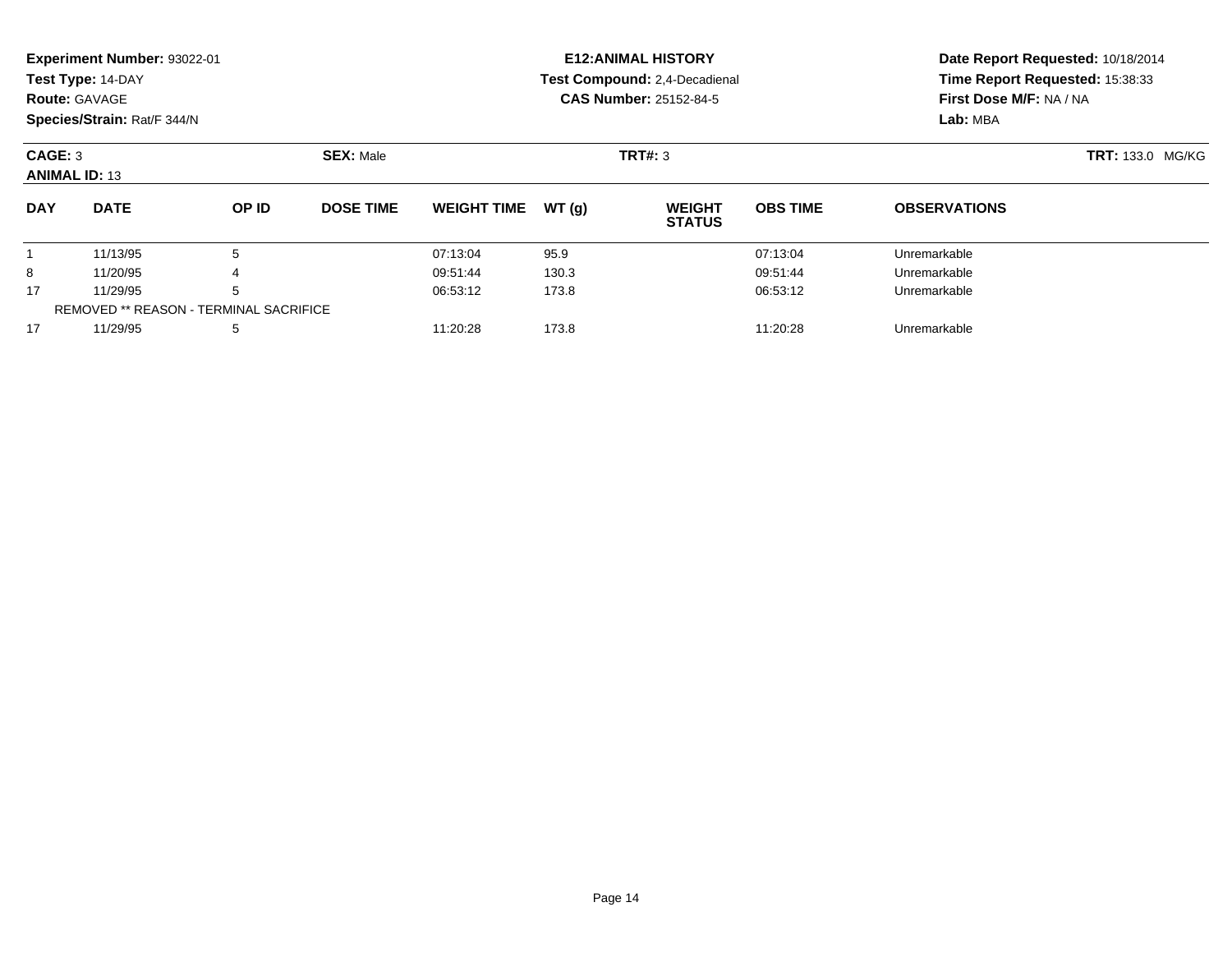|                                               | Experiment Number: 93022-01 |       |                               |                    |       | <b>E12: ANIMAL HISTORY</b>     |                 | Date Report Requested: 10/18/2014<br>Time Report Requested: 15:38:33<br>First Dose M/F: NA / NA<br>Lab: MBA |  |  |
|-----------------------------------------------|-----------------------------|-------|-------------------------------|--------------------|-------|--------------------------------|-----------------|-------------------------------------------------------------------------------------------------------------|--|--|
|                                               | Test Type: 14-DAY           |       |                               |                    |       | Test Compound: 2,4-Decadienal  |                 |                                                                                                             |  |  |
|                                               | <b>Route: GAVAGE</b>        |       |                               |                    |       | <b>CAS Number: 25152-84-5</b>  |                 |                                                                                                             |  |  |
|                                               | Species/Strain: Rat/F 344/N |       |                               |                    |       |                                |                 |                                                                                                             |  |  |
| CAGE: 3                                       |                             |       | <b>SEX: Male</b>              |                    |       | TRT#: 3                        |                 | <b>TRT: 133.0 MG/KG</b>                                                                                     |  |  |
|                                               | <b>ANIMAL ID: 14</b>        |       |                               |                    |       |                                |                 |                                                                                                             |  |  |
| <b>DAY</b>                                    | <b>DATE</b>                 | OP ID | <b>DOSE TIME</b>              | <b>WEIGHT TIME</b> | WT(q) | <b>WEIGHT</b><br><b>STATUS</b> | <b>OBS TIME</b> | <b>OBSERVATIONS</b>                                                                                         |  |  |
|                                               | 11/13/95                    | 5     |                               | 07:13:04           | 107.5 |                                | 07:13:04        | Unremarkable                                                                                                |  |  |
| 8                                             | 11/20/95                    |       |                               | 09:51:44           | 140.6 |                                | 09:51:44        | Unremarkable                                                                                                |  |  |
| 17                                            | 5<br>11/29/95               |       | 06:53:12<br>187.5<br>06:53:12 |                    |       | Unremarkable                   |                 |                                                                                                             |  |  |
| <b>REMOVED ** REASON - TERMINAL SACRIFICE</b> |                             |       |                               |                    |       |                                |                 |                                                                                                             |  |  |

11/29/95 <sup>5</sup> 11:20:28 187.5 11:20:28 Unremarkable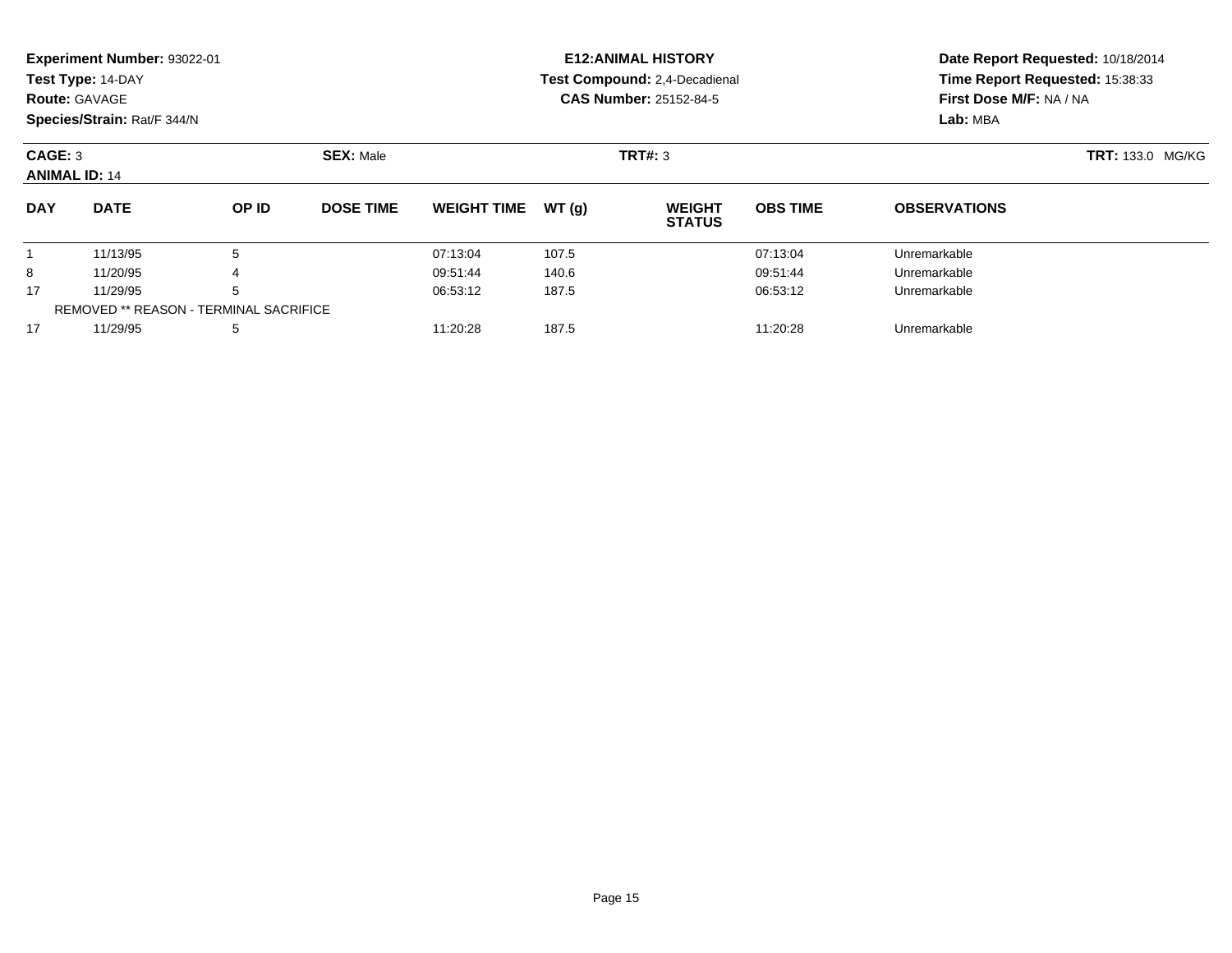|                                               | Experiment Number: 93022-01 |       |                  |                    |       | <b>E12: ANIMAL HISTORY</b>     | Date Report Requested: 10/18/2014 |                                                                        |  |  |
|-----------------------------------------------|-----------------------------|-------|------------------|--------------------|-------|--------------------------------|-----------------------------------|------------------------------------------------------------------------|--|--|
|                                               | Test Type: 14-DAY           |       |                  |                    |       | Test Compound: 2,4-Decadienal  |                                   | Time Report Requested: 15:38:33<br>First Dose M/F: NA / NA<br>Lab: MBA |  |  |
|                                               | <b>Route: GAVAGE</b>        |       |                  |                    |       | <b>CAS Number: 25152-84-5</b>  |                                   |                                                                        |  |  |
|                                               | Species/Strain: Rat/F 344/N |       |                  |                    |       |                                |                                   |                                                                        |  |  |
| CAGE: 3                                       |                             |       | <b>SEX: Male</b> |                    |       | TRT#: 3                        | <b>TRT: 133.0 MG/KG</b>           |                                                                        |  |  |
|                                               | <b>ANIMAL ID: 15</b>        |       |                  |                    |       |                                |                                   |                                                                        |  |  |
| <b>DAY</b>                                    | <b>DATE</b>                 | OP ID | <b>DOSE TIME</b> | <b>WEIGHT TIME</b> | WT(g) | <b>WEIGHT</b><br><b>STATUS</b> | <b>OBS TIME</b>                   | <b>OBSERVATIONS</b>                                                    |  |  |
|                                               | 11/13/95                    | 5     |                  | 07:13:04           | 96.3  |                                | 07:13:04                          | Unremarkable                                                           |  |  |
| 8                                             | 11/20/95                    |       |                  | 09:51:44           | 132.6 |                                | 09:51:44                          | Unremarkable                                                           |  |  |
| 17                                            | 11/29/95<br>.5              |       | 06:53:12         | 174.8              |       | 06:53:12                       | Unremarkable                      |                                                                        |  |  |
| <b>REMOVED ** REASON - TERMINAL SACRIFICE</b> |                             |       |                  |                    |       |                                |                                   |                                                                        |  |  |

11/29/95 <sup>5</sup> 11:20:28 174.8 11:20:28 Unremarkable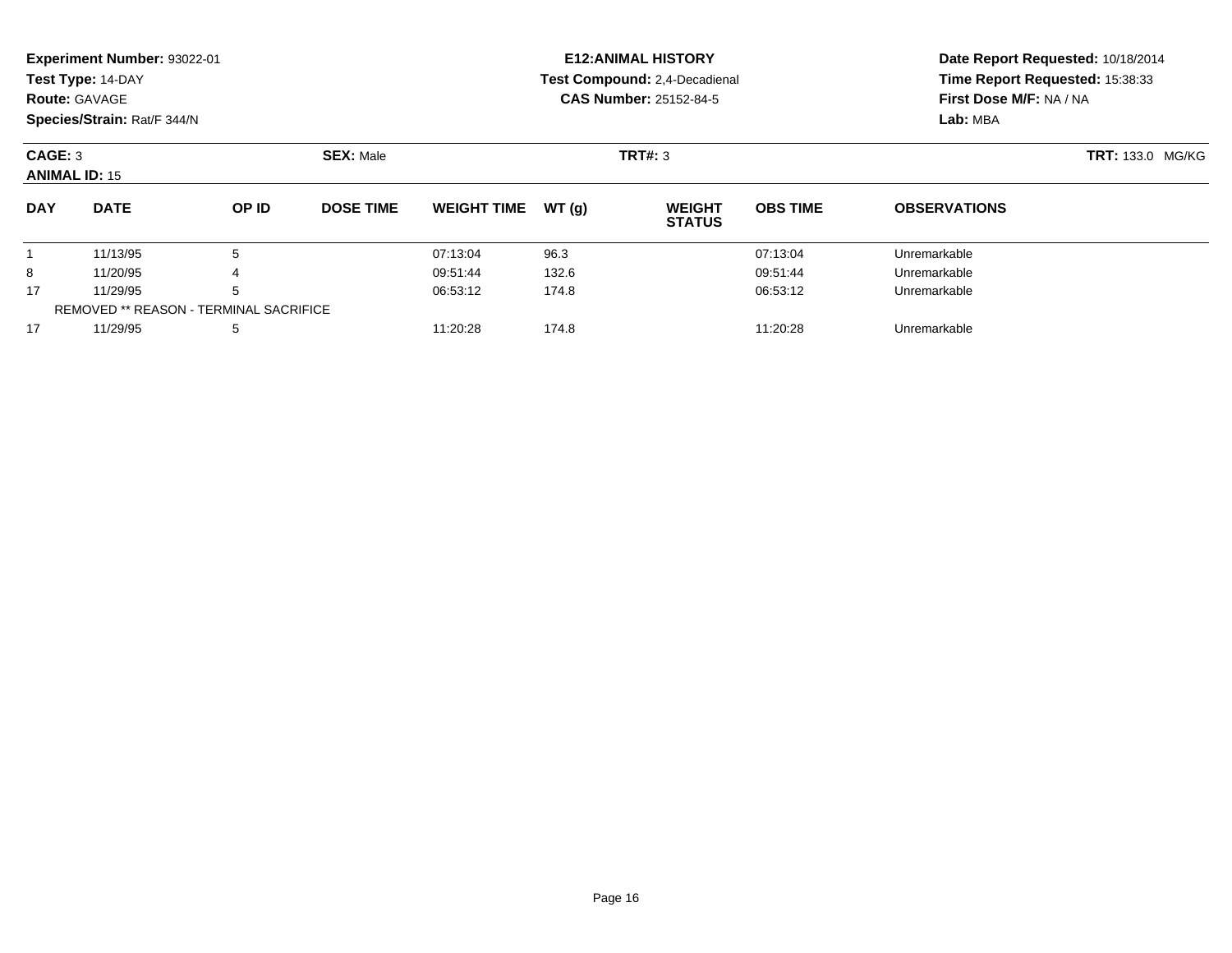|                                                     | Experiment Number: 93022-01                   |       |                  |                    |       | <b>E12: ANIMAL HISTORY</b>     | Date Report Requested: 10/18/2014 |                                                                        |  |  |
|-----------------------------------------------------|-----------------------------------------------|-------|------------------|--------------------|-------|--------------------------------|-----------------------------------|------------------------------------------------------------------------|--|--|
|                                                     | Test Type: 14-DAY                             |       |                  |                    |       | Test Compound: 2,4-Decadienal  |                                   | Time Report Requested: 15:38:33<br>First Dose M/F: NA / NA<br>Lab: MBA |  |  |
|                                                     | <b>Route: GAVAGE</b>                          |       |                  |                    |       | <b>CAS Number: 25152-84-5</b>  |                                   |                                                                        |  |  |
|                                                     | Species/Strain: Rat/F 344/N                   |       |                  |                    |       |                                |                                   |                                                                        |  |  |
| <b>SEX: Male</b><br>CAGE: 4<br><b>ANIMAL ID: 16</b> |                                               |       |                  |                    |       | <b>TRT#: 4</b>                 | <b>TRT: 400.0 MG/KG</b>           |                                                                        |  |  |
| <b>DAY</b>                                          | <b>DATE</b>                                   | OP ID | <b>DOSE TIME</b> | <b>WEIGHT TIME</b> | WT(q) | <b>WEIGHT</b><br><b>STATUS</b> | <b>OBS TIME</b>                   | <b>OBSERVATIONS</b>                                                    |  |  |
|                                                     | 11/13/95                                      | 5     |                  | 07:19:06           | 101.9 |                                | 07:19:06                          | Unremarkable                                                           |  |  |
| 8                                                   | 11/20/95                                      |       |                  | 09:57:34           | 138.7 |                                | 09:57:34                          | Unremarkable                                                           |  |  |
| 17                                                  | 11/29/95                                      | 5     |                  | 06:55:22           | 183.7 |                                | 06:55:22                          | Unremarkable                                                           |  |  |
|                                                     | <b>REMOVED ** REASON - TERMINAL SACRIFICE</b> |       |                  |                    |       |                                |                                   |                                                                        |  |  |

11/29/95 <sup>5</sup> 11:20:30 183.7 11:20:30 Unremarkable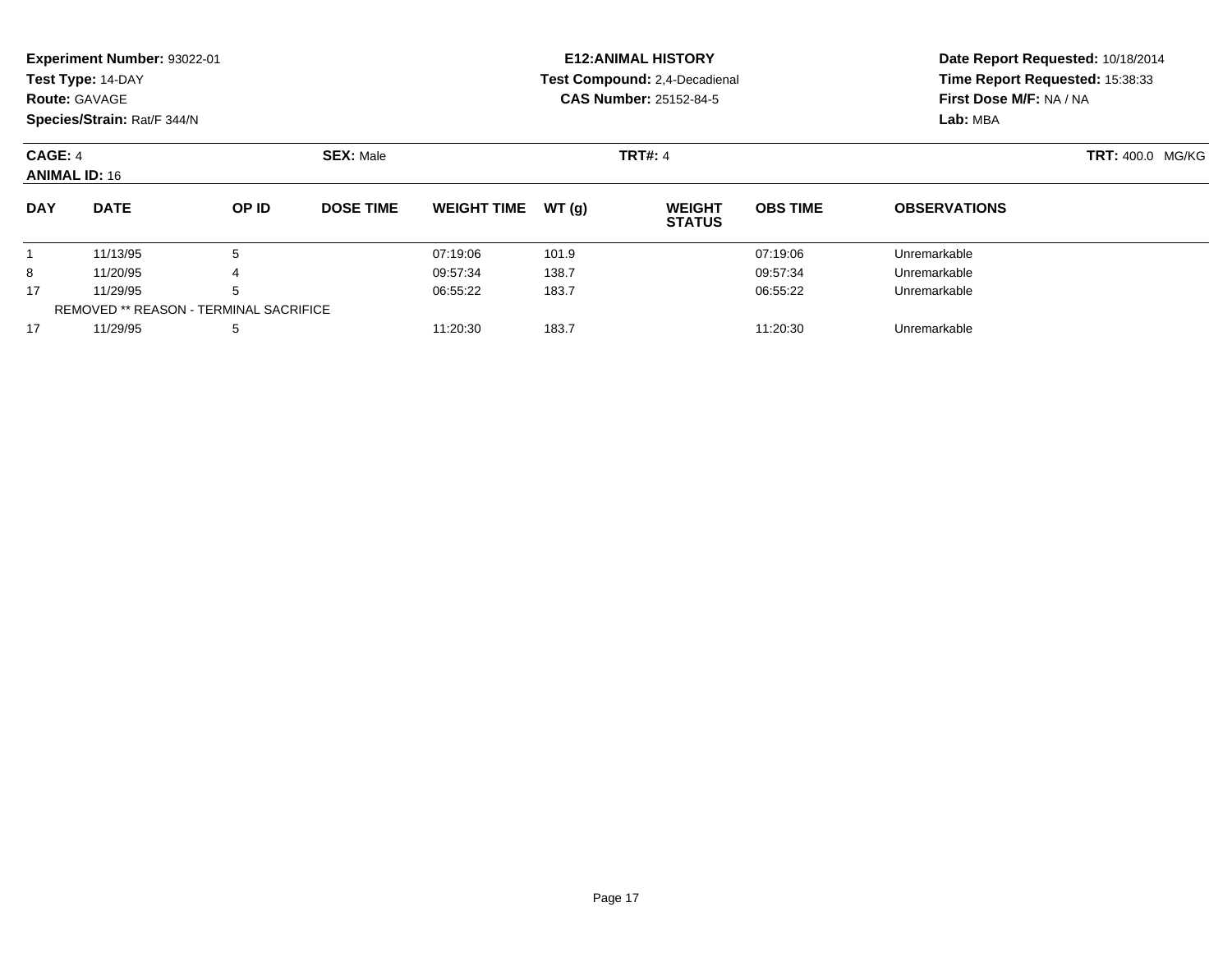|                                 | Experiment Number: 93022-01 |                                        |                  |                    |          | <b>E12: ANIMAL HISTORY</b>     | Date Report Requested: 10/18/2014 |                                                                        |  |  |
|---------------------------------|-----------------------------|----------------------------------------|------------------|--------------------|----------|--------------------------------|-----------------------------------|------------------------------------------------------------------------|--|--|
|                                 | Test Type: 14-DAY           |                                        |                  |                    |          | Test Compound: 2,4-Decadienal  |                                   | Time Report Requested: 15:38:33<br>First Dose M/F: NA / NA<br>Lab: MBA |  |  |
| <b>Route: GAVAGE</b>            |                             |                                        |                  |                    |          | <b>CAS Number: 25152-84-5</b>  |                                   |                                                                        |  |  |
|                                 | Species/Strain: Rat/F 344/N |                                        |                  |                    |          |                                |                                   |                                                                        |  |  |
| CAGE: 4<br><b>ANIMAL ID: 17</b> |                             |                                        | <b>SEX: Male</b> |                    |          | <b>TRT#: 4</b>                 |                                   | <b>TRT: 400.0 MG/KG</b>                                                |  |  |
| <b>DAY</b>                      | <b>DATE</b>                 | OP ID                                  | <b>DOSE TIME</b> | <b>WEIGHT TIME</b> | WT (q)   | <b>WEIGHT</b><br><b>STATUS</b> | <b>OBS TIME</b>                   | <b>OBSERVATIONS</b>                                                    |  |  |
|                                 | 11/13/95                    | 5                                      |                  | 07:19:06           | 107.6    |                                | 07:19:06                          | Unremarkable                                                           |  |  |
| 8                               | 11/20/95                    | 4                                      |                  | 09:57:34           | 137.2    |                                | 09:57:34                          | Unremarkable                                                           |  |  |
| 5<br>17<br>11/29/95             |                             | 06:55:22                               | 176.0            |                    | 06:55:22 | Unremarkable                   |                                   |                                                                        |  |  |
|                                 |                             | REMOVED ** REASON - TERMINAL SACRIFICE |                  |                    |          |                                |                                   |                                                                        |  |  |

11/29/95 <sup>5</sup> 11:20:30 176.0 11:20:30 Unremarkable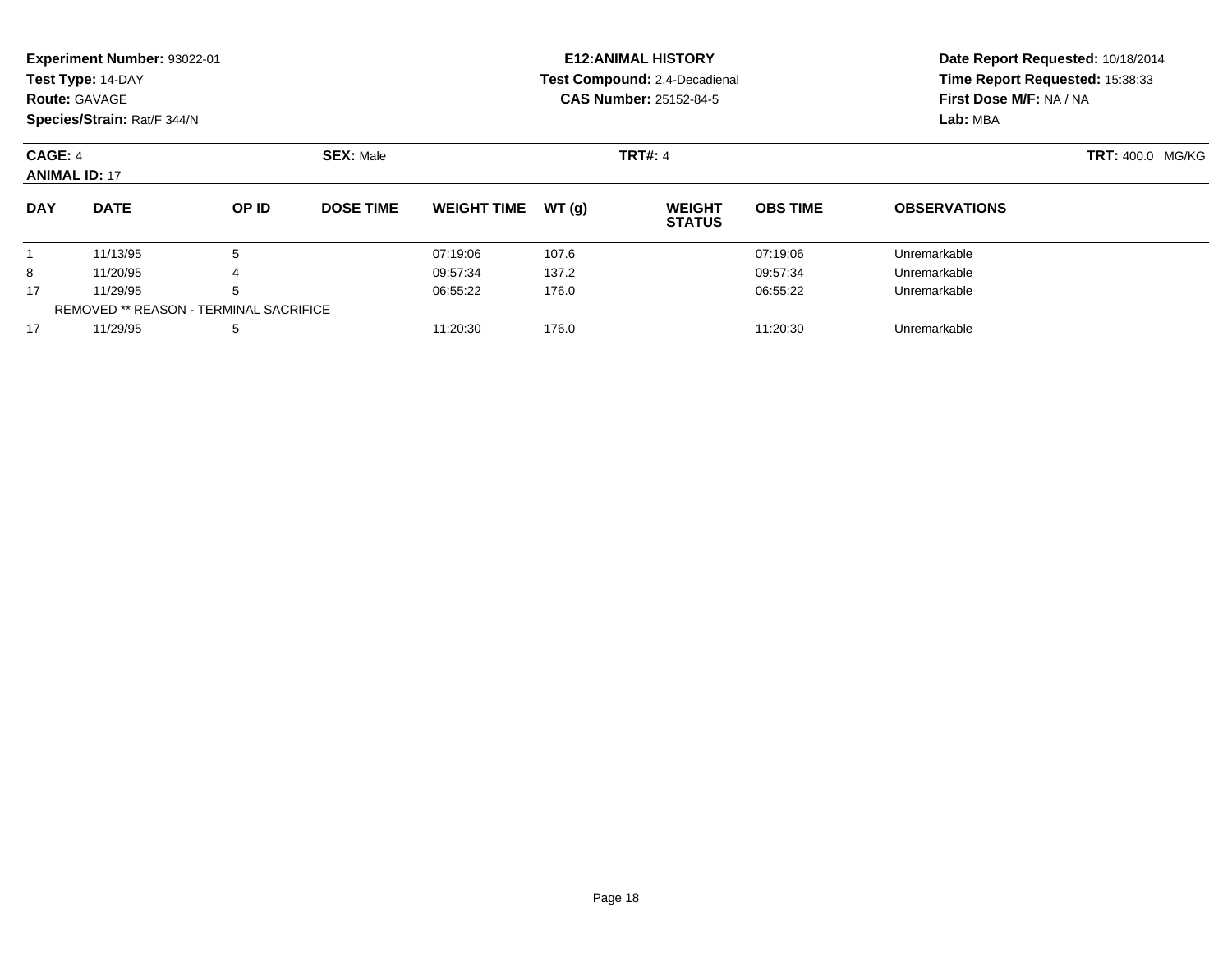|                                 | Experiment Number: 93022-01            |       |                  |                    |       | <b>E12: ANIMAL HISTORY</b>     | Date Report Requested: 10/18/2014<br>Time Report Requested: 15:38:33<br>First Dose M/F: NA / NA |                     |  |  |
|---------------------------------|----------------------------------------|-------|------------------|--------------------|-------|--------------------------------|-------------------------------------------------------------------------------------------------|---------------------|--|--|
|                                 | Test Type: 14-DAY                      |       |                  |                    |       | Test Compound: 2,4-Decadienal  |                                                                                                 |                     |  |  |
|                                 | <b>Route: GAVAGE</b>                   |       |                  |                    |       | CAS Number: 25152-84-5         |                                                                                                 |                     |  |  |
|                                 | Species/Strain: Rat/F 344/N            |       |                  |                    |       |                                |                                                                                                 | Lab: MBA            |  |  |
| CAGE: 4<br><b>ANIMAL ID: 18</b> |                                        |       | <b>SEX: Male</b> |                    |       | <b>TRT#: 4</b>                 | <b>TRT: 400.0 MG/KG</b>                                                                         |                     |  |  |
| <b>DAY</b>                      | <b>DATE</b>                            | OP ID | <b>DOSE TIME</b> | <b>WEIGHT TIME</b> | WT(g) | <b>WEIGHT</b><br><b>STATUS</b> | <b>OBS TIME</b>                                                                                 | <b>OBSERVATIONS</b> |  |  |
|                                 | 11/13/95                               | 5     |                  | 07:19:06           | 90.9  |                                | 07:19:06                                                                                        | Unremarkable        |  |  |
| 8                               | 11/20/95                               | 4     |                  | 09:57:34           | 124.9 |                                | 09:57:34                                                                                        | Unremarkable        |  |  |
| 17                              | 11/29/95                               | 5     |                  | 06:55:22           | 162.4 |                                | 06:55:22                                                                                        | Unremarkable        |  |  |
|                                 | REMOVED ** REASON - TERMINAL SACRIFICE |       |                  |                    |       |                                |                                                                                                 |                     |  |  |

11/29/95 <sup>5</sup> 11:20:30 162.4 11:20:30 Unremarkable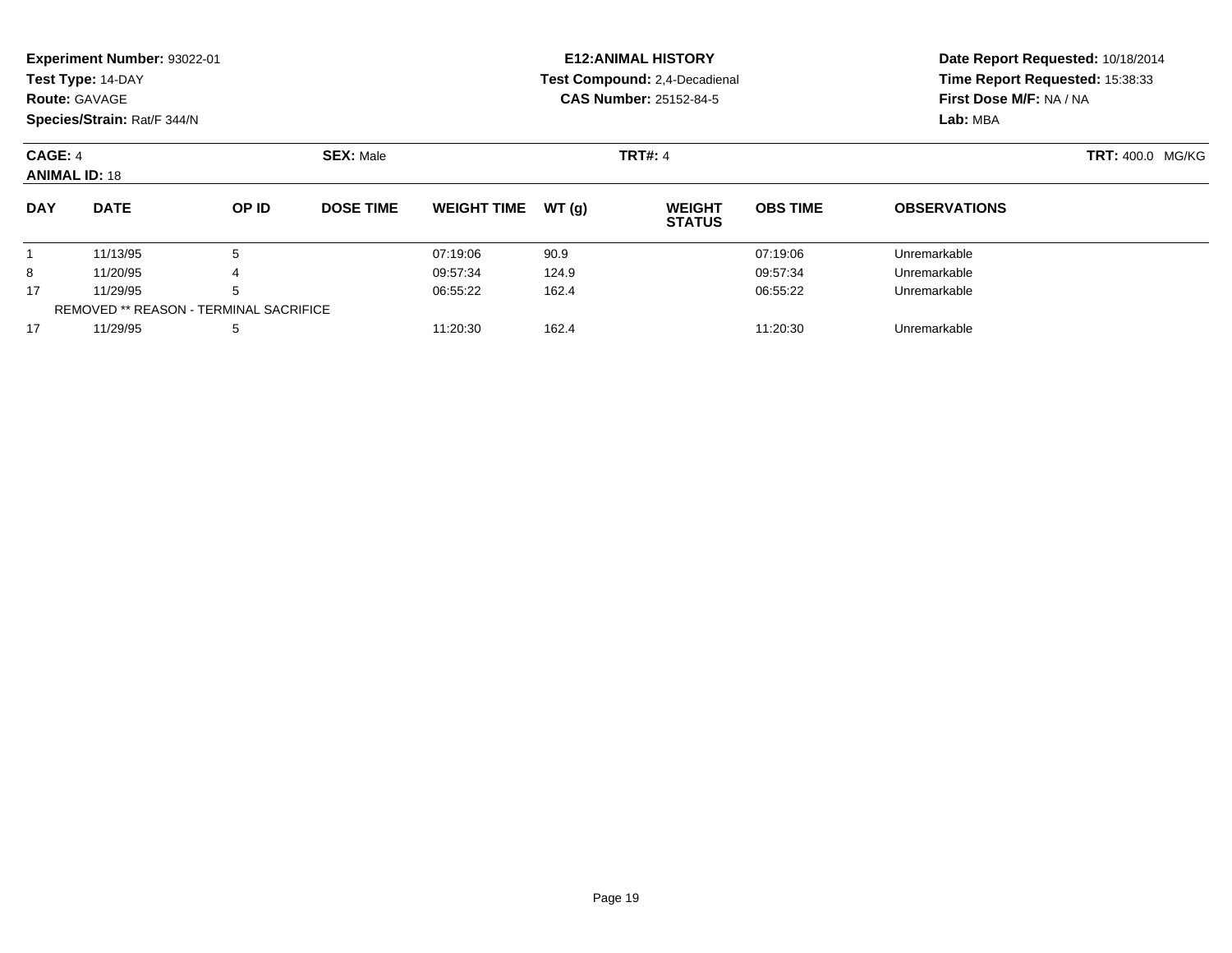|                                 | Experiment Number: 93022-01            |       |                  |                    |       | <b>E12: ANIMAL HISTORY</b>     | Date Report Requested: 10/18/2014<br>Time Report Requested: 15:38:33<br>First Dose M/F: NA / NA |                     |  |  |
|---------------------------------|----------------------------------------|-------|------------------|--------------------|-------|--------------------------------|-------------------------------------------------------------------------------------------------|---------------------|--|--|
|                                 | Test Type: 14-DAY                      |       |                  |                    |       | Test Compound: 2,4-Decadienal  |                                                                                                 |                     |  |  |
|                                 | <b>Route: GAVAGE</b>                   |       |                  |                    |       | CAS Number: 25152-84-5         |                                                                                                 |                     |  |  |
|                                 | Species/Strain: Rat/F 344/N            |       |                  |                    |       |                                |                                                                                                 | Lab: MBA            |  |  |
| CAGE: 4<br><b>ANIMAL ID: 19</b> |                                        |       | <b>SEX: Male</b> |                    |       | <b>TRT#: 4</b>                 | <b>TRT: 400.0 MG/KG</b>                                                                         |                     |  |  |
| <b>DAY</b>                      | <b>DATE</b>                            | OP ID | <b>DOSE TIME</b> | <b>WEIGHT TIME</b> | WT(g) | <b>WEIGHT</b><br><b>STATUS</b> | <b>OBS TIME</b>                                                                                 | <b>OBSERVATIONS</b> |  |  |
|                                 | 11/13/95                               | 5     |                  | 07:19:06           | 94.9  |                                | 07:19:06                                                                                        | Unremarkable        |  |  |
| 8                               | 11/20/95                               | 4     |                  | 09:57:34           | 131.6 |                                | 09:57:34                                                                                        | Unremarkable        |  |  |
| 17                              | 11/29/95                               | 5     |                  | 06:55:22           | 169.3 |                                | 06:55:22                                                                                        | Unremarkable        |  |  |
|                                 | REMOVED ** REASON - TERMINAL SACRIFICE |       |                  |                    |       |                                |                                                                                                 |                     |  |  |

11/29/95 <sup>5</sup> 11:20:30 169.3 11:20:30 Unremarkable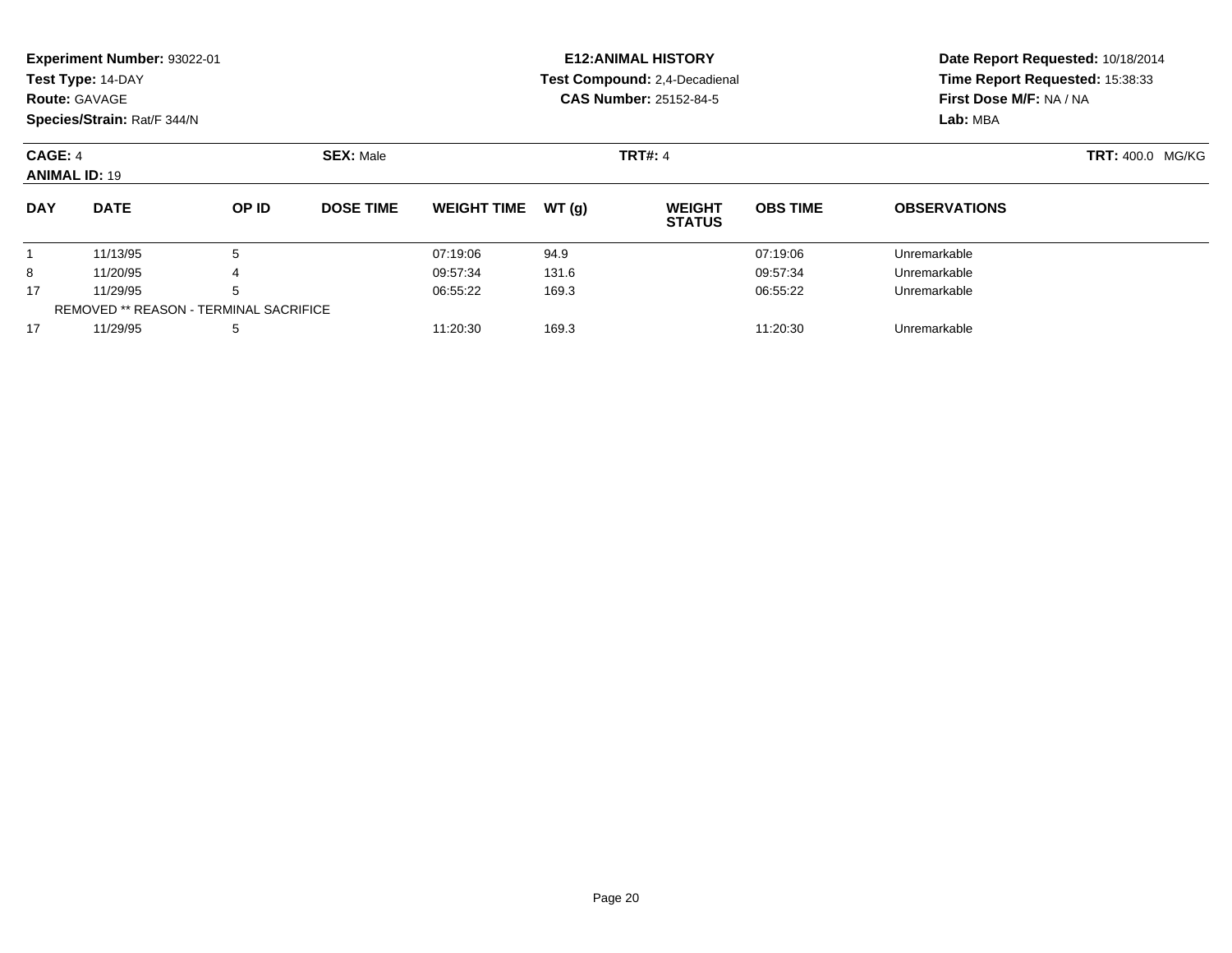|                                 | Experiment Number: 93022-01<br>Test Type: 14-DAY<br><b>Route: GAVAGE</b><br>Species/Strain: Rat/F 344/N |       |                  |                    |        | <b>E12: ANIMAL HISTORY</b><br>Test Compound: 2,4-Decadienal<br><b>CAS Number: 25152-84-5</b> | Date Report Requested: 10/18/2014<br>Time Report Requested: 15:38:33<br>First Dose M/F: NA / NA<br>Lab: MBA |                         |  |
|---------------------------------|---------------------------------------------------------------------------------------------------------|-------|------------------|--------------------|--------|----------------------------------------------------------------------------------------------|-------------------------------------------------------------------------------------------------------------|-------------------------|--|
| CAGE: 4<br><b>ANIMAL ID: 20</b> |                                                                                                         |       | <b>SEX: Male</b> |                    |        | <b>TRT#: 4</b>                                                                               |                                                                                                             | <b>TRT: 400.0 MG/KG</b> |  |
| <b>DAY</b>                      | <b>DATE</b>                                                                                             | OP ID | <b>DOSE TIME</b> | <b>WEIGHT TIME</b> | WT (a) | <b>WEIGHT</b><br><b>STATUS</b>                                                               | <b>OBS TIME</b>                                                                                             | <b>OBSERVATIONS</b>     |  |
|                                 | 11/13/95                                                                                                | 5     |                  | 07:19:06           | 80.2   |                                                                                              | 07:19:06                                                                                                    | Unremarkable            |  |
| 8                               | 11/20/95                                                                                                |       |                  | 09:57:34           | 112.7  |                                                                                              | 09:57:34                                                                                                    | Unremarkable            |  |
| 17                              | 11/29/95                                                                                                | 5     |                  | 06:55:22           | 149.3  |                                                                                              | 06:55:22                                                                                                    | Unremarkable            |  |
|                                 | <b>REMOVED ** REASON - TERMINAL SACRIFICE</b>                                                           |       |                  |                    |        |                                                                                              |                                                                                                             |                         |  |

11/29/95 <sup>5</sup> 11:20:30 149.3 11:20:30 Unremarkable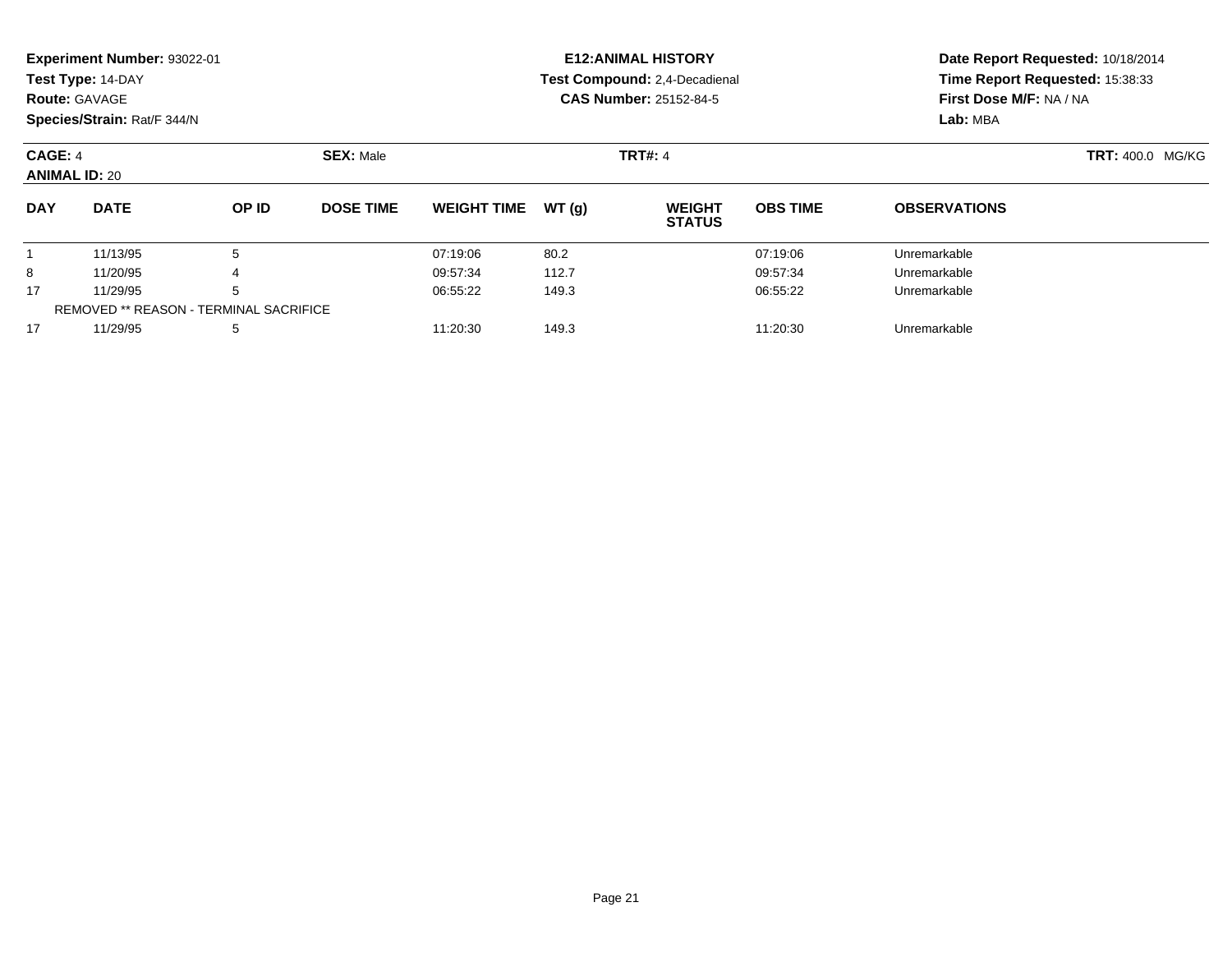|                                                     | Experiment Number: 93022-01 |       |                  |                    |       | <b>E12: ANIMAL HISTORY</b>     | Date Report Requested: 10/18/2014<br>Time Report Requested: 15:38:33 |                                     |  |  |
|-----------------------------------------------------|-----------------------------|-------|------------------|--------------------|-------|--------------------------------|----------------------------------------------------------------------|-------------------------------------|--|--|
|                                                     | Test Type: 14-DAY           |       |                  |                    |       | Test Compound: 2,4-Decadienal  |                                                                      |                                     |  |  |
| <b>Route: GAVAGE</b>                                |                             |       |                  |                    |       | <b>CAS Number: 25152-84-5</b>  |                                                                      | First Dose M/F: NA / NA<br>Lab: MBA |  |  |
|                                                     | Species/Strain: Rat/F 344/N |       |                  |                    |       |                                |                                                                      |                                     |  |  |
| <b>SEX: Male</b><br>CAGE: 5<br><b>ANIMAL ID: 21</b> |                             |       |                  |                    |       | <b>TRT#:</b> 5                 |                                                                      | <b>TRT: 1200.0 MG/KG</b>            |  |  |
|                                                     |                             |       |                  |                    |       |                                |                                                                      |                                     |  |  |
| <b>DAY</b>                                          | <b>DATE</b>                 | OP ID | <b>DOSE TIME</b> | <b>WEIGHT TIME</b> | WT(q) | <b>WEIGHT</b><br><b>STATUS</b> | <b>OBS TIME</b>                                                      | <b>OBSERVATIONS</b>                 |  |  |
|                                                     | 11/13/95                    | 5     |                  | 07:23:24           | 102.4 |                                | 07:23:24                                                             | Unremarkable                        |  |  |
| 8                                                   | 11/20/95                    | 4     |                  | 10:01:48           | 121.8 |                                | 10:01:48                                                             | Unremarkable                        |  |  |
| 17<br>11/29/95<br>5                                 |                             |       |                  | 06:57:10           | 152.3 |                                | 06:57:10                                                             | Unremarkable                        |  |  |

11/29/95 <sup>5</sup> 11:20:32 152.3 11:20:32 Unremarkable

REMOVED \*\* REASON - TERMINAL SACRIFICE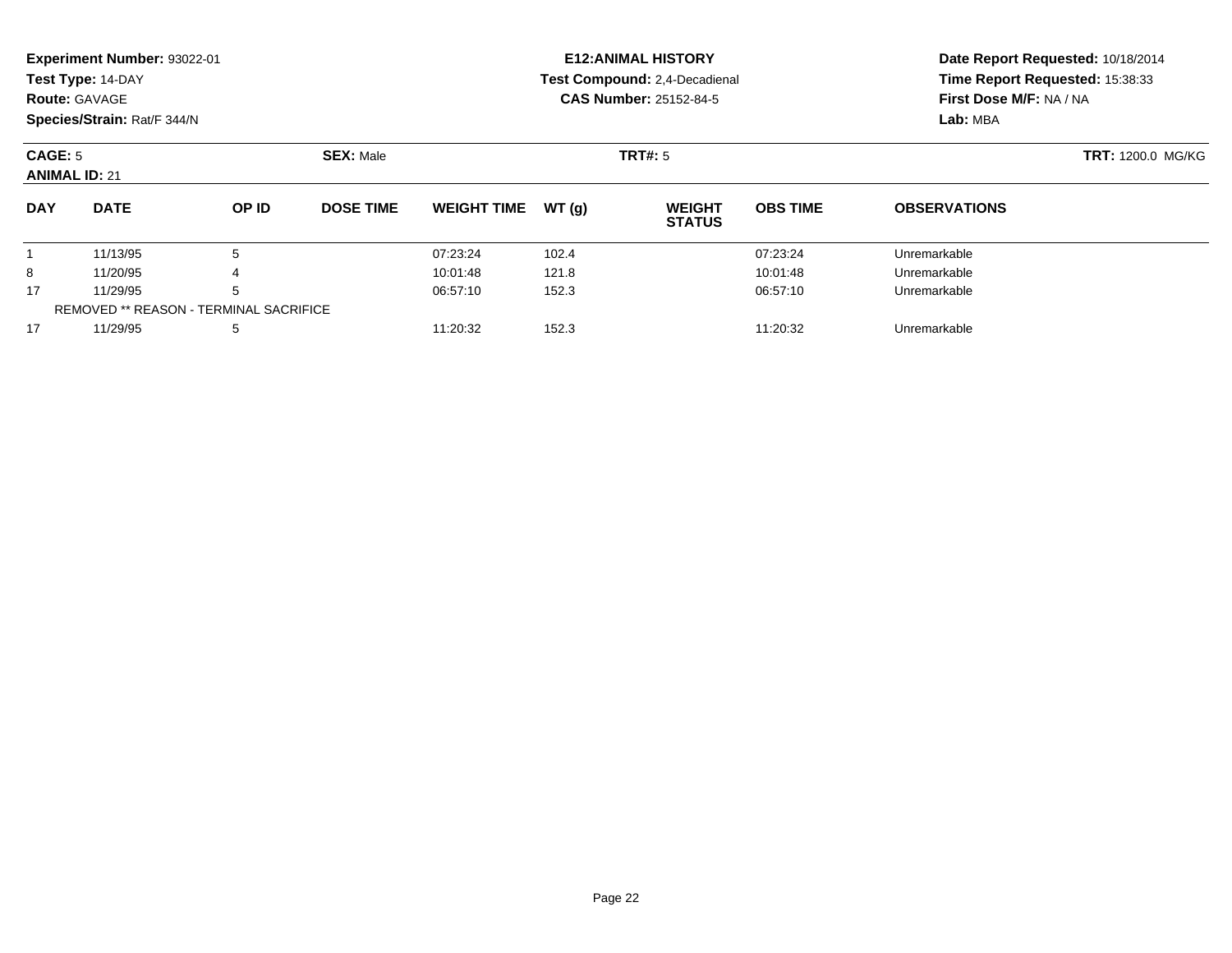|                      | Experiment Number: 93022-01 |       |                  |                               |       | <b>E12: ANIMAL HISTORY</b>           | Date Report Requested: 10/18/2014 |                          |  |  |
|----------------------|-----------------------------|-------|------------------|-------------------------------|-------|--------------------------------------|-----------------------------------|--------------------------|--|--|
|                      | Test Type: 14-DAY           |       |                  |                               |       | <b>Test Compound: 2.4-Decadienal</b> | Time Report Requested: 15:38:33   |                          |  |  |
| Route: GAVAGE        |                             |       |                  |                               |       | <b>CAS Number: 25152-84-5</b>        |                                   | First Dose M/F: NA / NA  |  |  |
|                      | Species/Strain: Rat/F 344/N |       |                  |                               |       |                                      |                                   | Lab: MBA                 |  |  |
| CAGE: 5              |                             |       | <b>SEX: Male</b> |                               |       | <b>TRT#: 5</b>                       |                                   | <b>TRT: 1200.0 MG/KG</b> |  |  |
| <b>ANIMAL ID: 22</b> |                             |       |                  |                               |       |                                      |                                   |                          |  |  |
| <b>DAY</b>           | <b>DATE</b>                 | OP ID | <b>DOSE TIME</b> | <b>WEIGHT TIME</b>            | WT(q) | <b>WEIGHT</b><br><b>STATUS</b>       | <b>OBS TIME</b>                   | <b>OBSERVATIONS</b>      |  |  |
|                      | 11/13/95                    | 5     |                  | 07:23:24                      | 95.0  |                                      | 07:23:24                          | Unremarkable             |  |  |
| 8                    | 11/20/95                    | 4     |                  | 10:01:48                      | 109.9 |                                      | 10:01:48                          | Unremarkable             |  |  |
| 17<br>11/29/95<br>5  |                             |       |                  | 06:57:10<br>06:57:10<br>133.1 |       |                                      |                                   | Unremarkable             |  |  |

7 11/29/95 5 5 11:20:32 133.1 11:20:32 133.1 11:20:32 Unremarkable

REMOVED \*\* REASON - TERMINAL SACRIFICE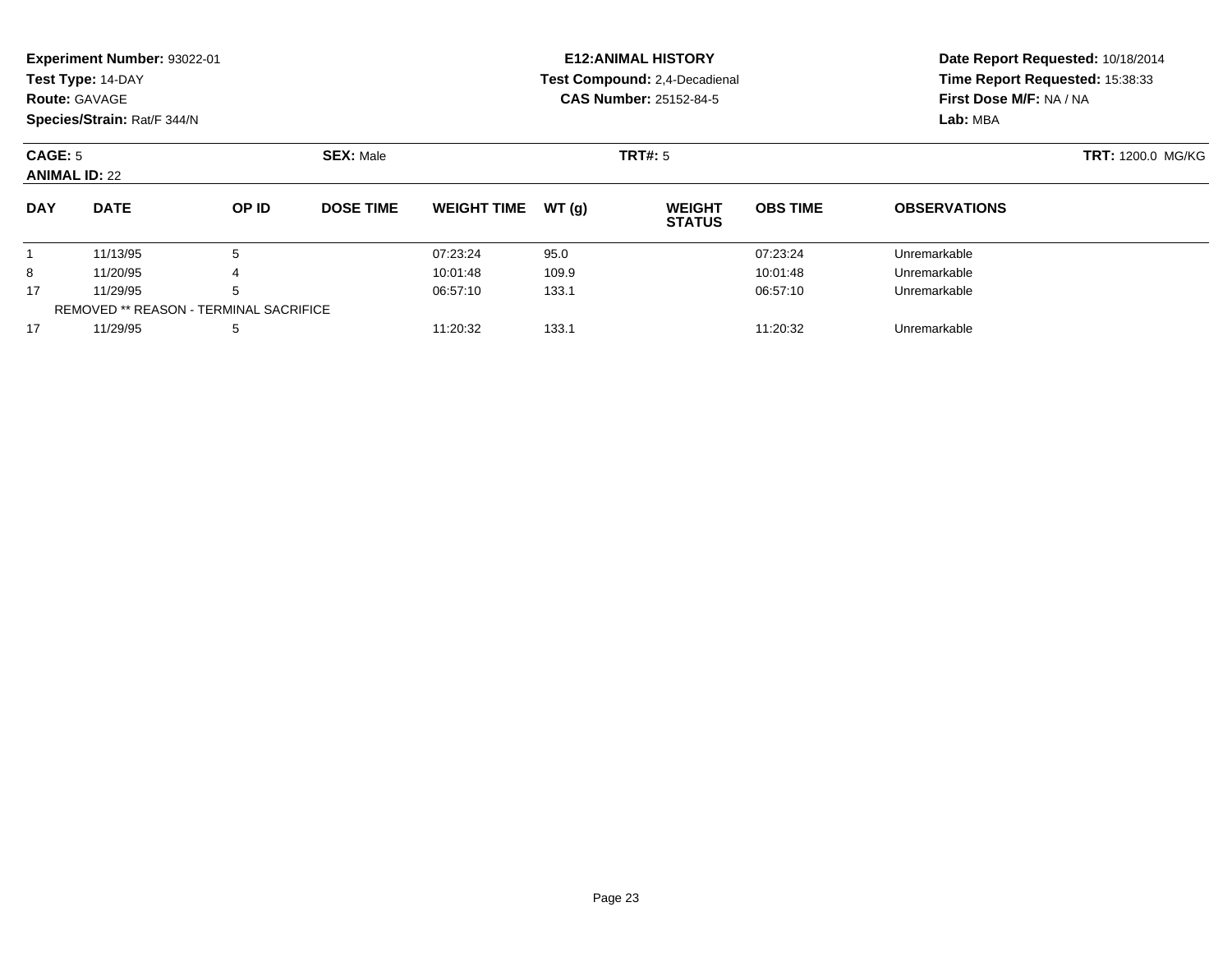|                                                     | Experiment Number: 93022-01                   |          |                  |                    |          | <b>E12: ANIMAL HISTORY</b>     | Date Report Requested: 10/18/2014 |                                                                        |  |  |
|-----------------------------------------------------|-----------------------------------------------|----------|------------------|--------------------|----------|--------------------------------|-----------------------------------|------------------------------------------------------------------------|--|--|
|                                                     | Test Type: 14-DAY                             |          |                  |                    |          | Test Compound: 2,4-Decadienal  |                                   | Time Report Requested: 15:38:33<br>First Dose M/F: NA / NA<br>Lab: MBA |  |  |
|                                                     | <b>Route: GAVAGE</b>                          |          |                  |                    |          | <b>CAS Number: 25152-84-5</b>  |                                   |                                                                        |  |  |
|                                                     | Species/Strain: Rat/F 344/N                   |          |                  |                    |          |                                |                                   |                                                                        |  |  |
| <b>SEX: Male</b><br>CAGE: 5<br><b>ANIMAL ID: 23</b> |                                               |          |                  |                    |          | <b>TRT#:</b> 5                 | <b>TRT: 1200.0 MG/KG</b>          |                                                                        |  |  |
| <b>DAY</b>                                          | <b>DATE</b>                                   | OP ID    | <b>DOSE TIME</b> | <b>WEIGHT TIME</b> | WT(q)    | <b>WEIGHT</b><br><b>STATUS</b> | <b>OBS TIME</b>                   | <b>OBSERVATIONS</b>                                                    |  |  |
|                                                     | 11/13/95                                      | 5        |                  | 07:23:24           | 81.2     |                                | 07:23:24                          | Unremarkable                                                           |  |  |
| 8                                                   | 11/20/95                                      |          |                  | 10:01:48           | 93.6     |                                | 10:01:48                          | Unremarkable                                                           |  |  |
| 17<br>5<br>11/29/95                                 |                                               | 06:57:10 | 114.8            |                    | 06:57:10 | Unremarkable                   |                                   |                                                                        |  |  |
|                                                     | <b>REMOVED ** REASON - TERMINAL SACRIFICE</b> |          |                  |                    |          |                                |                                   |                                                                        |  |  |

11/29/95 <sup>5</sup> 11:20:32 114.8 11:20:32 Unremarkable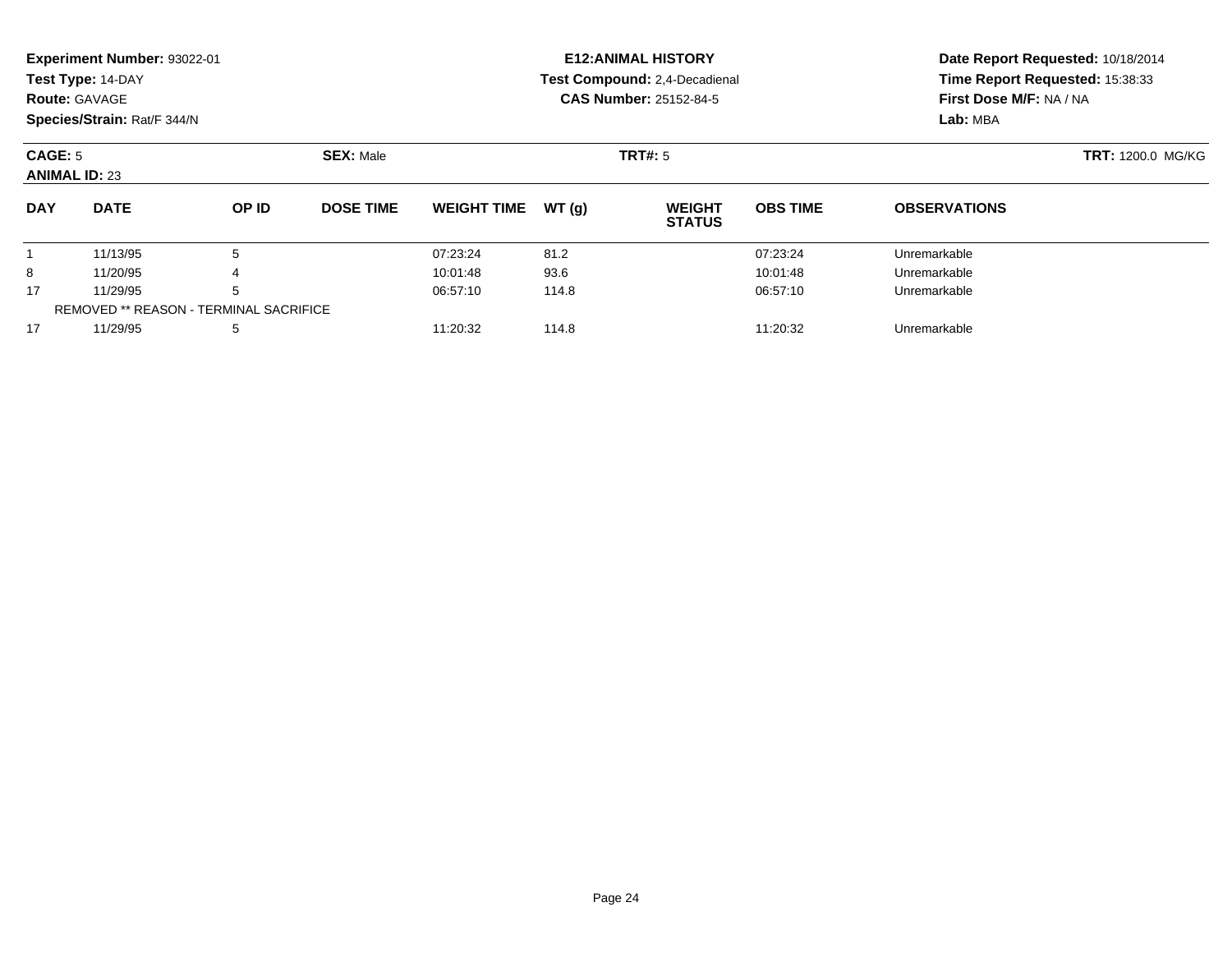|                                 | Experiment Number: 93022-01                   |                  |                  |                    |       | <b>E12: ANIMAL HISTORY</b>     | Date Report Requested: 10/18/2014<br>Time Report Requested: 15:38:33 |                         |  |  |
|---------------------------------|-----------------------------------------------|------------------|------------------|--------------------|-------|--------------------------------|----------------------------------------------------------------------|-------------------------|--|--|
|                                 | Test Type: 14-DAY                             |                  |                  |                    |       | Test Compound: 2,4-Decadienal  |                                                                      |                         |  |  |
|                                 | <b>Route: GAVAGE</b>                          |                  |                  |                    |       | <b>CAS Number: 25152-84-5</b>  |                                                                      | First Dose M/F: NA / NA |  |  |
|                                 | Species/Strain: Rat/F 344/N                   |                  |                  |                    |       |                                |                                                                      | Lab: MBA                |  |  |
| CAGE: 5<br><b>ANIMAL ID: 24</b> |                                               | <b>SEX: Male</b> |                  | <b>TRT#:</b> 5     |       | <b>TRT: 1200.0 MG/KG</b>       |                                                                      |                         |  |  |
| <b>DAY</b>                      | <b>DATE</b>                                   | OP ID            | <b>DOSE TIME</b> | <b>WEIGHT TIME</b> | WT(q) | <b>WEIGHT</b><br><b>STATUS</b> | <b>OBS TIME</b>                                                      | <b>OBSERVATIONS</b>     |  |  |
|                                 | 11/13/95                                      | 5                |                  | 07:23:24           | 114.1 |                                | 07:23:24                                                             | Unremarkable            |  |  |
| 8                               | 11/20/95                                      |                  |                  | 10:01:48           | 135.6 |                                | 10:01:48                                                             | Unremarkable            |  |  |
| 17                              | 11/29/95                                      | 5                |                  | 06:57:10           | 170.7 |                                | 06:57:10                                                             | Unremarkable            |  |  |
|                                 | <b>REMOVED ** REASON - TERMINAL SACRIFICE</b> |                  |                  |                    |       |                                |                                                                      |                         |  |  |

11/29/95 <sup>5</sup> 11:20:32 170.7 11:20:32 Unremarkable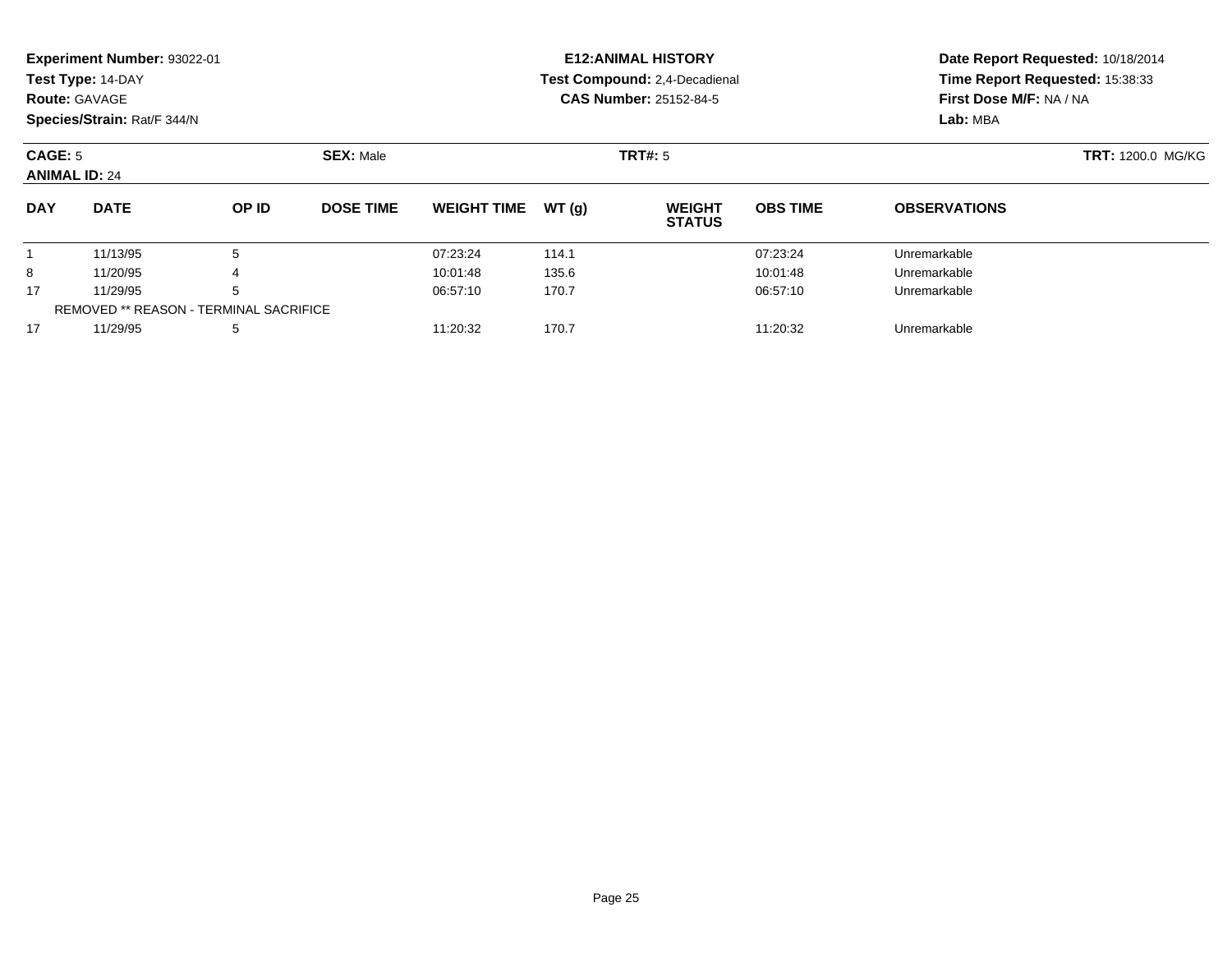|                                 | Experiment Number: 93022-01                   |       |                  |                    |                | <b>E12: ANIMAL HISTORY</b>     | Date Report Requested: 10/18/2014<br>Time Report Requested: 15:38:33 |                         |  |  |
|---------------------------------|-----------------------------------------------|-------|------------------|--------------------|----------------|--------------------------------|----------------------------------------------------------------------|-------------------------|--|--|
|                                 | Test Type: 14-DAY                             |       |                  |                    |                | Test Compound: 2,4-Decadienal  |                                                                      |                         |  |  |
|                                 | <b>Route: GAVAGE</b>                          |       |                  |                    |                | <b>CAS Number: 25152-84-5</b>  |                                                                      | First Dose M/F: NA / NA |  |  |
|                                 | Species/Strain: Rat/F 344/N                   |       |                  |                    |                |                                |                                                                      | Lab: MBA                |  |  |
| CAGE: 5<br><b>ANIMAL ID: 25</b> |                                               |       | <b>SEX: Male</b> |                    | <b>TRT#:</b> 5 |                                | <b>TRT:</b> 1200.0 MG/KG                                             |                         |  |  |
| <b>DAY</b>                      | <b>DATE</b>                                   | OP ID | <b>DOSE TIME</b> | <b>WEIGHT TIME</b> | WT(q)          | <b>WEIGHT</b><br><b>STATUS</b> | <b>OBS TIME</b>                                                      | <b>OBSERVATIONS</b>     |  |  |
|                                 | 11/13/95                                      | 5     |                  | 07:23:24           | 91.2           |                                | 07:23:24                                                             | Unremarkable            |  |  |
| 8                               | 11/20/95                                      |       |                  | 10:01:48           | 106.8          |                                | 10:01:48                                                             | Unremarkable            |  |  |
| 17                              | 11/29/95                                      | 5     |                  | 06:57:10           | 126.9          |                                | 06:57:10                                                             | Unremarkable            |  |  |
|                                 | <b>REMOVED ** REASON - TERMINAL SACRIFICE</b> |       |                  |                    |                |                                |                                                                      |                         |  |  |

11/29/95 <sup>5</sup> 11:20:32 126.9 11:20:32 Unremarkable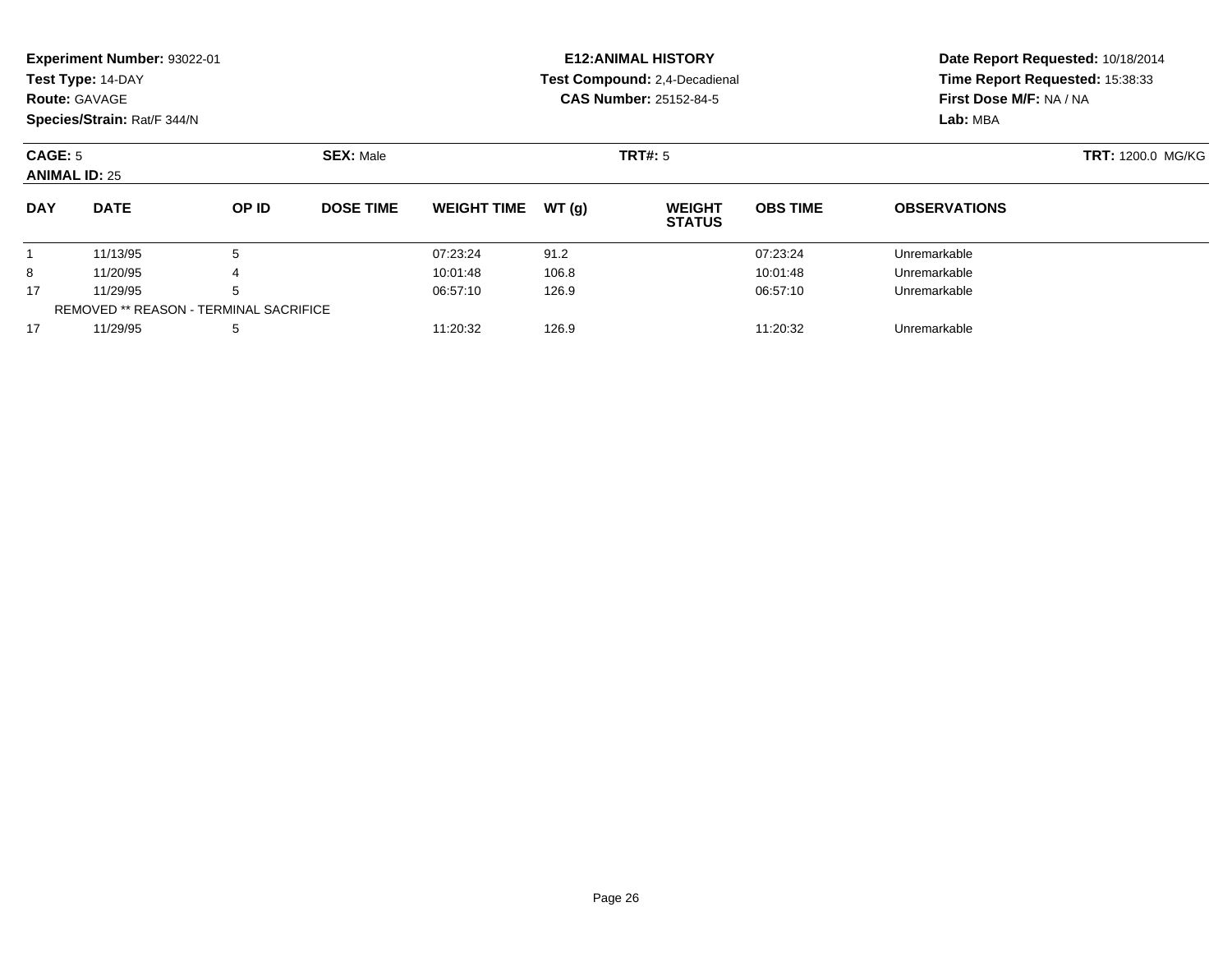|                                 | Experiment Number: 93022-01<br>Test Type: 14-DAY<br><b>Route: GAVAGE</b><br>Species/Strain: Rat/F 344/N |                                          |                  |                                                                     |       | <b>E12: ANIMAL HISTORY</b><br>Test Compound: 2,4-Decadienal<br><b>CAS Number: 25152-84-5</b> | Date Report Requested: 10/18/2014<br>Time Report Requested: 15:38:33<br>First Dose M/F: NA / NA<br>Lab: MBA |                     |  |
|---------------------------------|---------------------------------------------------------------------------------------------------------|------------------------------------------|------------------|---------------------------------------------------------------------|-------|----------------------------------------------------------------------------------------------|-------------------------------------------------------------------------------------------------------------|---------------------|--|
| CAGE: 6<br><b>ANIMAL ID: 26</b> |                                                                                                         | <b>SEX: Male</b><br><b>TRT#:</b> 6       |                  |                                                                     |       |                                                                                              | <b>TRT: 3600.0 MG/KG</b>                                                                                    |                     |  |
| <b>DAY</b>                      | <b>DATE</b>                                                                                             | OP ID                                    | <b>DOSE TIME</b> | <b>WEIGHT TIME</b>                                                  | WT(q) | <b>WEIGHT</b><br><b>STATUS</b>                                                               | <b>OBS TIME</b>                                                                                             | <b>OBSERVATIONS</b> |  |
|                                 | 11/13/95                                                                                                | 5                                        |                  | 07:28:16                                                            | 99.9  |                                                                                              | 07:28:16                                                                                                    | Unremarkable        |  |
| 3                               | 5<br>11/15/95                                                                                           |                                          |                  | **NOTE-Eyes and some nasal area are missing due to cannibalization. |       |                                                                                              | 07:57:16                                                                                                    |                     |  |
|                                 |                                                                                                         | <b>REMOVED ** REASON - NATURAL DEATH</b> |                  |                                                                     |       |                                                                                              |                                                                                                             |                     |  |
| 3                               | 11/15/95                                                                                                | 5                                        |                  | 07:34:44                                                            | 83.9  |                                                                                              | 07:34:44                                                                                                    | Diarrhea            |  |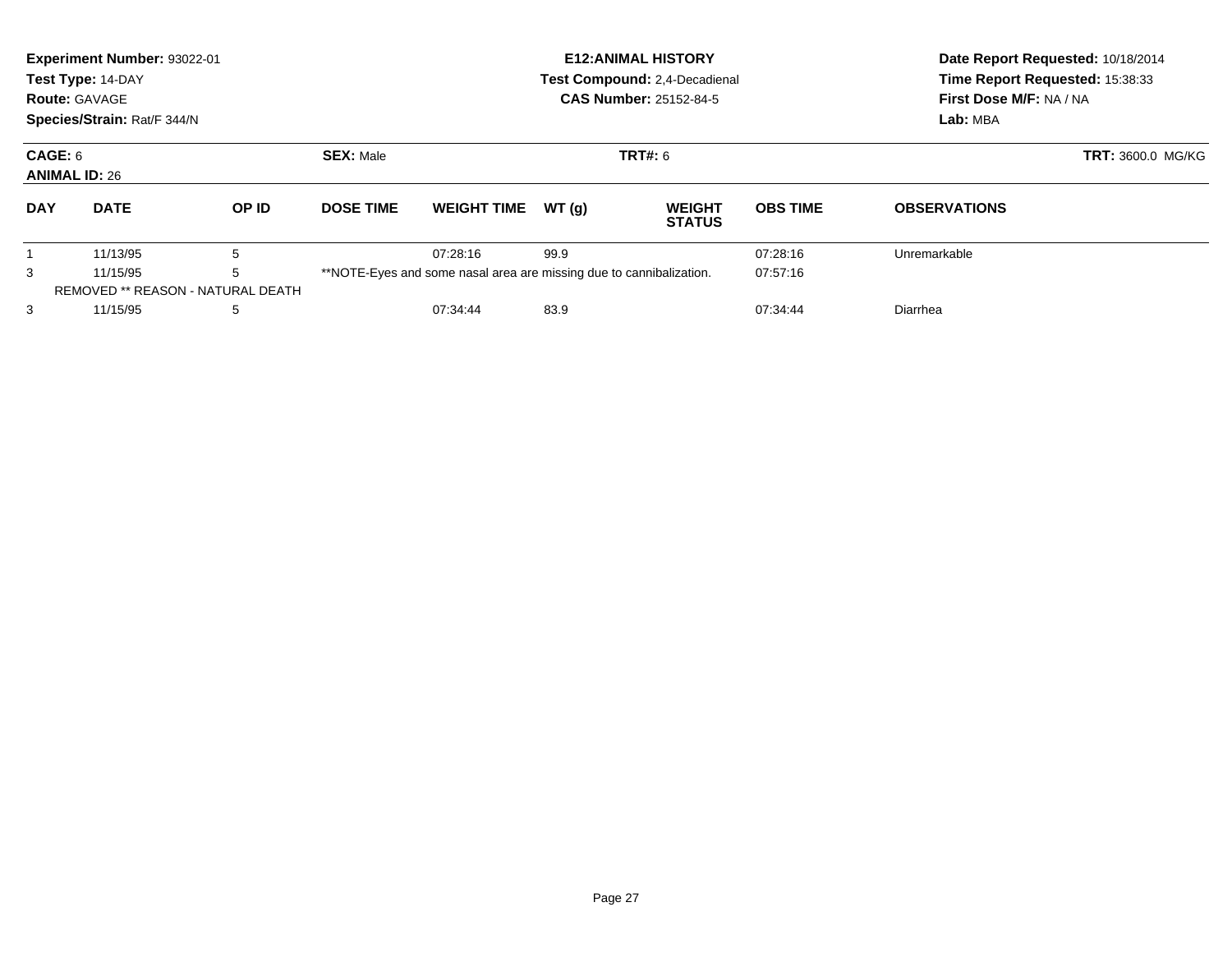|                                 | Experiment Number: 93022-01<br>Test Type: 14-DAY<br><b>Route: GAVAGE</b><br>Species/Strain: Rat/F 344/N |                                        |                  |                    |       | <b>E12: ANIMAL HISTORY</b><br><b>Test Compound: 2,4-Decadienal</b><br>CAS Number: 25152-84-5 | Date Report Requested: 10/18/2014<br>Time Report Requested: 15:38:33<br>First Dose M/F: NA / NA<br>Lab: MBA |                          |  |
|---------------------------------|---------------------------------------------------------------------------------------------------------|----------------------------------------|------------------|--------------------|-------|----------------------------------------------------------------------------------------------|-------------------------------------------------------------------------------------------------------------|--------------------------|--|
| CAGE: 6<br><b>ANIMAL ID: 27</b> |                                                                                                         |                                        | <b>SEX: Male</b> |                    |       | <b>TRT#: 6</b>                                                                               |                                                                                                             | <b>TRT: 3600.0 MG/KG</b> |  |
| <b>DAY</b>                      | <b>DATE</b>                                                                                             | OP ID                                  | <b>DOSE TIME</b> | <b>WEIGHT TIME</b> | WT(q) | <b>WEIGHT</b><br><b>STATUS</b>                                                               | <b>OBS TIME</b>                                                                                             | <b>OBSERVATIONS</b>      |  |
|                                 | 11/13/95                                                                                                | 5<br>REMOVED ** REASON - NATURAL DEATH |                  | 07:28:16           | 86.2  |                                                                                              | 07:28:16                                                                                                    | Unremarkable             |  |
| 2                               | 11/14/95                                                                                                | 4                                      |                  | 14:57:14           | 73.8  |                                                                                              | 14:57:14                                                                                                    | Diarrhea                 |  |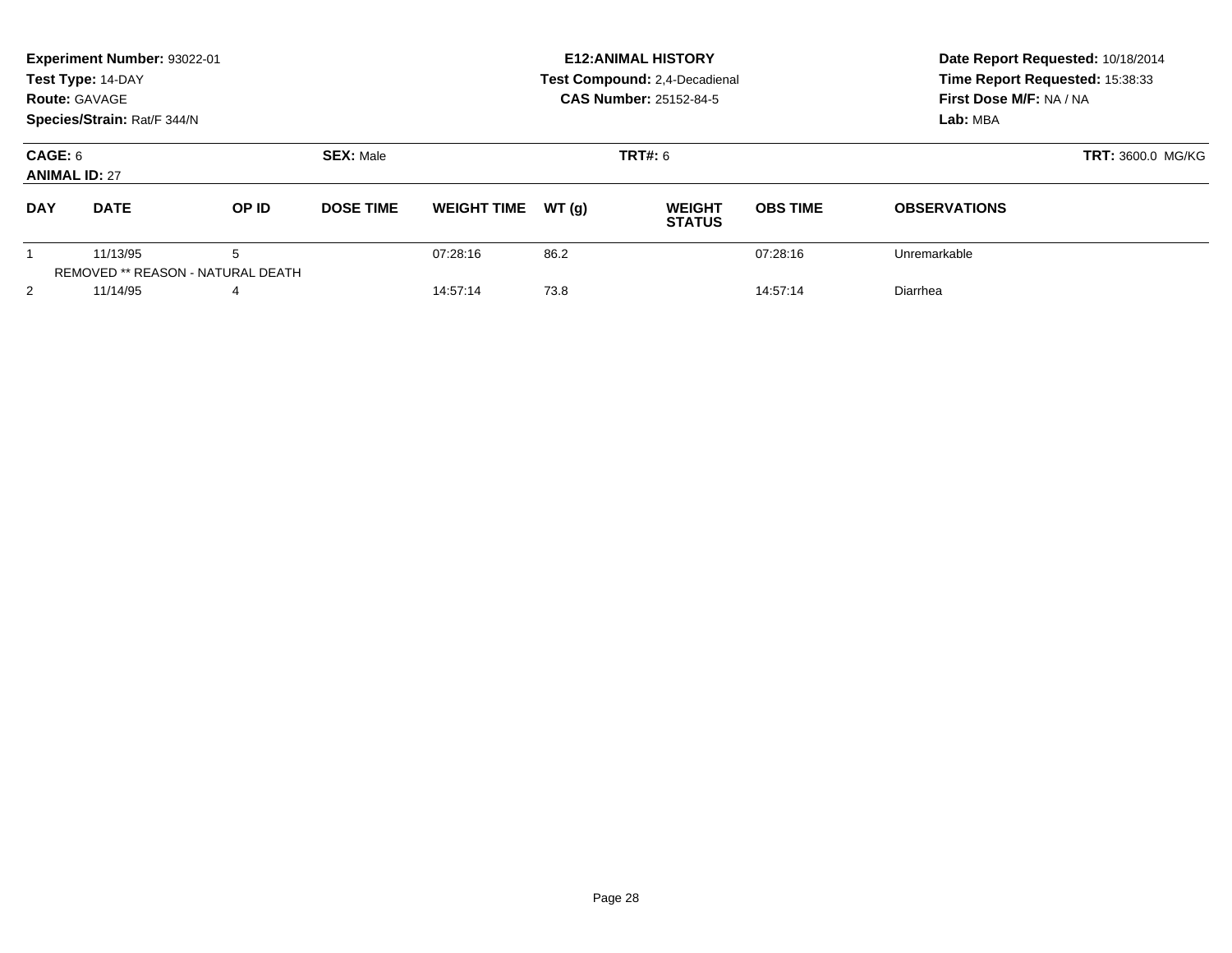|                                 | Experiment Number: 93022-01<br>Test Type: 14-DAY<br><b>Route: GAVAGE</b><br>Species/Strain: Rat/F 344/N |                                                    |                  | <b>E12: ANIMAL HISTORY</b><br>Test Compound: 2,4-Decadienal<br><b>CAS Number: 25152-84-5</b> | Date Report Requested: 10/18/2014<br>Time Report Requested: 15:38:33<br>First Dose M/F: NA / NA<br>Lab: MBA |                                |                 |                                                    |
|---------------------------------|---------------------------------------------------------------------------------------------------------|----------------------------------------------------|------------------|----------------------------------------------------------------------------------------------|-------------------------------------------------------------------------------------------------------------|--------------------------------|-----------------|----------------------------------------------------|
| CAGE: 6<br><b>ANIMAL ID: 28</b> |                                                                                                         |                                                    | <b>SEX: Male</b> |                                                                                              |                                                                                                             | TRT#: 6                        |                 | TRT: 3600.0 MG/KG                                  |
| <b>DAY</b>                      | <b>DATE</b>                                                                                             | OP ID                                              | <b>DOSE TIME</b> | <b>WEIGHT TIME</b>                                                                           | WT(g)                                                                                                       | <b>WEIGHT</b><br><b>STATUS</b> | <b>OBS TIME</b> | <b>OBSERVATIONS</b>                                |
|                                 | 11/13/95                                                                                                | 5<br><b>REMOVED ** REASON - MORIBUND SACRIFICE</b> |                  | 07:28:16                                                                                     | 89.9                                                                                                        |                                | 07:28:16        | Unremarkable                                       |
| 3                               | 11/15/95                                                                                                | 5                                                  |                  | 13:50:20                                                                                     | 71.2                                                                                                        |                                | 13:50:20        | <b>Abnormal Breathing</b><br>Diarrhea<br>Lethargic |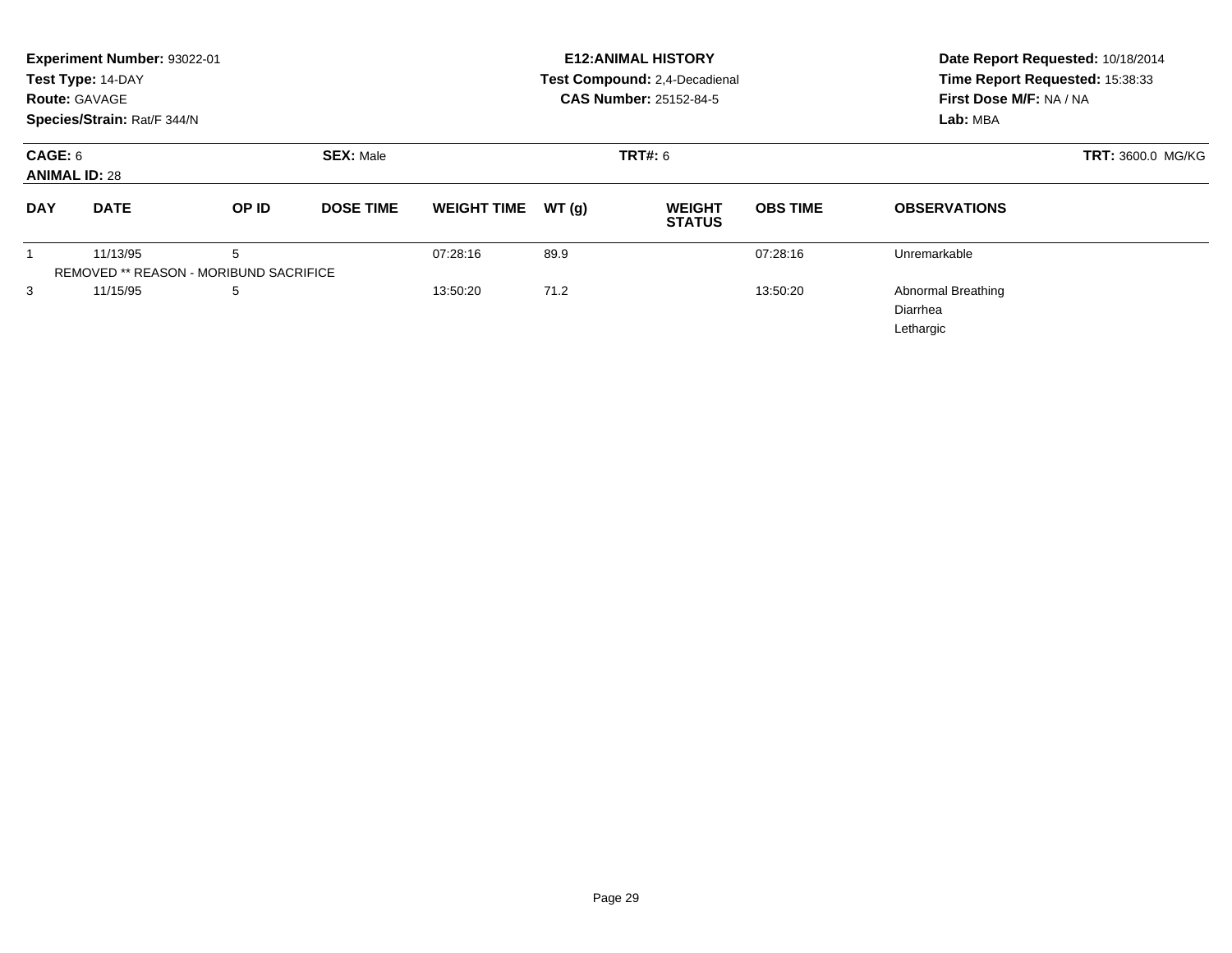|                                 | Experiment Number: 93022-01<br>Test Type: 14-DAY<br><b>Route: GAVAGE</b><br>Species/Strain: Rat/F 344/N |                                               |                  |                    |       | <b>E12: ANIMAL HISTORY</b><br><b>Test Compound: 2,4-Decadienal</b><br><b>CAS Number: 25152-84-5</b> | Date Report Requested: 10/18/2014<br>Time Report Requested: 15:38:33<br>First Dose M/F: NA / NA<br>Lab: MBA |                          |  |
|---------------------------------|---------------------------------------------------------------------------------------------------------|-----------------------------------------------|------------------|--------------------|-------|-----------------------------------------------------------------------------------------------------|-------------------------------------------------------------------------------------------------------------|--------------------------|--|
| CAGE: 6<br><b>ANIMAL ID: 29</b> |                                                                                                         |                                               | <b>SEX: Male</b> |                    |       | <b>TRT#: 6</b>                                                                                      |                                                                                                             | <b>TRT: 3600.0 MG/KG</b> |  |
| <b>DAY</b>                      | <b>DATE</b>                                                                                             | OP ID                                         | <b>DOSE TIME</b> | <b>WEIGHT TIME</b> | WT(q) | <b>WEIGHT</b><br><b>STATUS</b>                                                                      | <b>OBS TIME</b>                                                                                             | <b>OBSERVATIONS</b>      |  |
|                                 | 11/13/95                                                                                                | 5<br><b>REMOVED ** REASON - NATURAL DEATH</b> |                  | 07:28:16           | 92.5  |                                                                                                     | 07:28:16                                                                                                    | Unremarkable             |  |
| 2                               | 11/14/95                                                                                                | 5                                             |                  | 11:02:26           | 77.1  |                                                                                                     | 11:02:26                                                                                                    | Unremarkable             |  |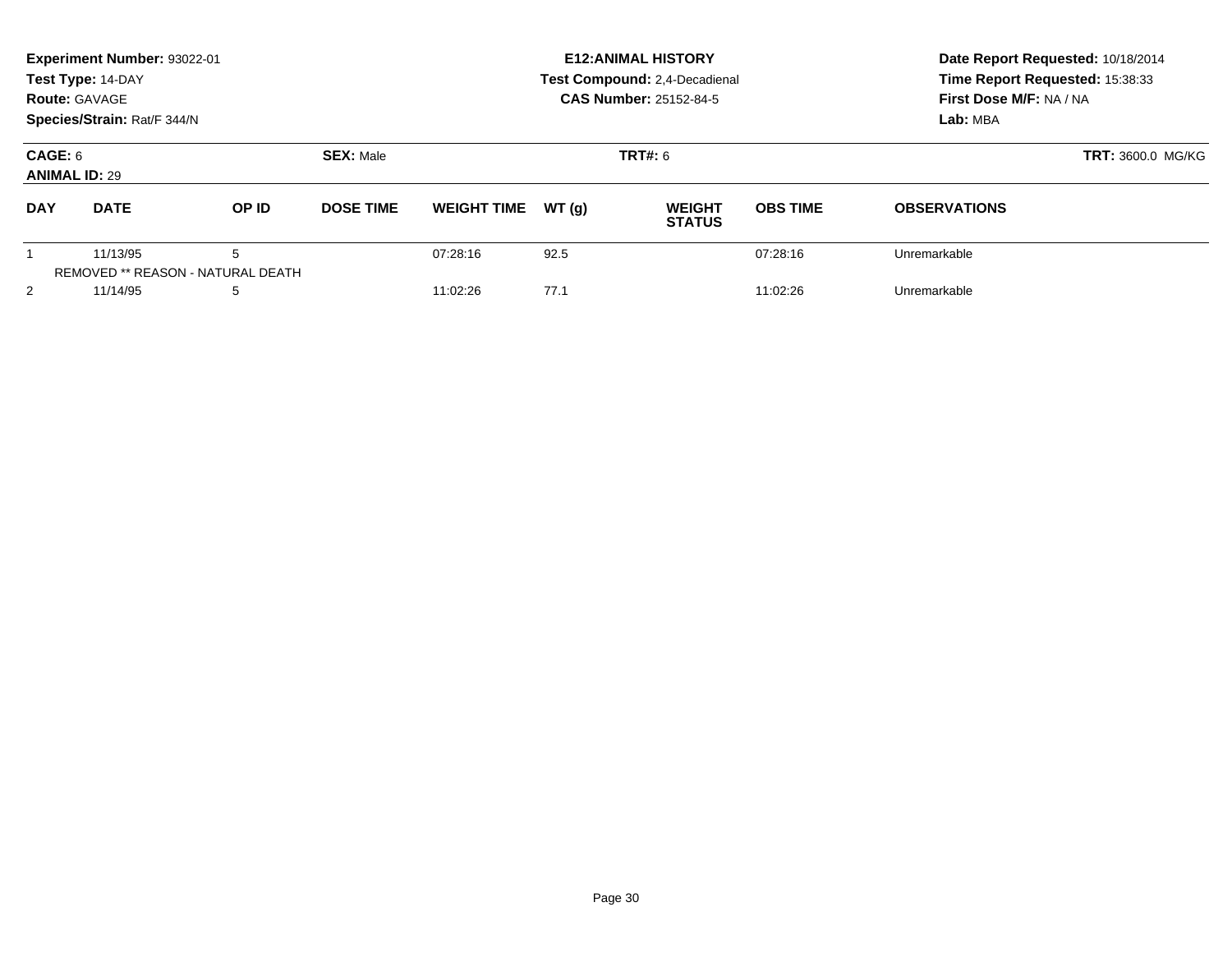|                                 | Experiment Number: 93022-01<br>Test Type: 14-DAY<br><b>Route: GAVAGE</b><br>Species/Strain: Rat/F 344/N |                                          |                  |                                                                     |       | <b>E12: ANIMAL HISTORY</b><br>Test Compound: 2,4-Decadienal<br><b>CAS Number: 25152-84-5</b> | Date Report Requested: 10/18/2014<br>Time Report Requested: 15:38:33<br>First Dose M/F: NA / NA<br>Lab: MBA |                     |  |
|---------------------------------|---------------------------------------------------------------------------------------------------------|------------------------------------------|------------------|---------------------------------------------------------------------|-------|----------------------------------------------------------------------------------------------|-------------------------------------------------------------------------------------------------------------|---------------------|--|
| CAGE: 6<br><b>ANIMAL ID: 30</b> |                                                                                                         | <b>SEX: Male</b><br><b>TRT#:</b> 6       |                  |                                                                     |       |                                                                                              | <b>TRT: 3600.0 MG/KG</b>                                                                                    |                     |  |
| <b>DAY</b>                      | <b>DATE</b>                                                                                             | OP ID                                    | <b>DOSE TIME</b> | <b>WEIGHT TIME</b>                                                  | WT(q) | <b>WEIGHT</b><br><b>STATUS</b>                                                               | <b>OBS TIME</b>                                                                                             | <b>OBSERVATIONS</b> |  |
|                                 | 11/13/95                                                                                                | 5                                        |                  | 07:28:16                                                            | 104.1 |                                                                                              | 07:28:16                                                                                                    | Unremarkable        |  |
| 3                               | 5<br>11/15/95                                                                                           |                                          |                  | **NOTE-Eyes and some nasal area are missing due to cannibalization. |       |                                                                                              | 08:01:26                                                                                                    |                     |  |
|                                 |                                                                                                         | <b>REMOVED ** REASON - NATURAL DEATH</b> |                  |                                                                     |       |                                                                                              |                                                                                                             |                     |  |
| 3                               | 11/15/95                                                                                                | 5                                        |                  | 07:34:44                                                            | 84.8  |                                                                                              | 07:34:44                                                                                                    | Diarrhea            |  |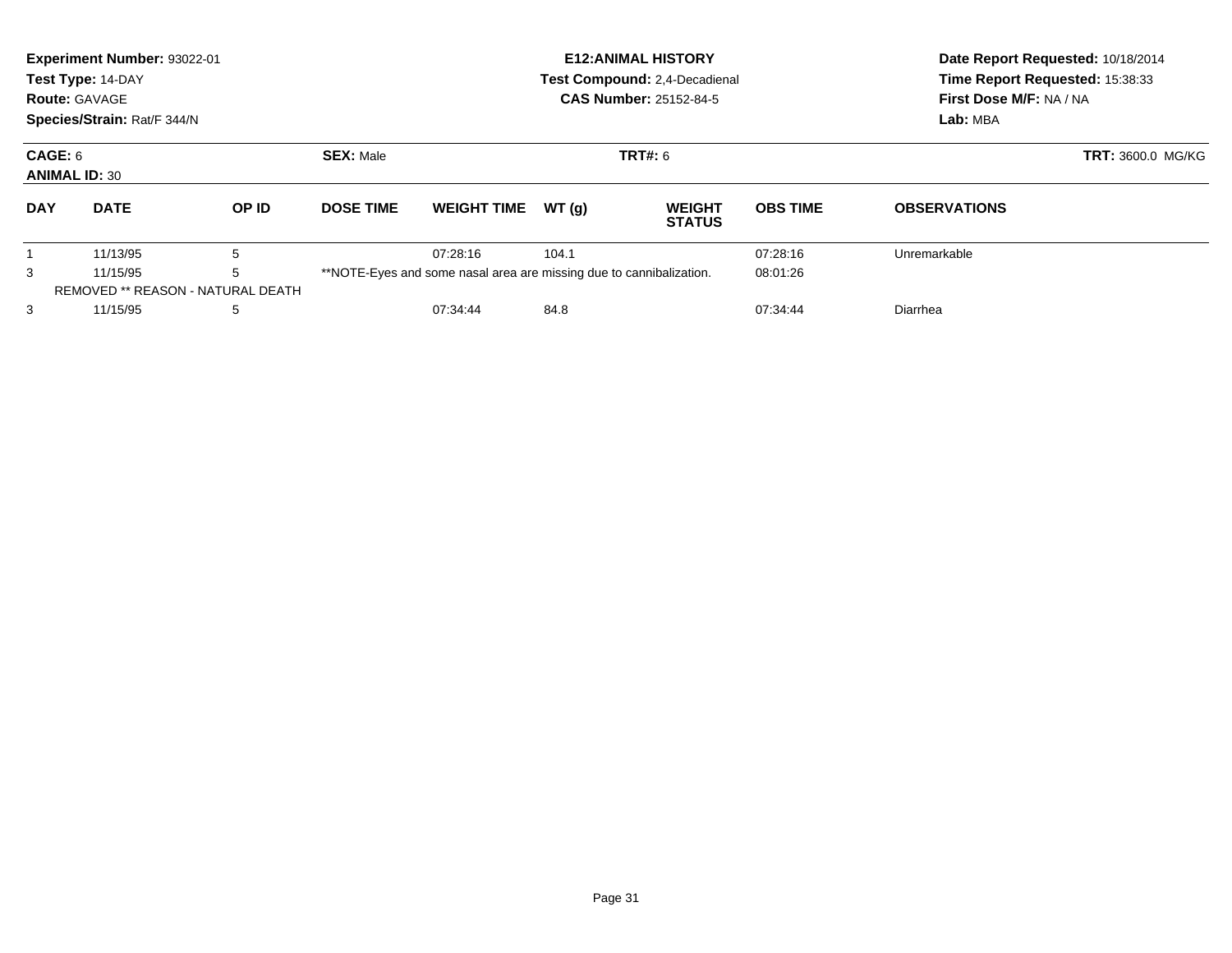|            | <b>Experiment Number: 93022-01</b>     |                                               |                                      |                    |       | <b>E12:ANIMAL HISTORY</b>      | Date Report Requested: 10/18/2014 |                                 |                 |       |  |
|------------|----------------------------------------|-----------------------------------------------|--------------------------------------|--------------------|-------|--------------------------------|-----------------------------------|---------------------------------|-----------------|-------|--|
|            | Test Type: 14-DAY                      |                                               |                                      |                    |       | Test Compound: 2,4-Decadienal  |                                   | Time Report Requested: 15:38:33 |                 |       |  |
|            | <b>Route: GAVAGE</b>                   |                                               |                                      |                    |       | <b>CAS Number: 25152-84-5</b>  |                                   | First Dose M/F: NA / NA         |                 |       |  |
|            | Species/Strain: Rat/F 344/N            |                                               |                                      |                    |       |                                |                                   | Lab: MBA                        |                 |       |  |
|            | <b>CAGE: 7</b><br><b>ANIMAL ID: 31</b> |                                               | <b>TRT#: 7</b><br><b>SEX: Female</b> |                    |       |                                |                                   |                                 | <b>TRT:</b> 0.0 | MG/KG |  |
| <b>DAY</b> | <b>DATE</b>                            | OP ID                                         | <b>DOSE TIME</b>                     | <b>WEIGHT TIME</b> | WT(g) | <b>WEIGHT</b><br><b>STATUS</b> | <b>OBS TIME</b>                   | <b>OBSERVATIONS</b>             |                 |       |  |
|            | 11/13/95                               | 5                                             |                                      | 07:06:08           | 80.4  |                                | 07:06:08                          | Unremarkable                    |                 |       |  |
| 8          | 11/20/95                               |                                               |                                      | 09:40:18           | 104.0 |                                | 09:40:18                          | Unremarkable                    |                 |       |  |
| 17         | 11/29/95                               | 5                                             |                                      | 06:49:10           | 125.6 |                                | 06:49:10                          | Unremarkable                    |                 |       |  |
|            |                                        | <b>REMOVED ** REASON - TERMINAL SACRIFICE</b> |                                      |                    |       |                                |                                   |                                 |                 |       |  |
| 17         | 11/29/95                               | 5                                             |                                      | 11:20:34           | 125.6 |                                | 11:20:34                          | Unremarkable                    |                 |       |  |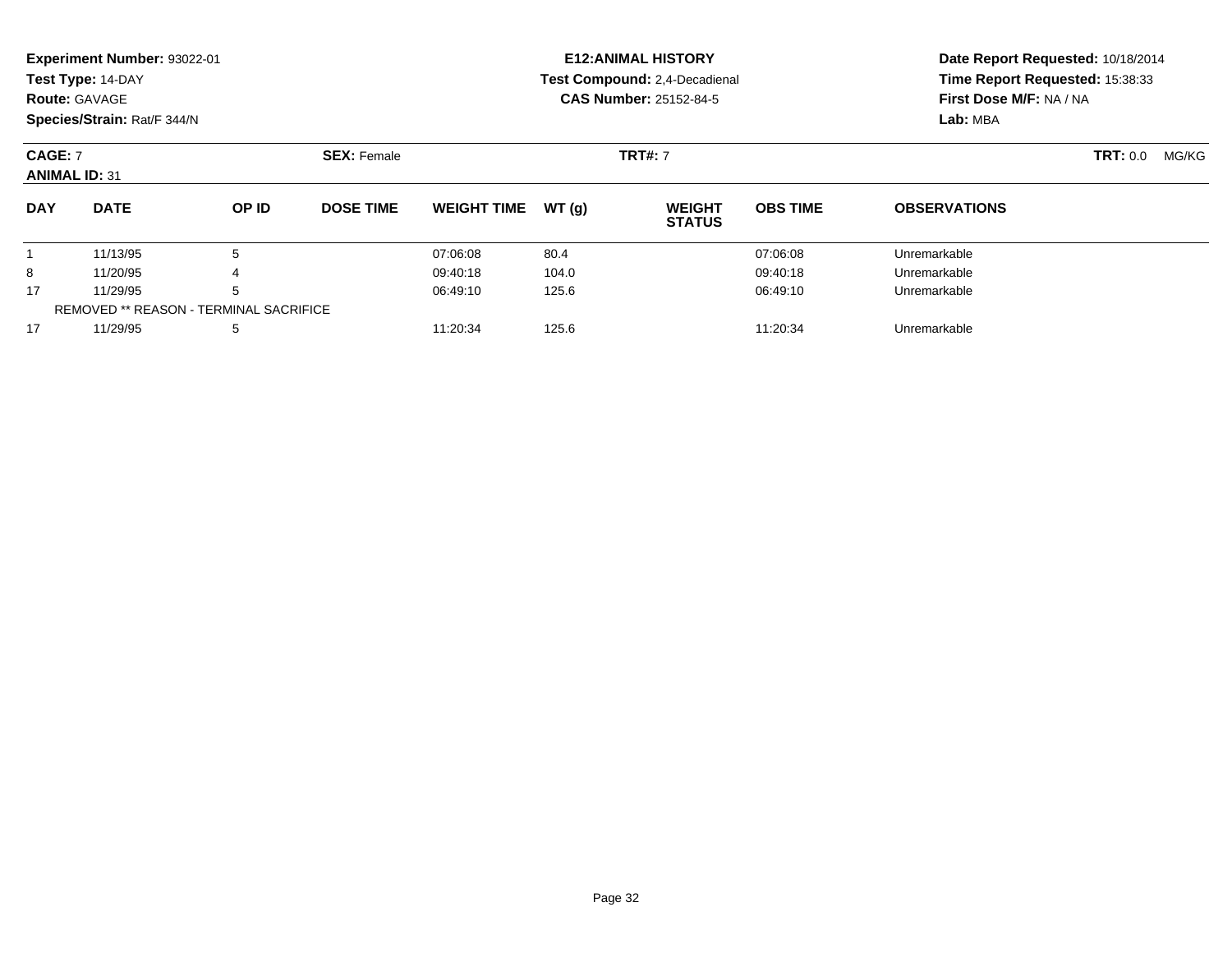|                | Experiment Number: 93022-01<br>Test Type: 14-DAY<br><b>Route: GAVAGE</b><br>Species/Strain: Rat/F 344/N |              |                    |                               |       | <b>E12: ANIMAL HISTORY</b><br>Test Compound: 2.4-Decadienal<br><b>CAS Number: 25152-84-5</b> | Date Report Requested: 10/18/2014<br>Time Report Requested: 15:38:33<br>First Dose M/F: NA / NA<br>Lab: MBA |                     |       |  |
|----------------|---------------------------------------------------------------------------------------------------------|--------------|--------------------|-------------------------------|-------|----------------------------------------------------------------------------------------------|-------------------------------------------------------------------------------------------------------------|---------------------|-------|--|
| <b>CAGE: 7</b> | <b>ANIMAL ID: 32</b>                                                                                    |              | <b>SEX: Female</b> |                               |       | <b>TRT#: 7</b>                                                                               |                                                                                                             | <b>TRT:</b> 0.0     | MG/KG |  |
| <b>DAY</b>     | <b>DATE</b>                                                                                             | <b>OP ID</b> | <b>DOSE TIME</b>   | <b>WEIGHT TIME</b>            | WT(q) | <b>WEIGHT</b><br><b>STATUS</b>                                                               | <b>OBS TIME</b>                                                                                             | <b>OBSERVATIONS</b> |       |  |
|                | 11/13/95                                                                                                | 5            |                    | 07:06:08                      | 74.8  |                                                                                              | 07:06:08                                                                                                    | Unremarkable        |       |  |
| 8              | 11/20/95                                                                                                |              |                    | 09:40:18                      | 96.0  |                                                                                              | 09:40:18                                                                                                    | Unremarkable        |       |  |
| 17             | 5<br>11/29/95                                                                                           |              |                    | 116.3<br>06:49:10<br>06:49:10 |       |                                                                                              | Unremarkable                                                                                                |                     |       |  |
|                | <b>REMOVED ** REASON - TERMINAL SACRIFICE</b>                                                           |              |                    |                               |       |                                                                                              |                                                                                                             |                     |       |  |

11/29/95 <sup>5</sup> 11:20:34 116.3 11:20:34 Unremarkable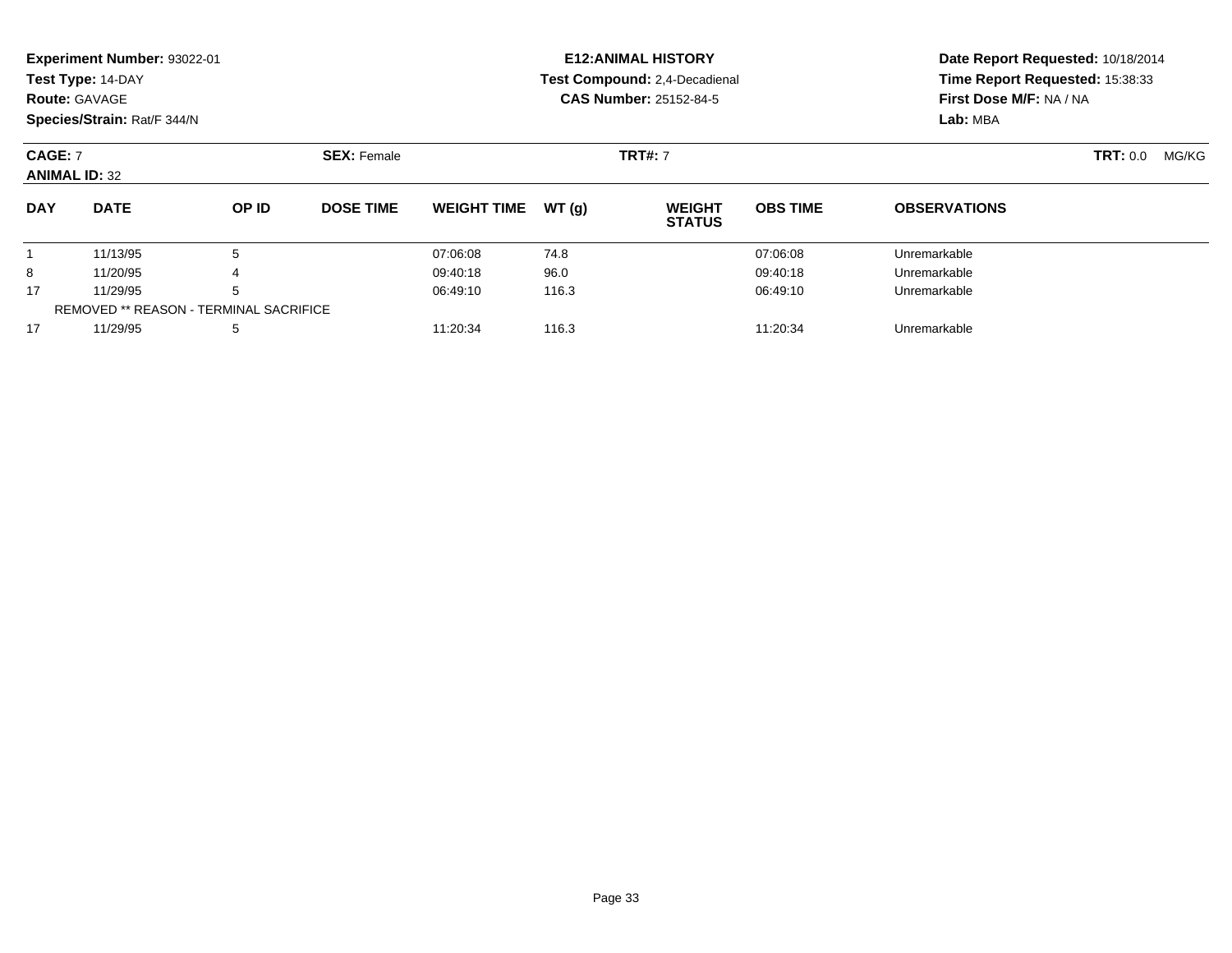|                | Experiment Number: 93022-01<br>Test Type: 14-DAY<br><b>Route: GAVAGE</b> |       |                    |                               |       | <b>E12: ANIMAL HISTORY</b><br>Test Compound: 2,4-Decadienal<br><b>CAS Number: 25152-84-5</b> | Date Report Requested: 10/18/2014<br>Time Report Requested: 15:38:33<br>First Dose M/F: NA / NA<br>Lab: MBA |                     |       |  |
|----------------|--------------------------------------------------------------------------|-------|--------------------|-------------------------------|-------|----------------------------------------------------------------------------------------------|-------------------------------------------------------------------------------------------------------------|---------------------|-------|--|
| <b>CAGE: 7</b> | Species/Strain: Rat/F 344/N<br><b>ANIMAL ID: 33</b>                      |       | <b>SEX: Female</b> |                               |       | <b>TRT#: 7</b>                                                                               |                                                                                                             | <b>TRT:</b> 0.0     | MG/KG |  |
| <b>DAY</b>     | <b>DATE</b>                                                              | OP ID | <b>DOSE TIME</b>   | <b>WEIGHT TIME</b>            | WT(g) | <b>WEIGHT</b><br><b>STATUS</b>                                                               | <b>OBS TIME</b>                                                                                             | <b>OBSERVATIONS</b> |       |  |
|                | 11/13/95                                                                 | 5     |                    | 07:06:08                      | 93.4  |                                                                                              | 07:06:08                                                                                                    | Unremarkable        |       |  |
| 8              | 11/20/95                                                                 |       |                    | 09:40:18                      | 114.6 |                                                                                              | 09:40:18                                                                                                    | Unremarkable        |       |  |
| 17             | 11/29/95<br>5                                                            |       |                    | 135.3<br>06:49:10<br>06:49:10 |       |                                                                                              | Unremarkable                                                                                                |                     |       |  |
|                | <b>REMOVED ** REASON - TERMINAL SACRIFICE</b>                            |       |                    |                               |       |                                                                                              |                                                                                                             |                     |       |  |

11/29/95 <sup>5</sup> 11:20:34 135.3 11:20:34 Unremarkable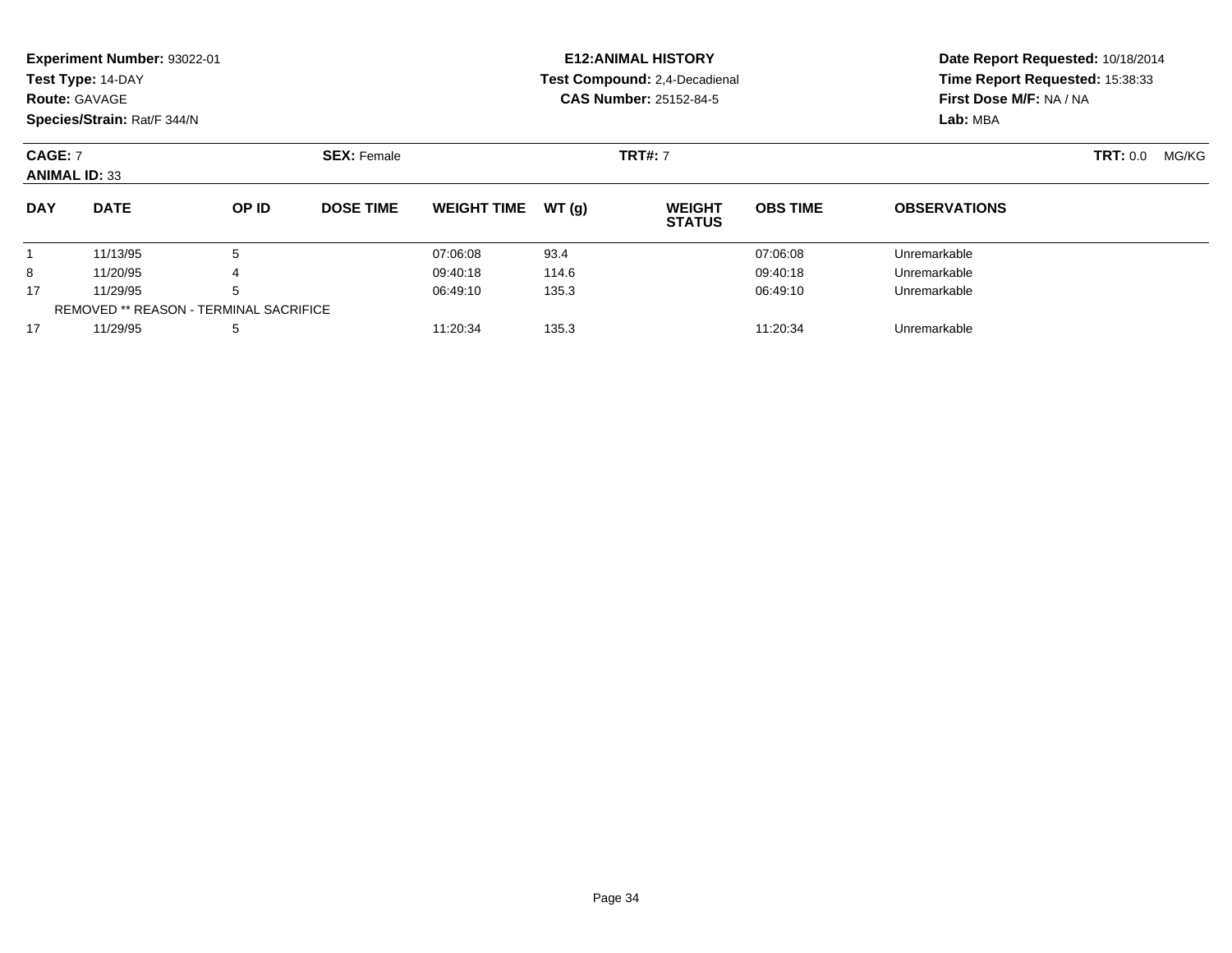|                                        | Experiment Number: 93022-01<br>Test Type: 14-DAY<br><b>Route: GAVAGE</b> |              |                    |                               |                | <b>E12: ANIMAL HISTORY</b><br>Test Compound: 2.4-Decadienal<br><b>CAS Number: 25152-84-5</b> | Date Report Requested: 10/18/2014<br>Time Report Requested: 15:38:33<br>First Dose M/F: NA / NA |                     |  |  |
|----------------------------------------|--------------------------------------------------------------------------|--------------|--------------------|-------------------------------|----------------|----------------------------------------------------------------------------------------------|-------------------------------------------------------------------------------------------------|---------------------|--|--|
|                                        | Species/Strain: Rat/F 344/N                                              |              |                    |                               |                |                                                                                              |                                                                                                 | Lab: MBA            |  |  |
| <b>CAGE: 7</b><br><b>ANIMAL ID: 34</b> |                                                                          |              | <b>SEX: Female</b> |                               | <b>TRT#: 7</b> |                                                                                              | <b>TRT:</b> 0.0                                                                                 | MG/KG               |  |  |
| <b>DAY</b>                             | <b>DATE</b>                                                              | <b>OP ID</b> | <b>DOSE TIME</b>   | <b>WEIGHT TIME</b>            | WT (a)         | <b>WEIGHT</b><br><b>STATUS</b>                                                               | <b>OBS TIME</b>                                                                                 | <b>OBSERVATIONS</b> |  |  |
|                                        | 11/13/95                                                                 | 5            |                    | 07:06:08                      | 96.0           |                                                                                              | 07:06:08                                                                                        | Unremarkable        |  |  |
| 8                                      | 11/20/95                                                                 | 4            |                    | 09:40:18                      | 117.2          |                                                                                              | 09:40:18                                                                                        | Unremarkable        |  |  |
| 17                                     | 5<br>11/29/95                                                            |              |                    | 137.2<br>06:49:10<br>06:49:10 |                |                                                                                              | Unremarkable                                                                                    |                     |  |  |
|                                        | <b>REMOVED ** REASON - TERMINAL SACRIFICE</b>                            |              |                    |                               |                |                                                                                              |                                                                                                 |                     |  |  |

11/29/95 <sup>5</sup> 11:20:34 137.2 11:20:34 Unremarkable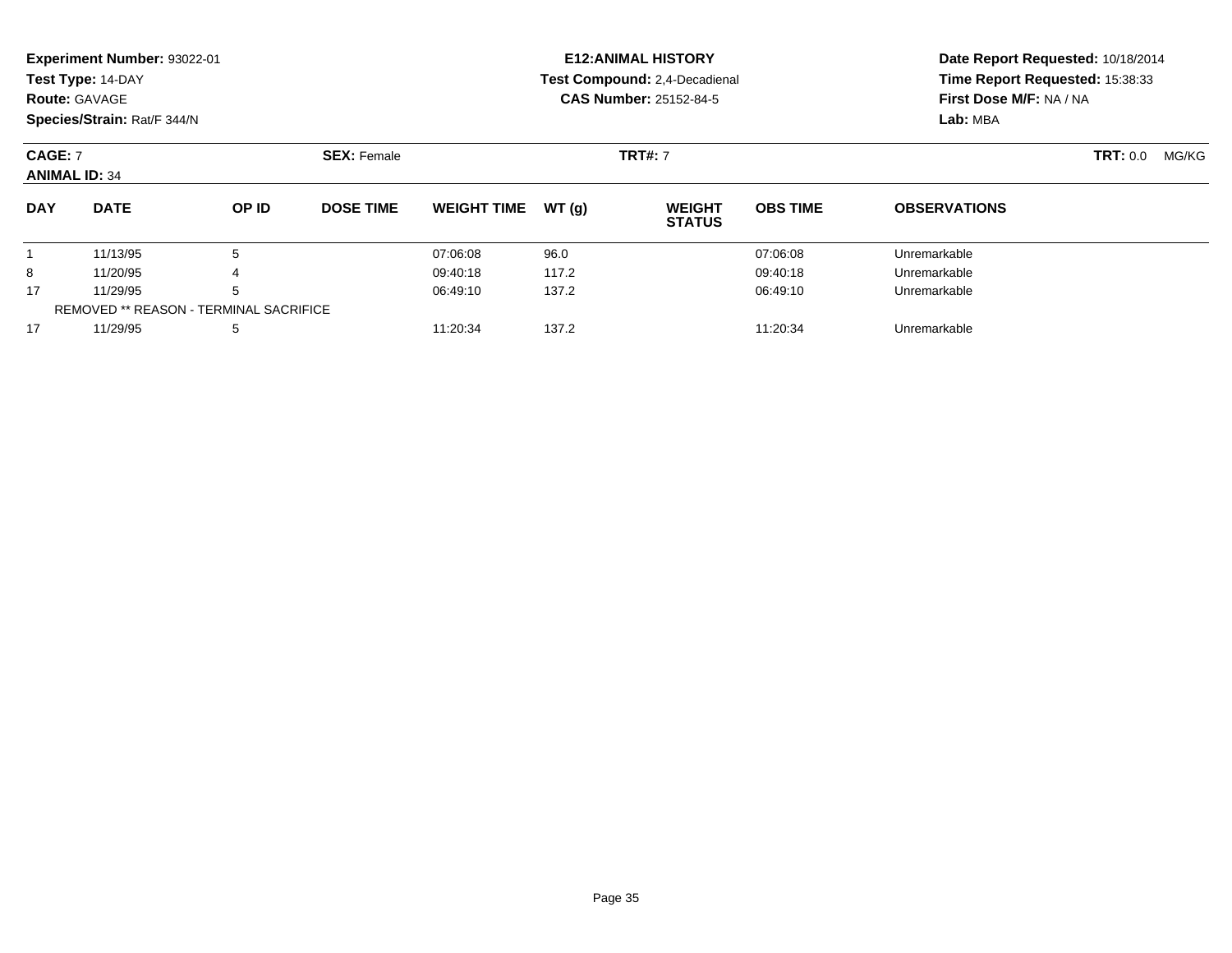|                                        | Experiment Number: 93022-01<br>Test Type: 14-DAY<br><b>Route: GAVAGE</b><br>Species/Strain: Rat/F 344/N |              |                                      | <b>E12: ANIMAL HISTORY</b><br>Test Compound: 2,4-Decadienal<br><b>CAS Number: 25152-84-5</b> |       |                                |                 | Date Report Requested: 10/18/2014<br>Time Report Requested: 15:38:33<br>First Dose M/F: NA / NA<br>Lab: MBA |  |       |
|----------------------------------------|---------------------------------------------------------------------------------------------------------|--------------|--------------------------------------|----------------------------------------------------------------------------------------------|-------|--------------------------------|-----------------|-------------------------------------------------------------------------------------------------------------|--|-------|
| <b>CAGE: 7</b><br><b>ANIMAL ID: 35</b> |                                                                                                         |              | <b>SEX: Female</b><br><b>TRT#: 7</b> |                                                                                              |       |                                | <b>TRT:</b> 0.0 |                                                                                                             |  | MG/KG |
| <b>DAY</b>                             | <b>DATE</b>                                                                                             | <b>OP ID</b> | <b>DOSE TIME</b>                     | <b>WEIGHT TIME</b>                                                                           | WT(q) | <b>WEIGHT</b><br><b>STATUS</b> | <b>OBS TIME</b> | <b>OBSERVATIONS</b>                                                                                         |  |       |
|                                        | 11/13/95                                                                                                | 5            |                                      | 07:06:08                                                                                     | 93.5  |                                | 07:06:08        | Unremarkable                                                                                                |  |       |
| 8                                      | 11/20/95                                                                                                | 4            |                                      | 09:40:18                                                                                     | 112.4 |                                | 09:40:18        | Unremarkable                                                                                                |  |       |
| 17                                     | 5<br>11/29/95                                                                                           |              | 133.3<br>06:49:10<br>06:49:10        |                                                                                              |       | Unremarkable                   |                 |                                                                                                             |  |       |
|                                        | REMOVED ** REASON - TERMINAL SACRIFICE                                                                  |              |                                      |                                                                                              |       |                                |                 |                                                                                                             |  |       |

11/29/95 <sup>5</sup> 11:20:34 133.3 11:20:34 Unremarkable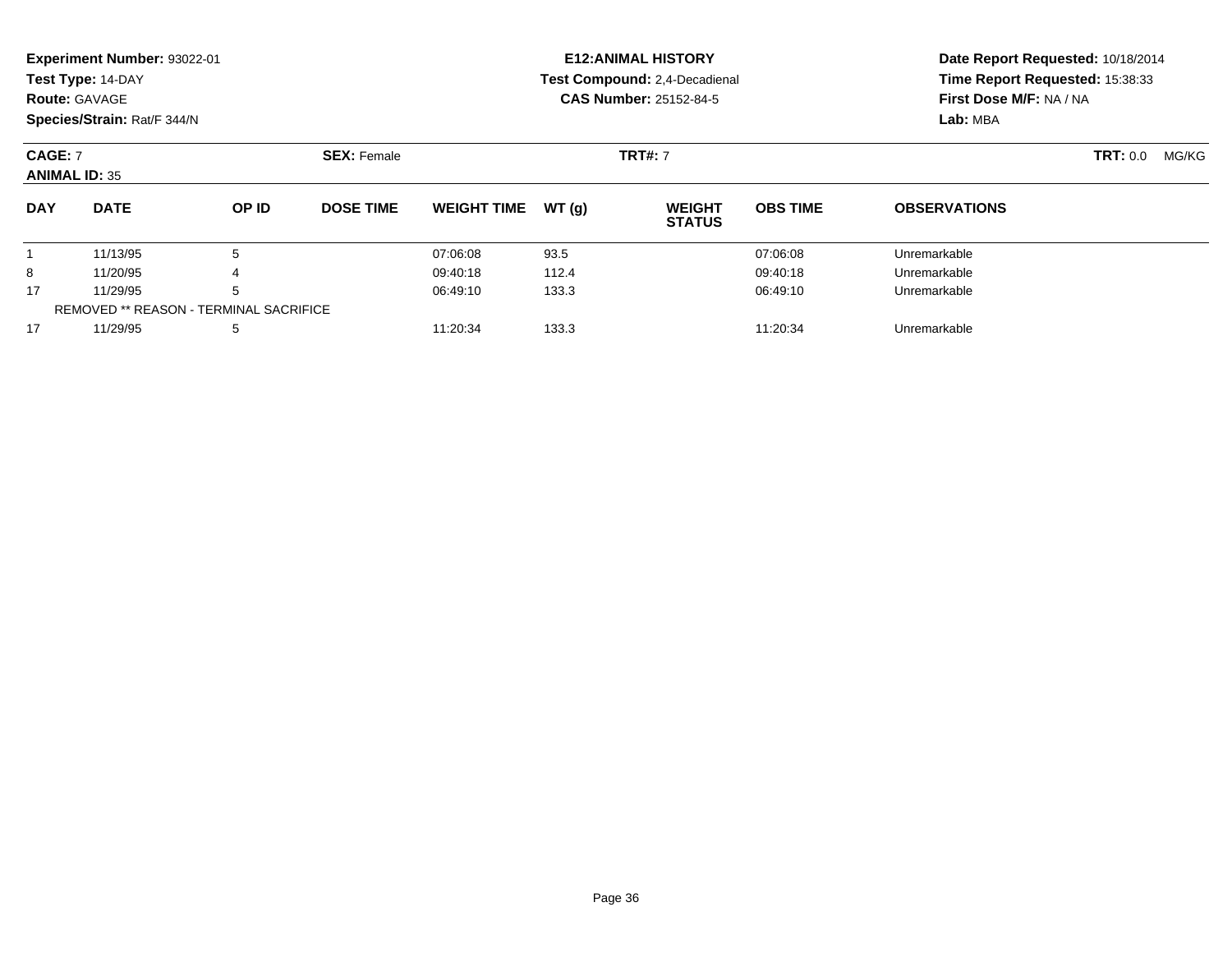|            | Experiment Number: 93022-01<br>Test Type: 14-DAY<br><b>Route: GAVAGE</b><br>Species/Strain: Rat/F 344/N |       |                  |                               |       | <b>E12: ANIMAL HISTORY</b><br>Test Compound: 2,4-Decadienal<br><b>CAS Number: 25152-84-5</b> | Date Report Requested: 10/18/2014<br>Time Report Requested: 15:38:33<br>First Dose M/F: NA / NA<br>Lab: MBA |                     |  |
|------------|---------------------------------------------------------------------------------------------------------|-------|------------------|-------------------------------|-------|----------------------------------------------------------------------------------------------|-------------------------------------------------------------------------------------------------------------|---------------------|--|
| CAGE: 8    | <b>ANIMAL ID: 36</b>                                                                                    |       |                  | <b>TRT#: 8</b>                |       | <b>TRT: 45.0 KG/KG</b>                                                                       |                                                                                                             |                     |  |
| <b>DAY</b> | <b>DATE</b>                                                                                             | OP ID | <b>DOSE TIME</b> | <b>WEIGHT TIME</b>            | WT(q) | <b>WEIGHT</b><br><b>STATUS</b>                                                               | <b>OBS TIME</b>                                                                                             | <b>OBSERVATIONS</b> |  |
|            | 11/13/95                                                                                                | 5     |                  | 07:11:12                      | 103.9 |                                                                                              | 07:11:12                                                                                                    | Unremarkable        |  |
| 8          | 11/20/95<br>4                                                                                           |       | 09:49:06         | 125.5                         |       | 09:49:06                                                                                     | Unremarkable                                                                                                |                     |  |
| 17         | 11/29/95<br>5                                                                                           |       |                  | 06:52:06<br>145.7<br>06:52:06 |       |                                                                                              | Unremarkable                                                                                                |                     |  |
|            | <b>REMOVED ** REASON - TERMINAL SACRIFICE</b>                                                           |       |                  |                               |       |                                                                                              |                                                                                                             |                     |  |

11/29/95 <sup>5</sup> 12:00:00 145.7 12:00:00 Unremarkable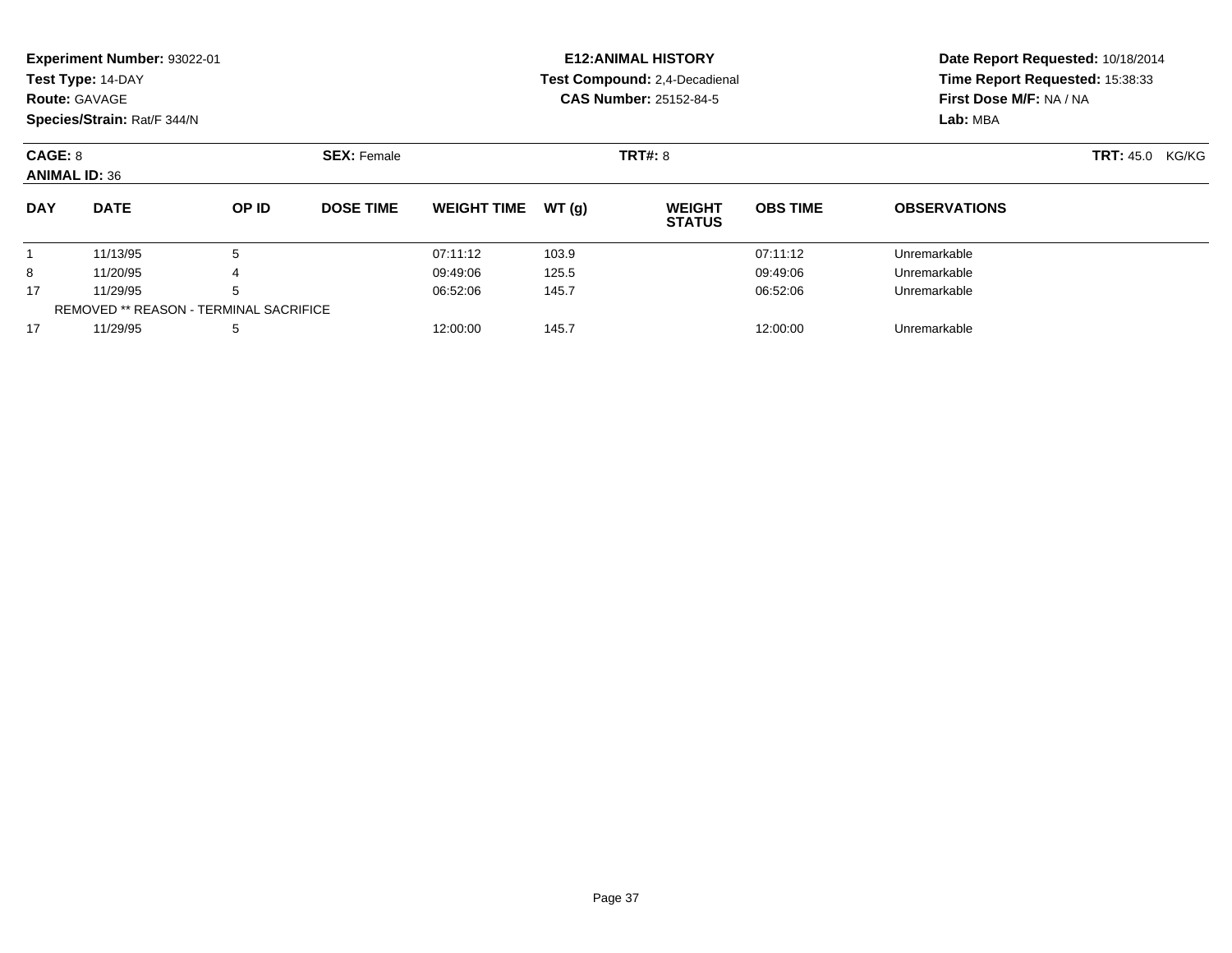|                                 | Experiment Number: 93022-01<br>Test Type: 14-DAY<br><b>Route: GAVAGE</b><br>Species/Strain: Rat/F 344/N |       |                  |                               |       | <b>E12: ANIMAL HISTORY</b><br>Test Compound: 2,4-Decadienal<br><b>CAS Number: 25152-84-5</b> | Date Report Requested: 10/18/2014<br>Time Report Requested: 15:38:33<br>First Dose M/F: NA / NA<br>Lab: MBA |                     |  |
|---------------------------------|---------------------------------------------------------------------------------------------------------|-------|------------------|-------------------------------|-------|----------------------------------------------------------------------------------------------|-------------------------------------------------------------------------------------------------------------|---------------------|--|
| CAGE: 8<br><b>ANIMAL ID: 37</b> |                                                                                                         |       |                  | <b>TRT#: 8</b>                |       | <b>TRT: 45.0 KG/KG</b>                                                                       |                                                                                                             |                     |  |
| <b>DAY</b>                      | <b>DATE</b>                                                                                             | OP ID | <b>DOSE TIME</b> | <b>WEIGHT TIME</b>            | WT(g) | <b>WEIGHT</b><br><b>STATUS</b>                                                               | <b>OBS TIME</b>                                                                                             | <b>OBSERVATIONS</b> |  |
|                                 | 11/13/95                                                                                                | 5     |                  | 07:11:12                      | 78.6  |                                                                                              | 07:11:12                                                                                                    | Unremarkable        |  |
| 8                               | 11/20/95<br>4                                                                                           |       | 09:49:06         | 98.3                          |       | 09:49:06                                                                                     | Unremarkable                                                                                                |                     |  |
| 17                              | 5<br>11/29/95                                                                                           |       |                  | 121.5<br>06:52:06<br>06:52:06 |       |                                                                                              | Unremarkable                                                                                                |                     |  |
|                                 | <b>REMOVED ** REASON - TERMINAL SACRIFICE</b>                                                           |       |                  |                               |       |                                                                                              |                                                                                                             |                     |  |

11/29/95 <sup>5</sup> 12:00:00 121.5 12:00:00 Unremarkable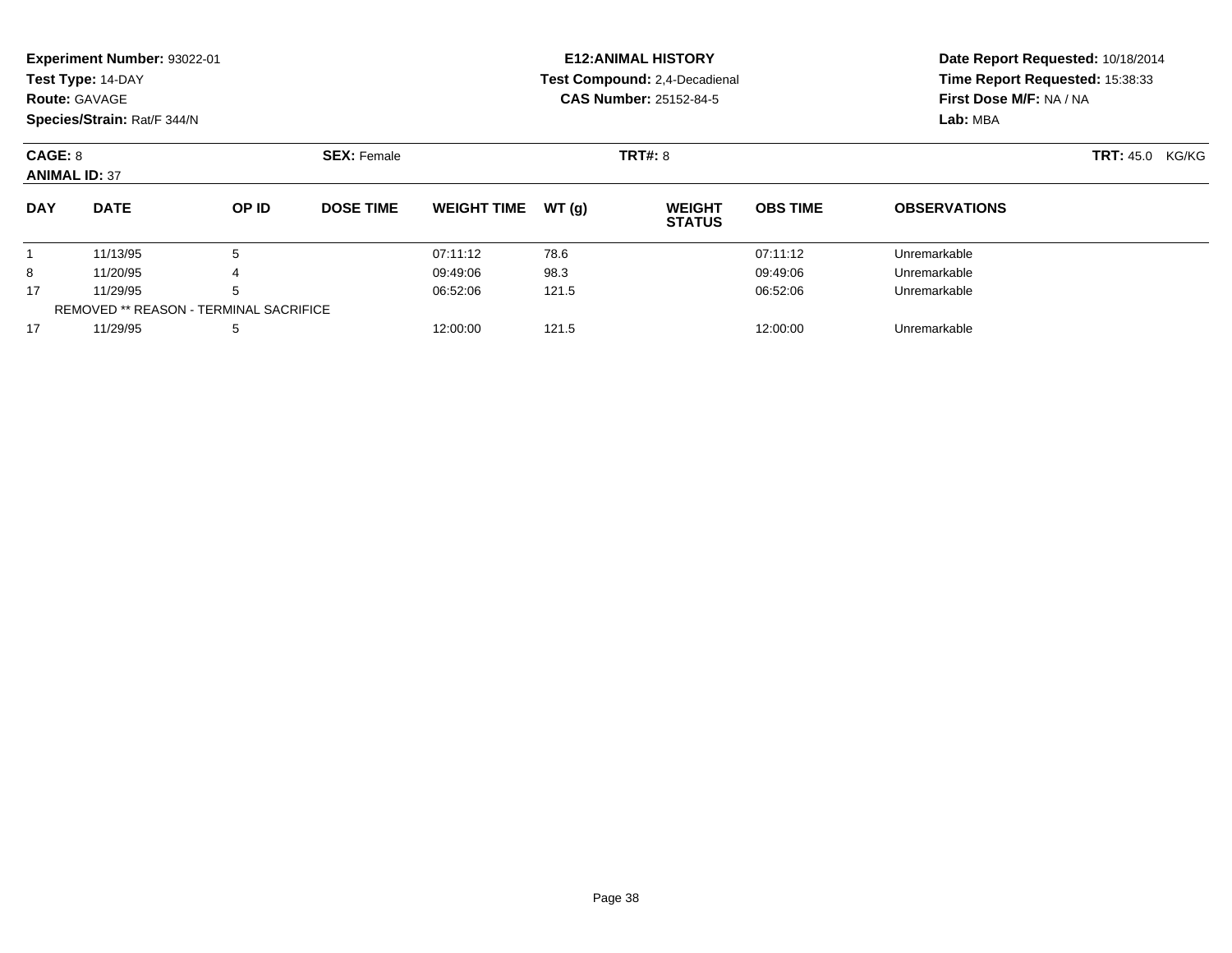|                                 | Experiment Number: 93022-01<br>Test Type: 14-DAY<br><b>Route: GAVAGE</b><br>Species/Strain: Rat/F 344/N |       |                               |                    |       | <b>E12: ANIMAL HISTORY</b><br>Test Compound: 2,4-Decadienal<br><b>CAS Number: 25152-84-5</b> | Date Report Requested: 10/18/2014<br>Time Report Requested: 15:38:33<br>First Dose M/F: NA / NA<br>Lab: MBA |                     |                           |
|---------------------------------|---------------------------------------------------------------------------------------------------------|-------|-------------------------------|--------------------|-------|----------------------------------------------------------------------------------------------|-------------------------------------------------------------------------------------------------------------|---------------------|---------------------------|
| CAGE: 8<br><b>ANIMAL ID: 38</b> |                                                                                                         |       | <b>SEX: Female</b>            |                    |       | <b>TRT#: 8</b>                                                                               |                                                                                                             |                     | <b>TRT:</b> 45.0<br>KG/KG |
| <b>DAY</b>                      | <b>DATE</b>                                                                                             | OP ID | <b>DOSE TIME</b>              | <b>WEIGHT TIME</b> | WT(q) | <b>WEIGHT</b><br><b>STATUS</b>                                                               | <b>OBS TIME</b>                                                                                             | <b>OBSERVATIONS</b> |                           |
|                                 | 11/13/95                                                                                                | 5     |                               | 07:11:12           | 94.4  |                                                                                              | 07:11:12                                                                                                    | Unremarkable        |                           |
| 8                               | 11/20/95<br>4                                                                                           |       |                               | 09:49:06           | 117.7 |                                                                                              | 09:49:06                                                                                                    | Unremarkable        |                           |
| 17                              | 11/29/95<br>5                                                                                           |       | 142.5<br>06:52:06<br>06:52:06 |                    |       | Unremarkable                                                                                 |                                                                                                             |                     |                           |
|                                 | <b>REMOVED ** REASON - TERMINAL SACRIFICE</b>                                                           |       |                               |                    |       |                                                                                              |                                                                                                             |                     |                           |

11/29/95 <sup>5</sup> 12:00:00 142.5 12:00:00 Unremarkable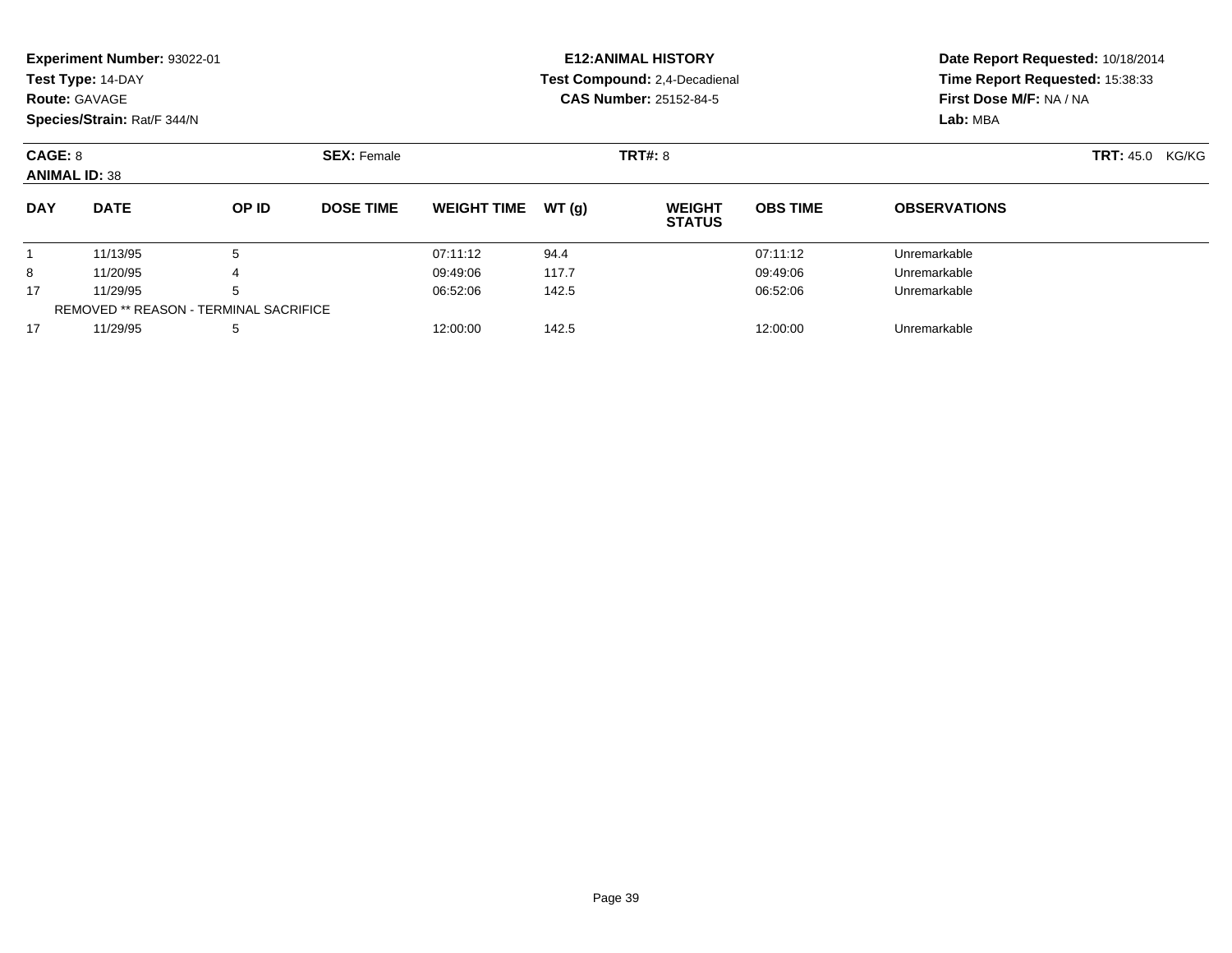|            | Experiment Number: 93022-01<br>Test Type: 14-DAY<br><b>Route: GAVAGE</b><br>Species/Strain: Rat/F 344/N |       |                  |                               |       | <b>E12: ANIMAL HISTORY</b><br>Test Compound: 2,4-Decadienal<br><b>CAS Number: 25152-84-5</b> | Date Report Requested: 10/18/2014<br>Time Report Requested: 15:38:33<br>First Dose M/F: NA / NA<br>Lab: MBA |                        |  |
|------------|---------------------------------------------------------------------------------------------------------|-------|------------------|-------------------------------|-------|----------------------------------------------------------------------------------------------|-------------------------------------------------------------------------------------------------------------|------------------------|--|
|            | <b>SEX: Female</b><br>CAGE: 8<br><b>ANIMAL ID: 39</b>                                                   |       |                  |                               |       | <b>TRT#: 8</b>                                                                               |                                                                                                             | <b>TRT: 45.0 KG/KG</b> |  |
| <b>DAY</b> | <b>DATE</b>                                                                                             | OP ID | <b>DOSE TIME</b> | <b>WEIGHT TIME</b>            | WT(q) | <b>WEIGHT</b><br><b>STATUS</b>                                                               | <b>OBS TIME</b>                                                                                             | <b>OBSERVATIONS</b>    |  |
|            | 11/13/95                                                                                                | 5     |                  | 07:11:12                      | 70.1  |                                                                                              | 07:11:12                                                                                                    | Unremarkable           |  |
| 8          | 11/20/95<br>4                                                                                           |       | 09:49:06         | 93.9                          |       | 09:49:06                                                                                     | Unremarkable                                                                                                |                        |  |
| 17         | 11/29/95<br>5                                                                                           |       |                  | 06:52:06<br>118.4<br>06:52:06 |       |                                                                                              | Unremarkable                                                                                                |                        |  |
|            | <b>REMOVED ** REASON - TERMINAL SACRIFICE</b>                                                           |       |                  |                               |       |                                                                                              |                                                                                                             |                        |  |

11/29/95 <sup>5</sup> 12:00:00 118.4 12:00:00 Unremarkable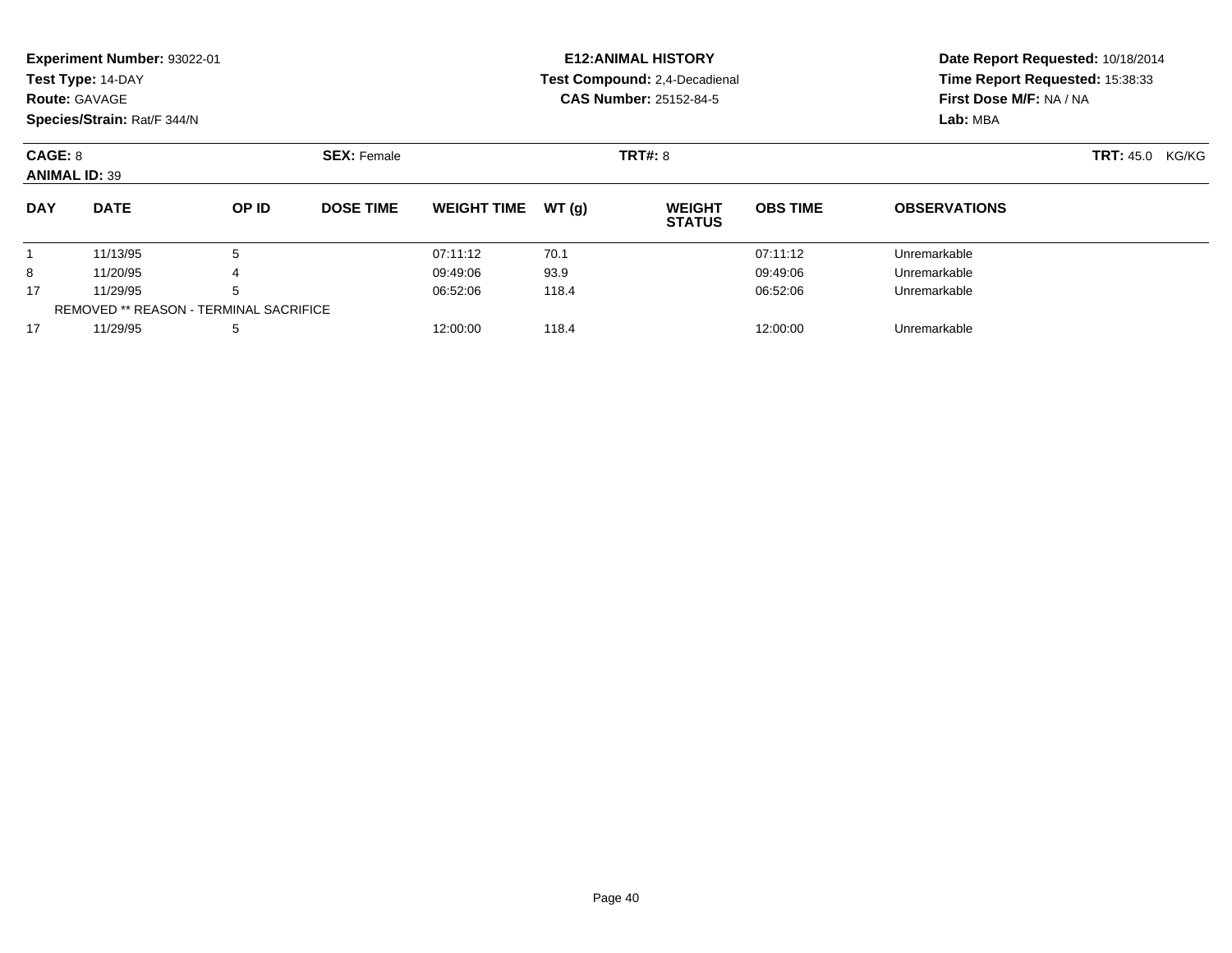|                                 | Experiment Number: 93022-01<br>Test Type: 14-DAY<br><b>Route: GAVAGE</b><br>Species/Strain: Rat/F 344/N |       |                    |                               |       | <b>E12: ANIMAL HISTORY</b><br>Test Compound: 2,4-Decadienal<br><b>CAS Number: 25152-84-5</b> | Date Report Requested: 10/18/2014<br>Time Report Requested: 15:38:33<br>First Dose M/F: NA / NA<br>Lab: MBA |                     |                           |
|---------------------------------|---------------------------------------------------------------------------------------------------------|-------|--------------------|-------------------------------|-------|----------------------------------------------------------------------------------------------|-------------------------------------------------------------------------------------------------------------|---------------------|---------------------------|
| CAGE: 8<br><b>ANIMAL ID: 40</b> |                                                                                                         |       | <b>SEX: Female</b> |                               |       | <b>TRT#: 8</b>                                                                               |                                                                                                             |                     | <b>TRT: 45.0</b><br>KG/KG |
| <b>DAY</b>                      | <b>DATE</b>                                                                                             | OP ID | <b>DOSE TIME</b>   | <b>WEIGHT TIME</b>            | WT(q) | <b>WEIGHT</b><br><b>STATUS</b>                                                               | <b>OBS TIME</b>                                                                                             | <b>OBSERVATIONS</b> |                           |
|                                 | 11/13/95                                                                                                | 5     |                    | 07:11:12                      | 85.4  |                                                                                              | 07:11:12                                                                                                    | Unremarkable        |                           |
| 8                               | 11/20/95<br>4                                                                                           |       | 09:49:06           | 106.7                         |       | 09:49:06                                                                                     | Unremarkable                                                                                                |                     |                           |
| 17                              | 11/29/95<br>5                                                                                           |       |                    | 127.1<br>06:52:06<br>06:52:06 |       |                                                                                              | Unremarkable                                                                                                |                     |                           |
|                                 | <b>REMOVED ** REASON - TERMINAL SACRIFICE</b>                                                           |       |                    |                               |       |                                                                                              |                                                                                                             |                     |                           |

7 11/29/95 5 5 12:00:00 127.1 12:00 127.1 12:00:00 Dhremarkable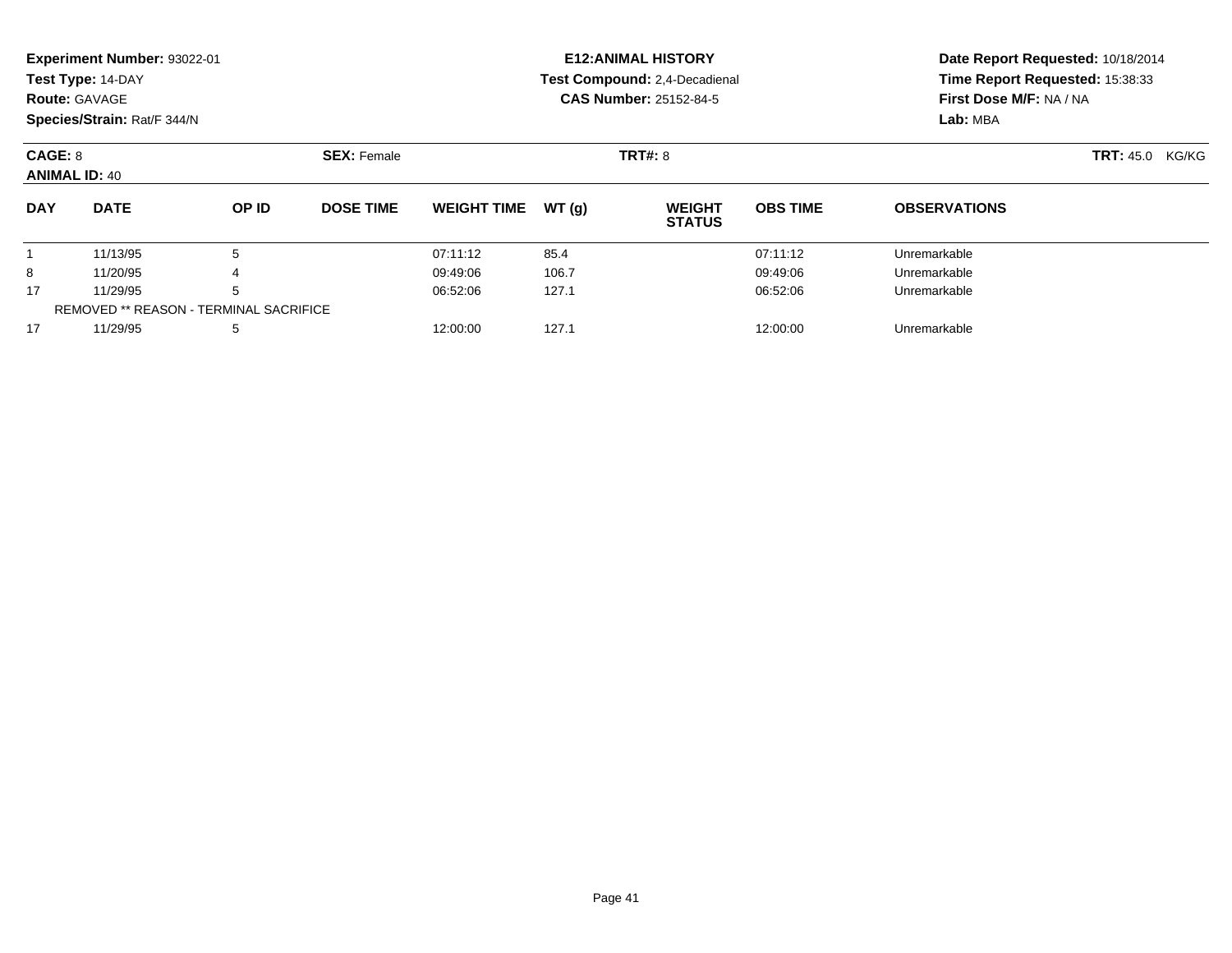| <b>Route: GAVAGE</b>            | Experiment Number: 93022-01<br>Test Type: 14-DAY<br>Species/Strain: Rat/F 344/N |       |                    |                    |       | <b>E12: ANIMAL HISTORY</b><br>Test Compound: 2,4-Decadienal<br><b>CAS Number: 25152-84-5</b> | Date Report Requested: 10/18/2014<br>Time Report Requested: 15:38:33<br>First Dose M/F: NA / NA<br>Lab: MBA |                     |                         |
|---------------------------------|---------------------------------------------------------------------------------|-------|--------------------|--------------------|-------|----------------------------------------------------------------------------------------------|-------------------------------------------------------------------------------------------------------------|---------------------|-------------------------|
| CAGE: 9<br><b>ANIMAL ID: 41</b> |                                                                                 |       | <b>SEX: Female</b> |                    |       | <b>TRT#: 9</b>                                                                               |                                                                                                             |                     | <b>TRT: 133.0 MG/KG</b> |
| <b>DAY</b>                      | <b>DATE</b>                                                                     | OP ID | <b>DOSE TIME</b>   | <b>WEIGHT TIME</b> | WT(q) | <b>WEIGHT</b><br><b>STATUS</b>                                                               | <b>OBS TIME</b>                                                                                             | <b>OBSERVATIONS</b> |                         |
|                                 | 11/13/95                                                                        | 5     |                    | 07:15:50           | 94.6  |                                                                                              | 07:15:50                                                                                                    | Unremarkable        |                         |
| 8                               | 11/20/95                                                                        | 4     |                    | 09:54:06           | 115.1 |                                                                                              | 09:54:06                                                                                                    | Unremarkable        |                         |
| 17                              | 11/29/95<br>5                                                                   |       |                    | 137.4<br>06:54:22  |       | 06:54:22                                                                                     |                                                                                                             | Unremarkable        |                         |

11/29/95 <sup>5</sup> 12:00:02 137.4 12:00:02 Unremarkable

REMOVED \*\* REASON - TERMINAL SACRIFICE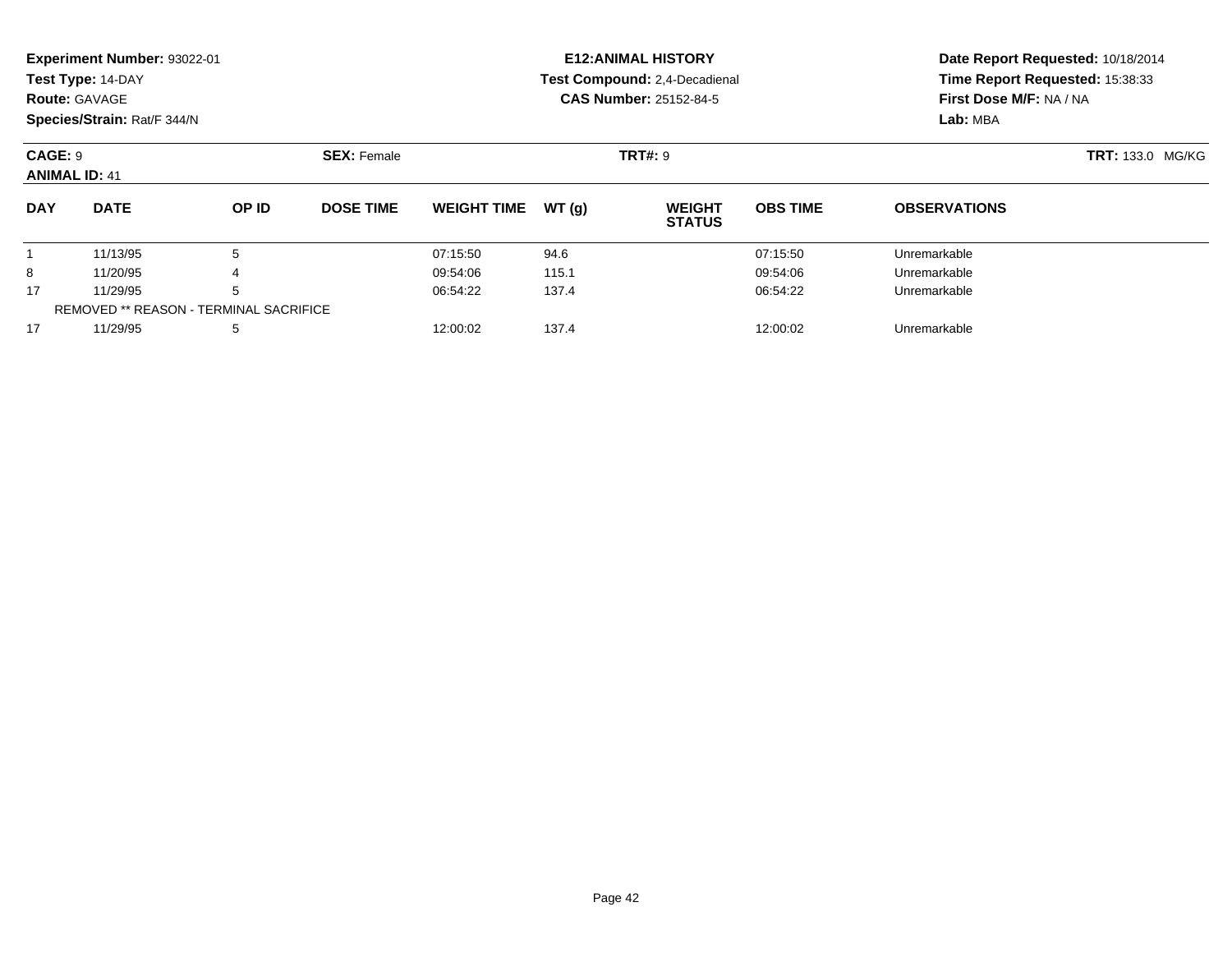|                                 | Experiment Number: 93022-01<br>Test Type: 14-DAY<br><b>Route: GAVAGE</b><br>Species/Strain: Rat/F 344/N |                                          |                    |                    |                | <b>E12: ANIMAL HISTORY</b><br>Test Compound: 2,4-Decadienal<br><b>CAS Number: 25152-84-5</b> | Date Report Requested: 10/18/2014<br>Time Report Requested: 15:38:33<br>First Dose M/F: NA / NA<br>Lab: MBA |                     |
|---------------------------------|---------------------------------------------------------------------------------------------------------|------------------------------------------|--------------------|--------------------|----------------|----------------------------------------------------------------------------------------------|-------------------------------------------------------------------------------------------------------------|---------------------|
| CAGE: 9<br><b>ANIMAL ID: 42</b> |                                                                                                         |                                          | <b>SEX: Female</b> |                    | <b>TRT#: 9</b> | <b>TRT: 133.0 MG/KG</b>                                                                      |                                                                                                             |                     |
| <b>DAY</b>                      | <b>DATE</b>                                                                                             | OP ID                                    | <b>DOSE TIME</b>   | <b>WEIGHT TIME</b> | WT(q)          | <b>WEIGHT</b><br><b>STATUS</b>                                                               | <b>OBS TIME</b>                                                                                             | <b>OBSERVATIONS</b> |
|                                 | 11/13/95                                                                                                | 5                                        |                    | 07:15:50           | 88.4           |                                                                                              | 07:15:50                                                                                                    | Unremarkable        |
| 8                               | 11/20/95                                                                                                |                                          |                    | 09:54:06           | 106.5          |                                                                                              | 09:54:06                                                                                                    | Unremarkable        |
|                                 |                                                                                                         | <b>REMOVED ** REASON - NATURAL DEATH</b> |                    |                    |                |                                                                                              |                                                                                                             |                     |
| 8                               | 11/20/95                                                                                                | 4                                        |                    | 12:48:14           | 105.9          |                                                                                              | 12:48:14                                                                                                    | Unremarkable        |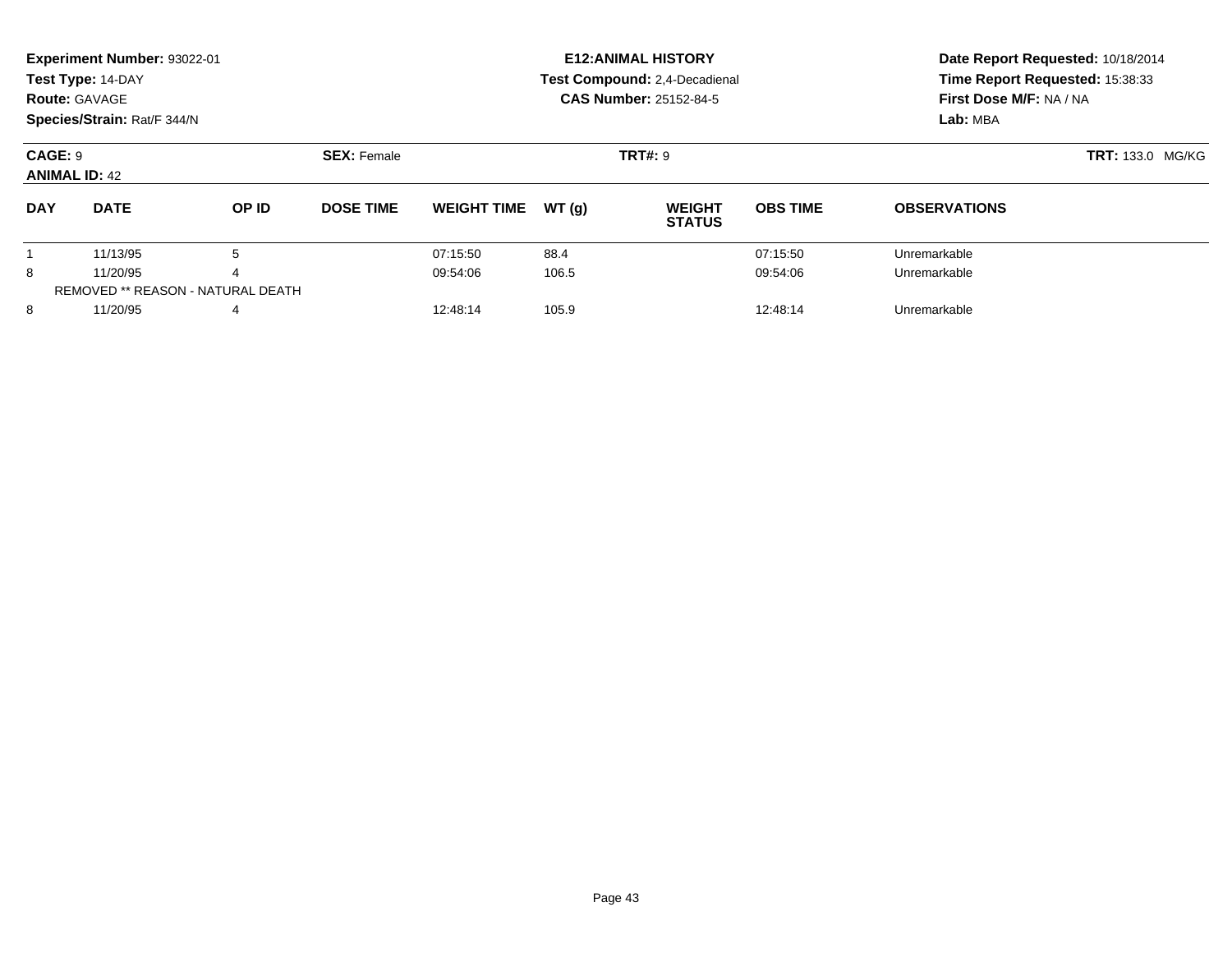|                                 | Experiment Number: 93022-01<br>Test Type: 14-DAY<br><b>Route: GAVAGE</b><br>Species/Strain: Rat/F 344/N |       |                    |                    |                | <b>E12: ANIMAL HISTORY</b><br>Test Compound: 2,4-Decadienal<br><b>CAS Number: 25152-84-5</b> | Date Report Requested: 10/18/2014<br>Time Report Requested: 15:38:33<br>First Dose M/F: NA / NA<br>Lab: MBA |                     |  |
|---------------------------------|---------------------------------------------------------------------------------------------------------|-------|--------------------|--------------------|----------------|----------------------------------------------------------------------------------------------|-------------------------------------------------------------------------------------------------------------|---------------------|--|
| CAGE: 9<br><b>ANIMAL ID: 43</b> |                                                                                                         |       | <b>SEX: Female</b> |                    | <b>TRT#: 9</b> |                                                                                              | <b>TRT:</b> 133.0 MG/KG                                                                                     |                     |  |
| <b>DAY</b>                      | <b>DATE</b>                                                                                             | OP ID | <b>DOSE TIME</b>   | <b>WEIGHT TIME</b> | WT (a)         | <b>WEIGHT</b><br><b>STATUS</b>                                                               | <b>OBS TIME</b>                                                                                             | <b>OBSERVATIONS</b> |  |
|                                 | 11/13/95                                                                                                | 5     |                    | 07:15:50           | 82.1           |                                                                                              | 07:15:50                                                                                                    | Unremarkable        |  |
| 8                               | 11/20/95                                                                                                | 4     |                    | 09:54:06           | 103.6<br>124.7 |                                                                                              | 09:54:06                                                                                                    | Unremarkable        |  |
| 17<br>11/29/95<br>5             |                                                                                                         |       | 06:54:22           |                    |                | 06:54:22                                                                                     | Unremarkable                                                                                                |                     |  |

11/29/95 <sup>5</sup> 12:00:02 124.7 12:00:02 Unremarkable

REMOVED \*\* REASON - TERMINAL SACRIFICE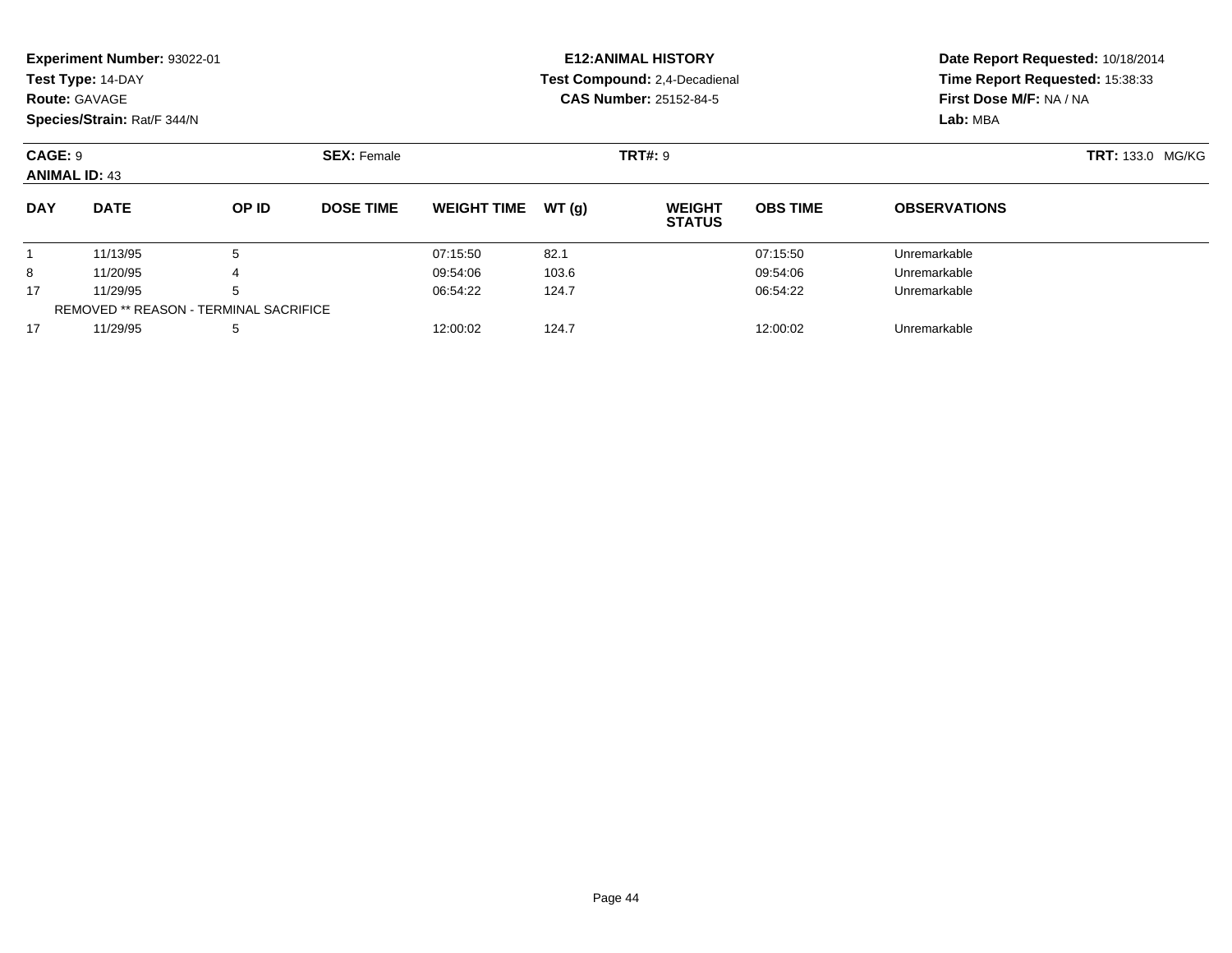|                                 | Experiment Number: 93022-01<br>Test Type: 14-DAY<br><b>Route: GAVAGE</b><br>Species/Strain: Rat/F 344/N |        |                    |                      |                | <b>E12:ANIMAL HISTORY</b><br>Test Compound: 2,4-Decadienal<br><b>CAS Number: 25152-84-5</b> | Date Report Requested: 10/18/2014<br>Time Report Requested: 15:38:33<br>First Dose M/F: NA / NA<br>Lab: MBA |                              |  |
|---------------------------------|---------------------------------------------------------------------------------------------------------|--------|--------------------|----------------------|----------------|---------------------------------------------------------------------------------------------|-------------------------------------------------------------------------------------------------------------|------------------------------|--|
| CAGE: 9<br><b>ANIMAL ID: 44</b> |                                                                                                         |        | <b>SEX: Female</b> |                      | <b>TRT#: 9</b> |                                                                                             |                                                                                                             | <b>TRT: 133.0 MG/KG</b>      |  |
| <b>DAY</b>                      | <b>DATE</b>                                                                                             | OP ID  | <b>DOSE TIME</b>   | <b>WEIGHT TIME</b>   | WT (a)         | <b>WEIGHT</b><br><b>STATUS</b>                                                              | <b>OBS TIME</b>                                                                                             | <b>OBSERVATIONS</b>          |  |
| 8                               | 11/13/95<br>11/20/95                                                                                    | 5<br>4 |                    | 07:15:50<br>09:54:06 | 75.7<br>95.2   |                                                                                             | 07:15:50<br>09:54:06                                                                                        | Unremarkable<br>Unremarkable |  |

11/29/95 <sup>5</sup> 06:54:22 119.1 06:54:22 Unremarkable

11/29/95 <sup>5</sup> 12:00:02 119.1 12:00:02 Unremarkable

17

17

REMOVED \*\* REASON - TERMINAL SACRIFICE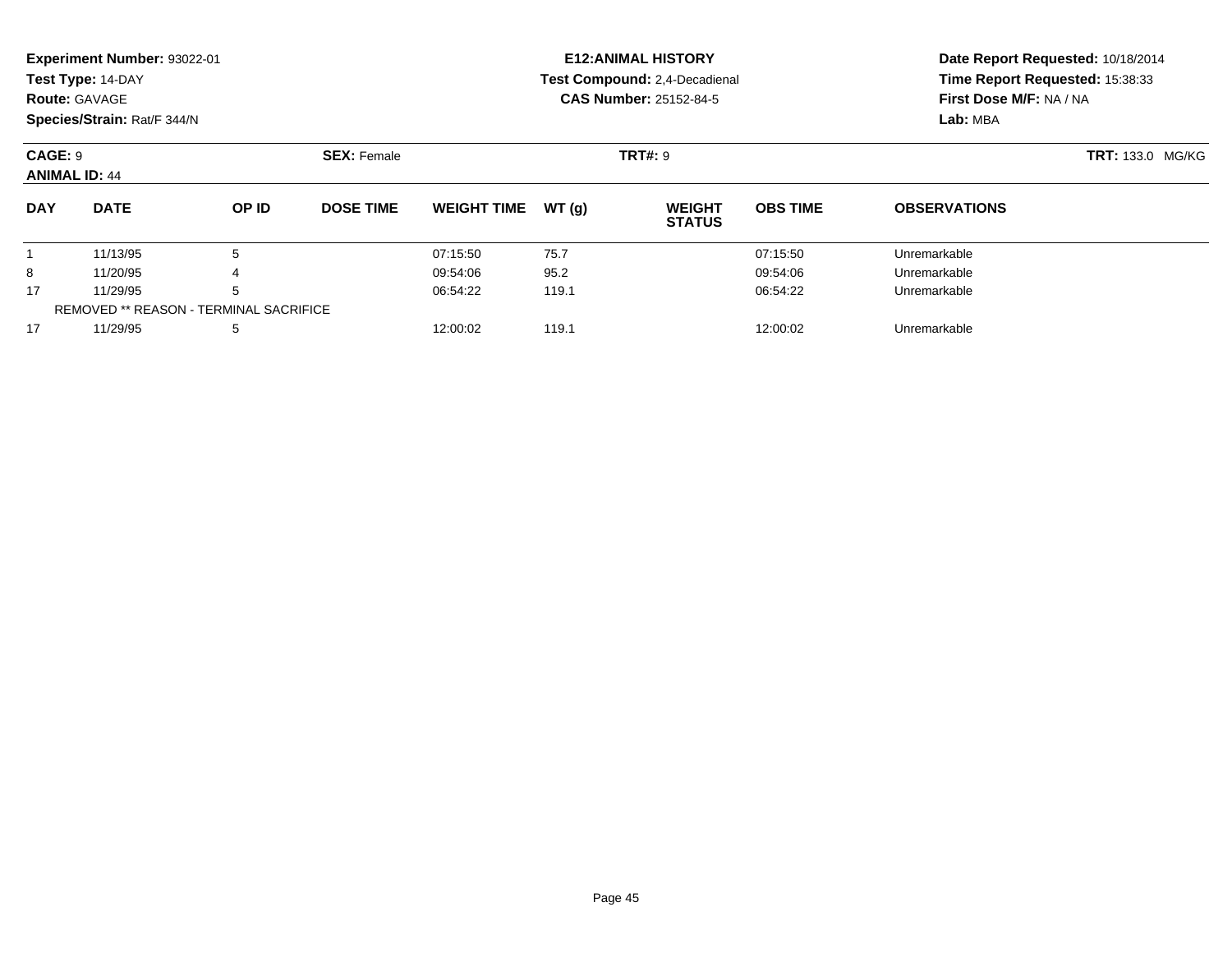|                                 | Experiment Number: 93022-01<br>Test Type: 14-DAY<br><b>Route: GAVAGE</b><br>Species/Strain: Rat/F 344/N |       |                    |                    |        | <b>E12:ANIMAL HISTORY</b><br>Test Compound: 2,4-Decadienal<br><b>CAS Number: 25152-84-5</b> | Date Report Requested: 10/18/2014<br>Time Report Requested: 15:38:33<br>First Dose M/F: NA / NA<br>Lab: MBA |                     |                         |
|---------------------------------|---------------------------------------------------------------------------------------------------------|-------|--------------------|--------------------|--------|---------------------------------------------------------------------------------------------|-------------------------------------------------------------------------------------------------------------|---------------------|-------------------------|
| CAGE: 9<br><b>ANIMAL ID: 45</b> |                                                                                                         |       | <b>SEX:</b> Female |                    |        | <b>TRT#: 9</b>                                                                              |                                                                                                             |                     | <b>TRT: 133.0 MG/KG</b> |
| <b>DAY</b>                      | <b>DATE</b>                                                                                             | OP ID | <b>DOSE TIME</b>   | <b>WEIGHT TIME</b> | WT (a) | <b>WEIGHT</b><br><b>STATUS</b>                                                              | <b>OBS TIME</b>                                                                                             | <b>OBSERVATIONS</b> |                         |
|                                 | 11/13/95                                                                                                | 5     |                    | 07:15:50           | 98.4   |                                                                                             | 07:15:50                                                                                                    | Unremarkable        |                         |
| 8                               | 11/20/95                                                                                                |       |                    | 09:54:06           | 117.7  |                                                                                             | 09:54:06                                                                                                    | Unremarkable        |                         |
| 17                              | 11/29/95                                                                                                |       |                    | 06:54:22           | 143.4  |                                                                                             | 06:54:22                                                                                                    | Unremarkable        |                         |

11/29/95 <sup>5</sup> 06:54:22 143.4 06:54:22 Unremarkable

11/29/95 <sup>5</sup> 12:00:02 143.4 12:00:02 Unremarkable

REMOVED \*\* REASON - TERMINAL SACRIFICE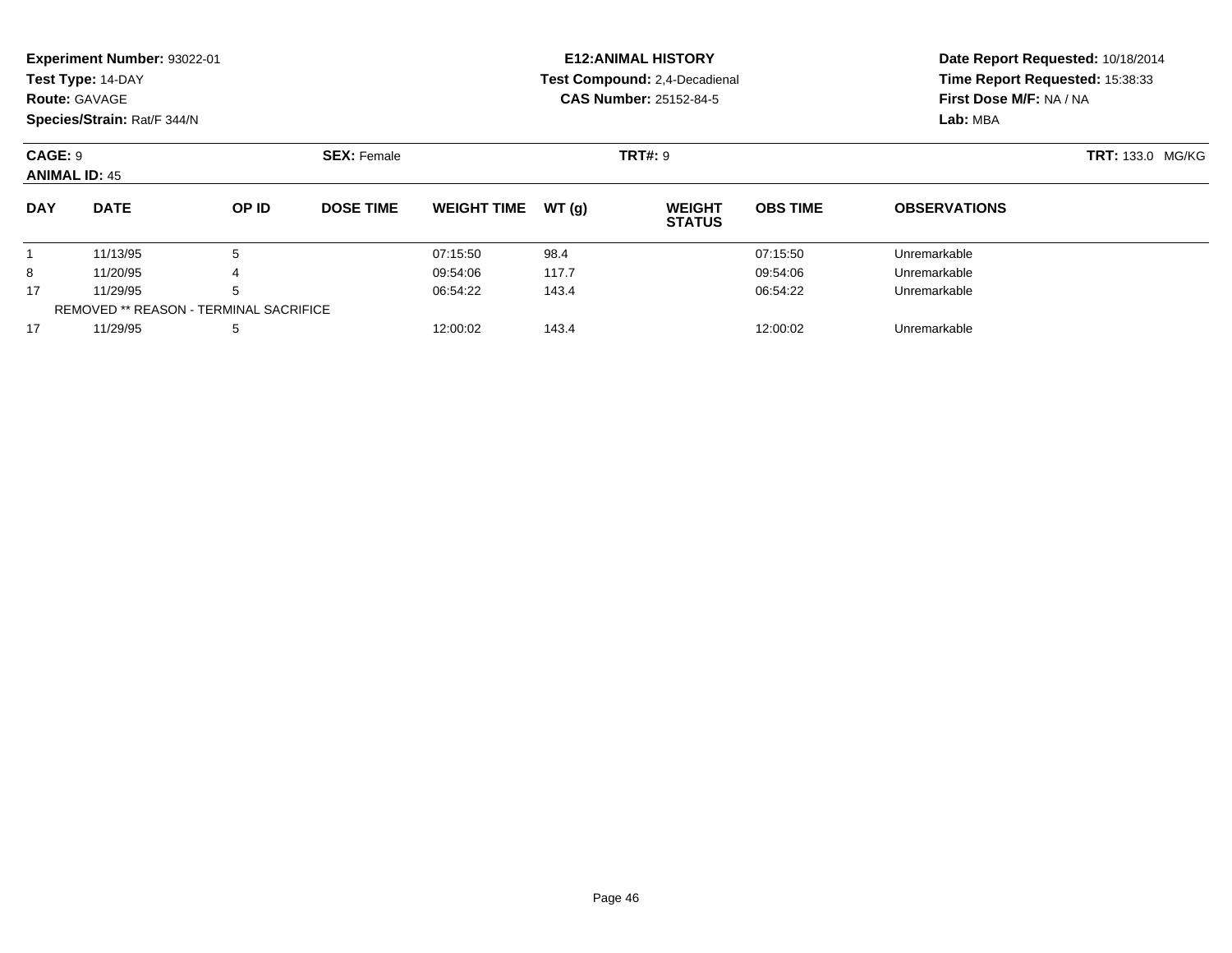|                      | <b>Experiment Number: 93022-01</b> |                                               |                    |                    |       | <b>E12:ANIMAL HISTORY</b>      |                 | Date Report Requested: 10/18/2014<br>Time Report Requested: 15:38:33<br>First Dose M/F: NA / NA |  |  |
|----------------------|------------------------------------|-----------------------------------------------|--------------------|--------------------|-------|--------------------------------|-----------------|-------------------------------------------------------------------------------------------------|--|--|
|                      | Test Type: 14-DAY                  |                                               |                    |                    |       | Test Compound: 2,4-Decadienal  |                 |                                                                                                 |  |  |
| <b>Route: GAVAGE</b> |                                    |                                               |                    |                    |       | <b>CAS Number: 25152-84-5</b>  |                 |                                                                                                 |  |  |
|                      | Species/Strain: Rat/F 344/N        |                                               |                    |                    |       |                                |                 | Lab: MBA                                                                                        |  |  |
| <b>CAGE: 10</b>      |                                    |                                               | <b>SEX: Female</b> |                    |       | <b>TRT#: 10</b>                |                 | <b>TRT: 400.0 MG/KG</b>                                                                         |  |  |
| <b>ANIMAL ID: 46</b> |                                    |                                               |                    |                    |       |                                |                 |                                                                                                 |  |  |
| <b>DAY</b>           | <b>DATE</b>                        | OP ID                                         | <b>DOSE TIME</b>   | <b>WEIGHT TIME</b> | WT(q) | <b>WEIGHT</b><br><b>STATUS</b> | <b>OBS TIME</b> | <b>OBSERVATIONS</b>                                                                             |  |  |
|                      | 11/13/95                           | 5                                             |                    | 07:21:20           | 102.8 |                                | 07:21:20        | Unremarkable                                                                                    |  |  |
| 8                    | 11/20/95                           |                                               |                    | 09:59:46           | 122.1 |                                | 09:59:46        | Unremarkable                                                                                    |  |  |
| 17                   | 11/29/95                           | 5                                             |                    | 07:08:34           | 146.9 |                                | 07:08:34        | Unremarkable                                                                                    |  |  |
|                      |                                    | <b>REMOVED ** REASON - TERMINAL SACRIFICE</b> |                    |                    |       |                                |                 |                                                                                                 |  |  |
| 17                   | 11/29/95                           | 5                                             |                    | 12:03:00           | 146.9 |                                | 12:03:00        | Unremarkable                                                                                    |  |  |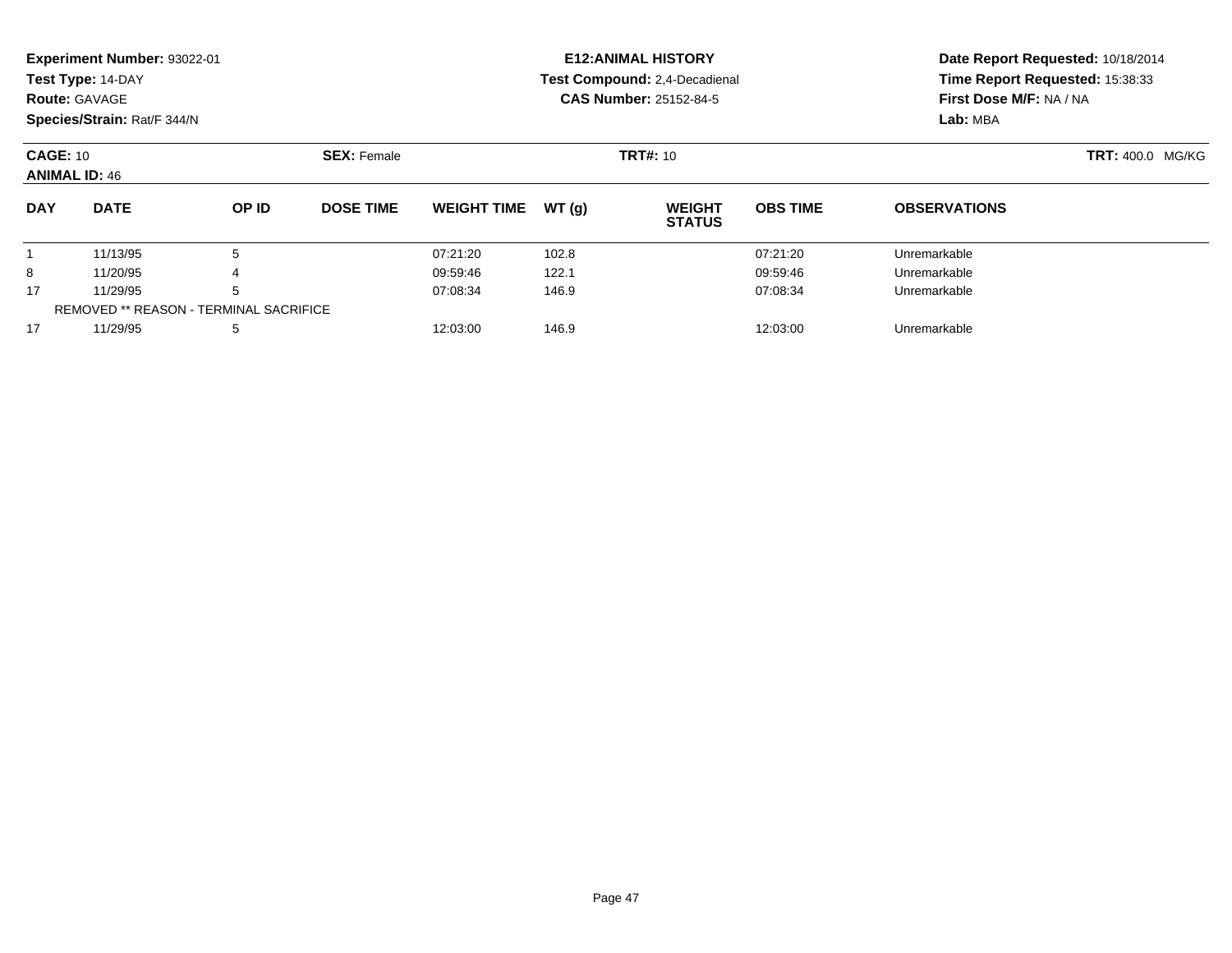| <b>Route: GAVAGE</b>                          | Experiment Number: 93022-01<br>Test Type: 14-DAY<br>Species/Strain: Rat/F 344/N |       |                  |                    |       | <b>E12: ANIMAL HISTORY</b><br>Test Compound: 2,4-Decadienal<br><b>CAS Number: 25152-84-5</b> | Date Report Requested: 10/18/2014<br>Time Report Requested: 15:38:33<br>First Dose M/F: NA / NA<br>Lab: MBA |                     |  |
|-----------------------------------------------|---------------------------------------------------------------------------------|-------|------------------|--------------------|-------|----------------------------------------------------------------------------------------------|-------------------------------------------------------------------------------------------------------------|---------------------|--|
|                                               | <b>SEX: Female</b><br><b>CAGE: 10</b><br><b>ANIMAL ID: 47</b>                   |       |                  |                    |       | <b>TRT#: 10</b>                                                                              |                                                                                                             | TRT: 400.0 MG/KG    |  |
| <b>DAY</b>                                    | <b>DATE</b>                                                                     | OP ID | <b>DOSE TIME</b> | <b>WEIGHT TIME</b> | WT(g) | <b>WEIGHT</b><br><b>STATUS</b>                                                               | <b>OBS TIME</b>                                                                                             | <b>OBSERVATIONS</b> |  |
|                                               | 11/13/95                                                                        | 5     |                  | 07:21:20           | 74.1  |                                                                                              | 07:21:20                                                                                                    | Unremarkable        |  |
| 8                                             | 11/20/95                                                                        | 4     |                  | 09:59:46           | 100.5 |                                                                                              | 09:59:46                                                                                                    | Unremarkable        |  |
| 17                                            | 11/29/95                                                                        | 5     |                  | 07:08:34           | 126.8 |                                                                                              | 07:08:34                                                                                                    | Unremarkable        |  |
| <b>REMOVED ** REASON - TERMINAL SACRIFICE</b> |                                                                                 |       |                  |                    |       |                                                                                              |                                                                                                             |                     |  |
| 11/29/95<br>17<br>5                           |                                                                                 |       | 12:03:00         | 126.8              |       | Unremarkable                                                                                 |                                                                                                             |                     |  |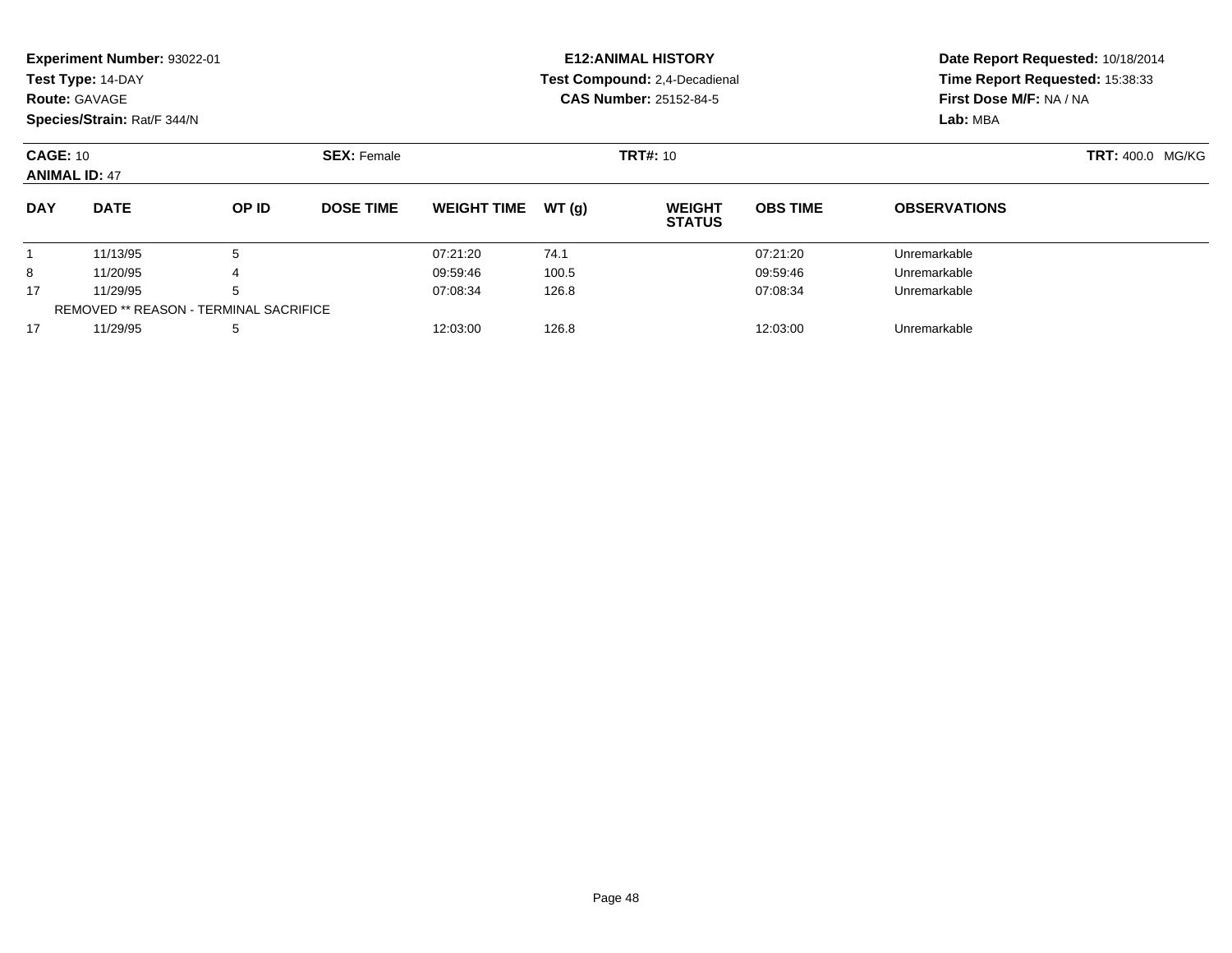|                                                                                  | <b>Experiment Number: 93022-01</b><br>Test Type: 14-DAY<br><b>Route: GAVAGE</b><br>Species/Strain: Rat/F 344/N |                                               |                  |                         |       | <b>E12: ANIMAL HISTORY</b><br>Test Compound: 2,4-Decadienal<br><b>CAS Number: 25152-84-5</b> | Date Report Requested: 10/18/2014<br>Time Report Requested: 15:38:33<br>First Dose M/F: NA / NA<br>Lab: MBA |                     |  |
|----------------------------------------------------------------------------------|----------------------------------------------------------------------------------------------------------------|-----------------------------------------------|------------------|-------------------------|-------|----------------------------------------------------------------------------------------------|-------------------------------------------------------------------------------------------------------------|---------------------|--|
| <b>CAGE: 10</b><br><b>TRT#: 10</b><br><b>SEX: Female</b><br><b>ANIMAL ID: 48</b> |                                                                                                                |                                               |                  | <b>TRT: 400.0 MG/KG</b> |       |                                                                                              |                                                                                                             |                     |  |
| <b>DAY</b>                                                                       | <b>DATE</b>                                                                                                    | OP ID                                         | <b>DOSE TIME</b> | <b>WEIGHT TIME</b>      | WT(q) | <b>WEIGHT</b><br><b>STATUS</b>                                                               | <b>OBS TIME</b>                                                                                             | <b>OBSERVATIONS</b> |  |
|                                                                                  | 11/13/95                                                                                                       | 5                                             |                  | 07:21:20                | 93.1  |                                                                                              | 07:21:20                                                                                                    | Unremarkable        |  |
| 8                                                                                | 11/20/95                                                                                                       |                                               |                  | 09:59:46                | 113.8 |                                                                                              | 09:59:46                                                                                                    | Unremarkable        |  |
| 17                                                                               | 11/29/95                                                                                                       | 5                                             |                  | 07:08:34                | 137.0 |                                                                                              | 07:08:34                                                                                                    | Unremarkable        |  |
|                                                                                  |                                                                                                                | <b>REMOVED ** REASON - TERMINAL SACRIFICE</b> |                  |                         |       |                                                                                              |                                                                                                             |                     |  |
| 17                                                                               | 11/29/95                                                                                                       | 5                                             |                  | 12:03:00                | 137.0 |                                                                                              | 12:03:00                                                                                                    | Unremarkable        |  |
|                                                                                  |                                                                                                                |                                               |                  |                         |       |                                                                                              |                                                                                                             |                     |  |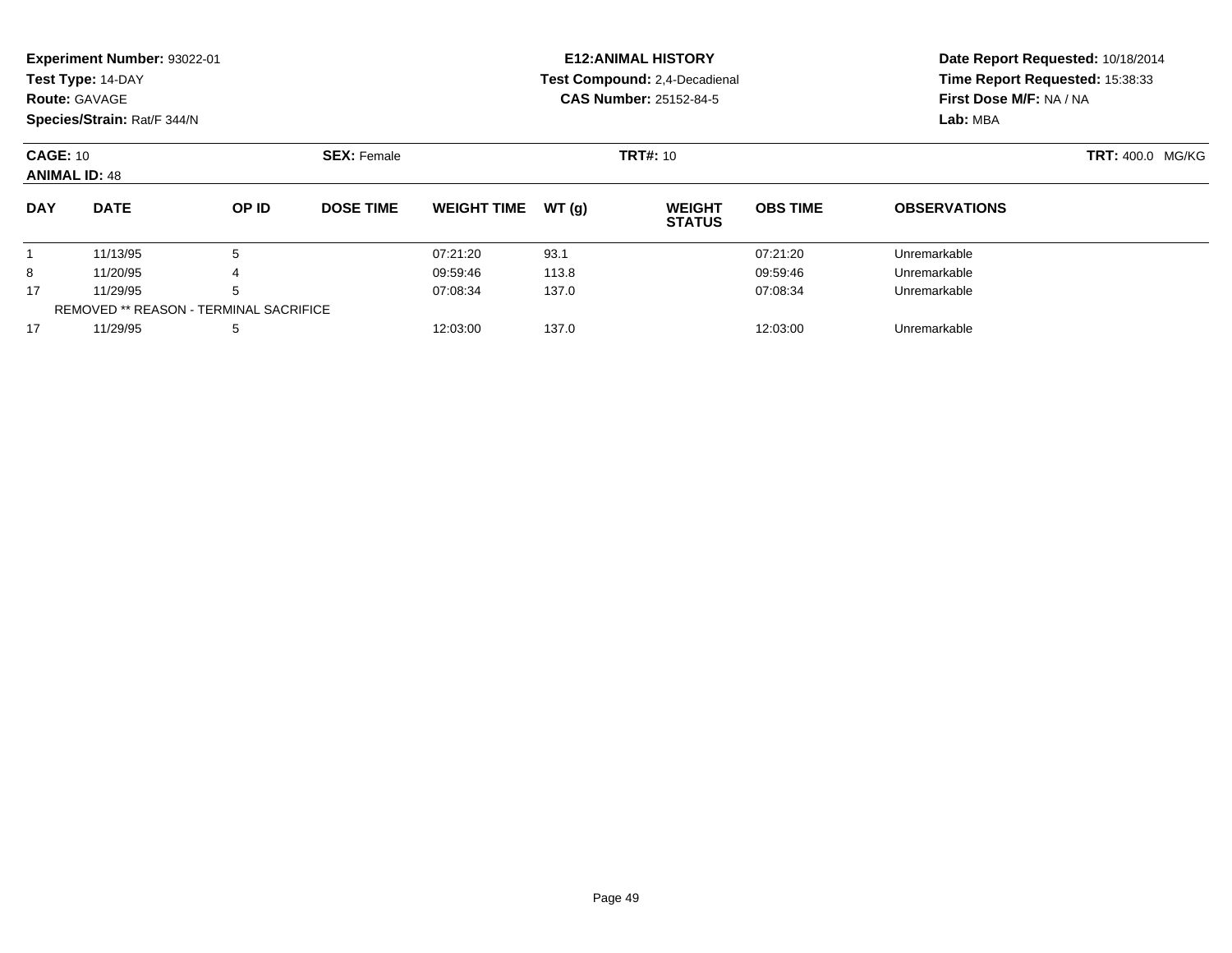|                                               | Experiment Number: 93022-01<br>Test Type: 14-DAY<br><b>Route: GAVAGE</b><br>Species/Strain: Rat/F 344/N |       |                    |                    |       | <b>E12: ANIMAL HISTORY</b><br>Test Compound: 2,4-Decadienal<br><b>CAS Number: 25152-84-5</b> |                 | Date Report Requested: 10/18/2014<br>Time Report Requested: 15:38:33<br>First Dose M/F: NA / NA<br>Lab: MBA |  |
|-----------------------------------------------|---------------------------------------------------------------------------------------------------------|-------|--------------------|--------------------|-------|----------------------------------------------------------------------------------------------|-----------------|-------------------------------------------------------------------------------------------------------------|--|
| <b>CAGE: 10</b><br><b>ANIMAL ID: 49</b>       |                                                                                                         |       | <b>SEX: Female</b> |                    |       | <b>TRT#: 10</b>                                                                              |                 | TRT: 400.0 MG/KG                                                                                            |  |
| <b>DAY</b>                                    | <b>DATE</b>                                                                                             | OP ID | <b>DOSE TIME</b>   | <b>WEIGHT TIME</b> | WT(g) | <b>WEIGHT</b><br><b>STATUS</b>                                                               | <b>OBS TIME</b> | <b>OBSERVATIONS</b>                                                                                         |  |
|                                               | 11/13/95                                                                                                | 5     |                    | 07:21:20           | 84.1  |                                                                                              | 07:21:20        | Unremarkable                                                                                                |  |
| 8                                             | 11/20/95                                                                                                | 4     |                    | 09:59:46           | 105.0 |                                                                                              | 09:59:46        | Unremarkable                                                                                                |  |
| 17                                            | 11/29/95                                                                                                | 5     |                    | 07:08:34           | 127.2 |                                                                                              | 07:08:34        | Unremarkable                                                                                                |  |
| <b>REMOVED ** REASON - TERMINAL SACRIFICE</b> |                                                                                                         |       |                    |                    |       |                                                                                              |                 |                                                                                                             |  |
| 17                                            | 11/29/95                                                                                                | 5     |                    | 12:03:00           | 127.2 |                                                                                              | 12:03:00        | Unremarkable                                                                                                |  |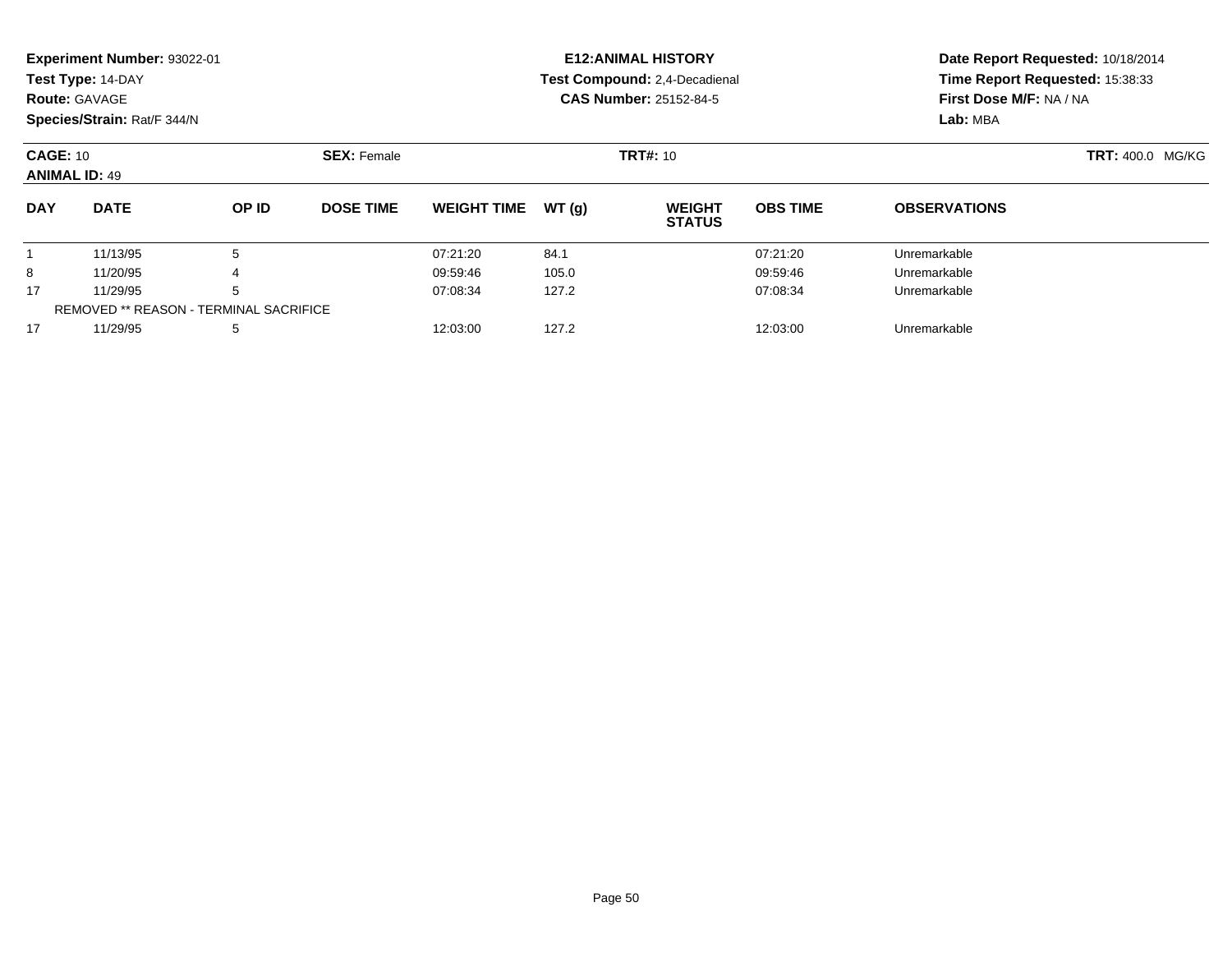|                                               | Experiment Number: 93022-01<br>Test Type: 14-DAY<br><b>Route: GAVAGE</b><br>Species/Strain: Rat/F 344/N |       |                    |                    |       | <b>E12: ANIMAL HISTORY</b><br>Test Compound: 2,4-Decadienal<br><b>CAS Number: 25152-84-5</b> | Date Report Requested: 10/18/2014<br>Time Report Requested: 15:38:33<br>First Dose M/F: NA / NA<br>Lab: MBA |                     |                  |
|-----------------------------------------------|---------------------------------------------------------------------------------------------------------|-------|--------------------|--------------------|-------|----------------------------------------------------------------------------------------------|-------------------------------------------------------------------------------------------------------------|---------------------|------------------|
| <b>CAGE: 10</b><br><b>ANIMAL ID: 50</b>       |                                                                                                         |       | <b>SEX: Female</b> |                    |       | <b>TRT#: 10</b>                                                                              |                                                                                                             |                     | TRT: 400.0 MG/KG |
| <b>DAY</b>                                    | <b>DATE</b>                                                                                             | OP ID | <b>DOSE TIME</b>   | <b>WEIGHT TIME</b> | WT(g) | <b>WEIGHT</b><br><b>STATUS</b>                                                               | <b>OBS TIME</b>                                                                                             | <b>OBSERVATIONS</b> |                  |
|                                               | 11/13/95                                                                                                | 5     |                    | 07:21:20           | 82.1  |                                                                                              | 07:21:20                                                                                                    | Unremarkable        |                  |
| 8                                             | 11/20/95                                                                                                | 4     |                    | 09:59:46           | 108.9 |                                                                                              | 09:59:46                                                                                                    | Unremarkable        |                  |
| 17                                            | 11/29/95                                                                                                | 5     |                    | 07:08:34           | 134.9 |                                                                                              | 07:08:34                                                                                                    | Unremarkable        |                  |
| <b>REMOVED ** REASON - TERMINAL SACRIFICE</b> |                                                                                                         |       |                    |                    |       |                                                                                              |                                                                                                             |                     |                  |
| 17                                            | 11/29/95                                                                                                | 5     |                    | 12:03:00           | 134.9 |                                                                                              | 12:03:00                                                                                                    | Unremarkable        |                  |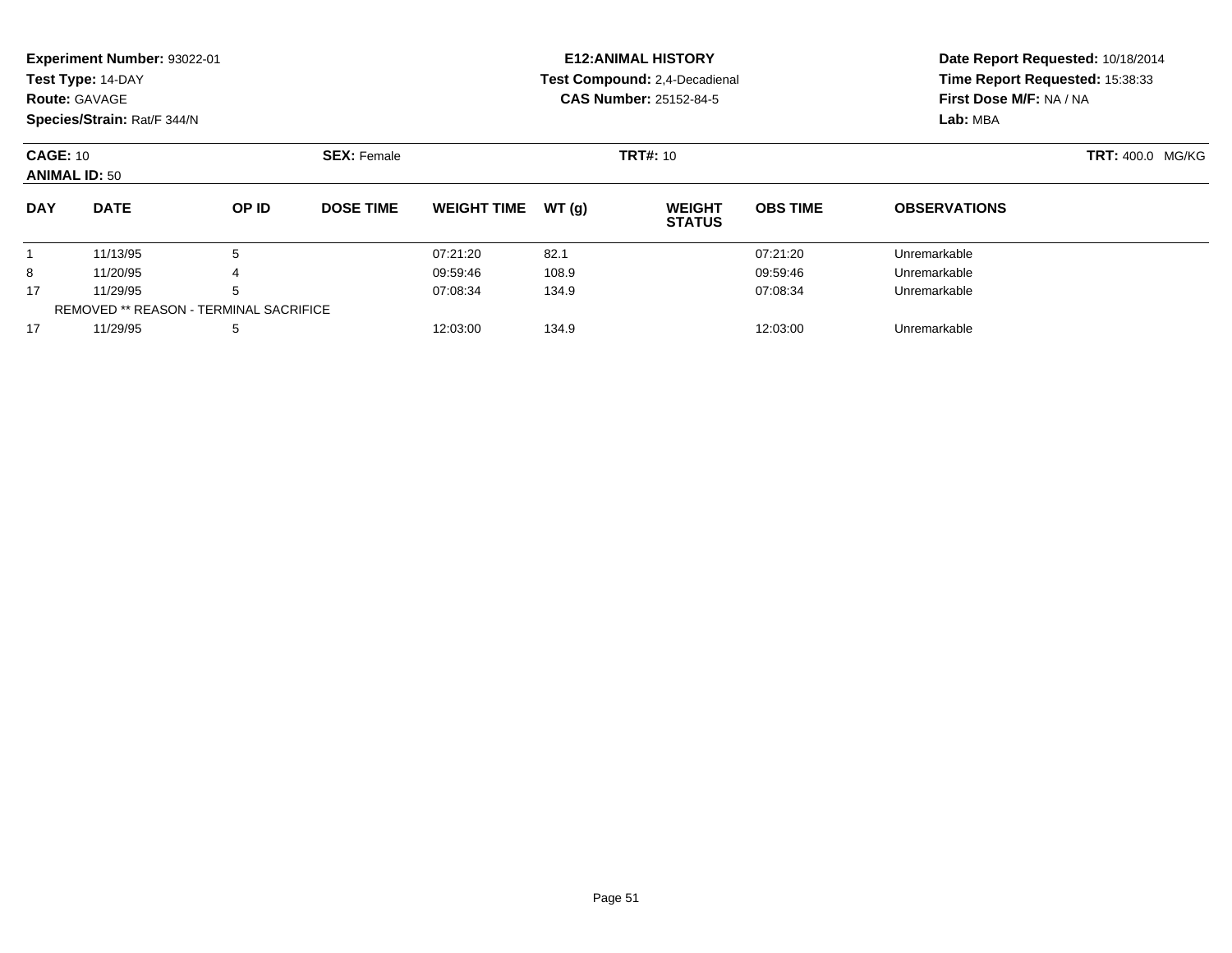| <b>Route: GAVAGE</b>                    | <b>Experiment Number: 93022-01</b><br>Test Type: 14-DAY<br>Species/Strain: Rat/F 344/N |                                                    |                    |                    |       | <b>E12: ANIMAL HISTORY</b><br>Test Compound: 2,4-Decadienal<br><b>CAS Number: 25152-84-5</b> | First Dose M/F: NA / NA<br>Lab: MBA | Date Report Requested: 10/18/2014<br>Time Report Requested: 15:38:33 |                          |
|-----------------------------------------|----------------------------------------------------------------------------------------|----------------------------------------------------|--------------------|--------------------|-------|----------------------------------------------------------------------------------------------|-------------------------------------|----------------------------------------------------------------------|--------------------------|
| <b>CAGE: 11</b><br><b>ANIMAL ID: 51</b> |                                                                                        |                                                    | <b>SEX: Female</b> | <b>TRT#: 11</b>    |       |                                                                                              |                                     |                                                                      | <b>TRT: 1200.0 MG/KG</b> |
| <b>DAY</b>                              | <b>DATE</b>                                                                            | OP ID                                              | <b>DOSE TIME</b>   | <b>WEIGHT TIME</b> | WT(g) | <b>WEIGHT</b><br><b>STATUS</b>                                                               | <b>OBS TIME</b>                     | <b>OBSERVATIONS</b>                                                  |                          |
|                                         | 11/13/95                                                                               | 5                                                  |                    | 07:26:30           | 97.0  |                                                                                              | 07:26:30                            | Unremarkable                                                         |                          |
| 8                                       | 11/20/95                                                                               |                                                    |                    | 10:04:36           | 103.2 |                                                                                              | 10:04:36                            | Unremarkable                                                         |                          |
| 17                                      | 11/29/95                                                                               | 5<br><b>REMOVED ** REASON - TERMINAL SACRIFICE</b> |                    | 06:58:26           | 120.9 |                                                                                              | 06:58:26                            | Unremarkable                                                         |                          |
| 17                                      | 11/29/95                                                                               | 5                                                  |                    | 12:03:02           | 120.9 |                                                                                              | 12:03:02                            | Unremarkable                                                         |                          |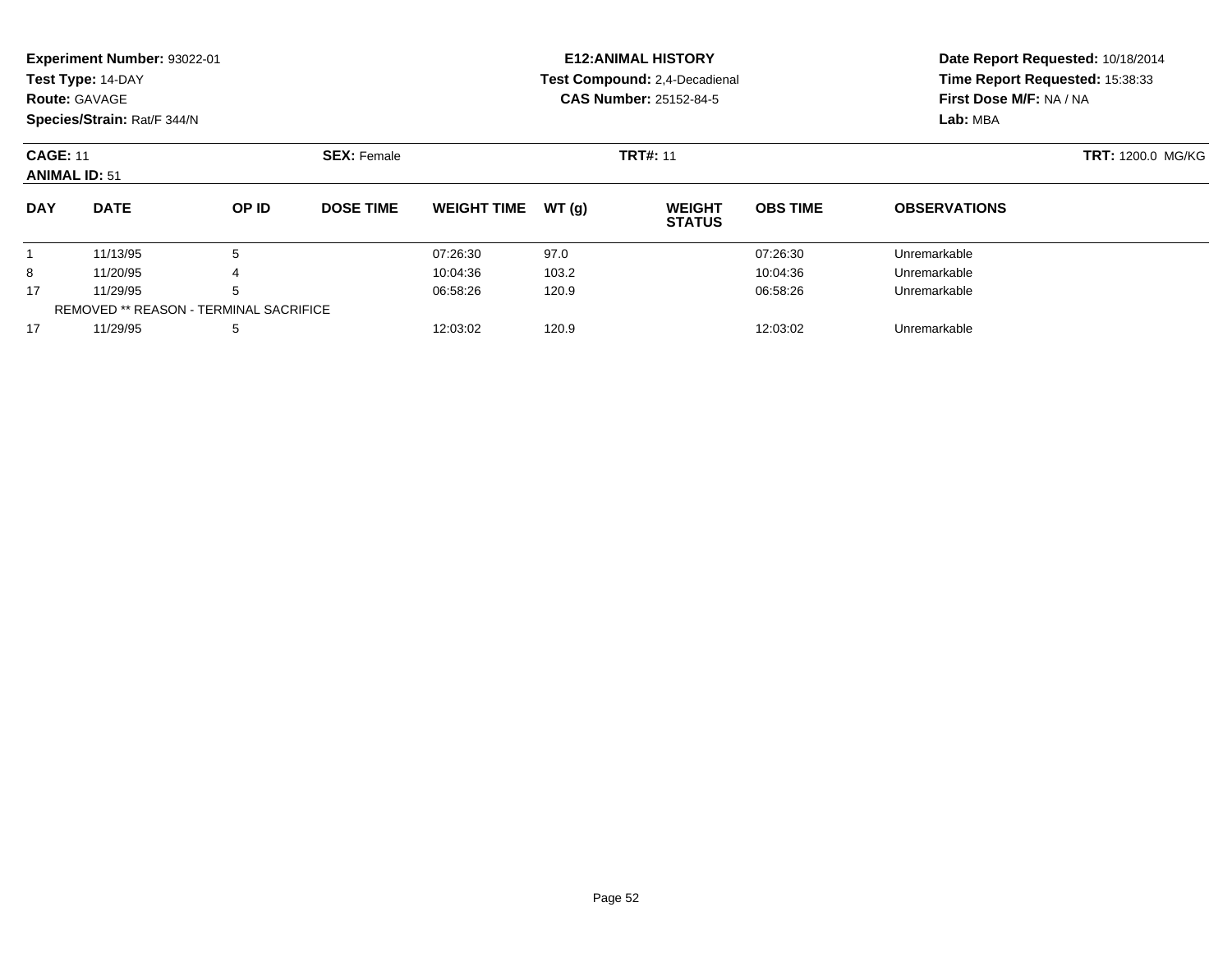|                                         | <b>Experiment Number: 93022-01</b><br>Test Type: 14-DAY<br><b>Route: GAVAGE</b><br>Species/Strain: Rat/F 344/N |                                               |                    |                    |       | <b>E12: ANIMAL HISTORY</b><br>Test Compound: 2,4-Decadienal<br><b>CAS Number: 25152-84-5</b> | Time Report Requested: 15:38:33<br>First Dose M/F: NA / NA<br>Lab: MBA | Date Report Requested: 10/18/2014 |                          |
|-----------------------------------------|----------------------------------------------------------------------------------------------------------------|-----------------------------------------------|--------------------|--------------------|-------|----------------------------------------------------------------------------------------------|------------------------------------------------------------------------|-----------------------------------|--------------------------|
| <b>CAGE: 11</b><br><b>ANIMAL ID: 52</b> |                                                                                                                |                                               | <b>SEX: Female</b> | <b>TRT#: 11</b>    |       |                                                                                              |                                                                        |                                   | <b>TRT: 1200.0 MG/KG</b> |
| <b>DAY</b>                              | <b>DATE</b>                                                                                                    | OP ID                                         | <b>DOSE TIME</b>   | <b>WEIGHT TIME</b> | WT(g) | <b>WEIGHT</b><br><b>STATUS</b>                                                               | <b>OBS TIME</b>                                                        | <b>OBSERVATIONS</b>               |                          |
|                                         | 11/13/95                                                                                                       | 5                                             |                    | 07:26:30           | 87.0  |                                                                                              | 07:26:30                                                               | Unremarkable                      |                          |
| 8                                       | 11/20/95                                                                                                       | 4                                             |                    | 10:04:36           | 98.3  |                                                                                              | 10:04:36                                                               | Unremarkable                      |                          |
| 17                                      | 11/29/95                                                                                                       | 5                                             |                    | 06:58:26           | 118.7 |                                                                                              | 06:58:26                                                               | Unremarkable                      |                          |
|                                         |                                                                                                                | <b>REMOVED ** REASON - TERMINAL SACRIFICE</b> |                    |                    |       |                                                                                              |                                                                        |                                   |                          |
| 17                                      | 11/29/95                                                                                                       | 5                                             |                    | 12:03:02           | 118.7 |                                                                                              | 12:03:02                                                               | Unremarkable                      |                          |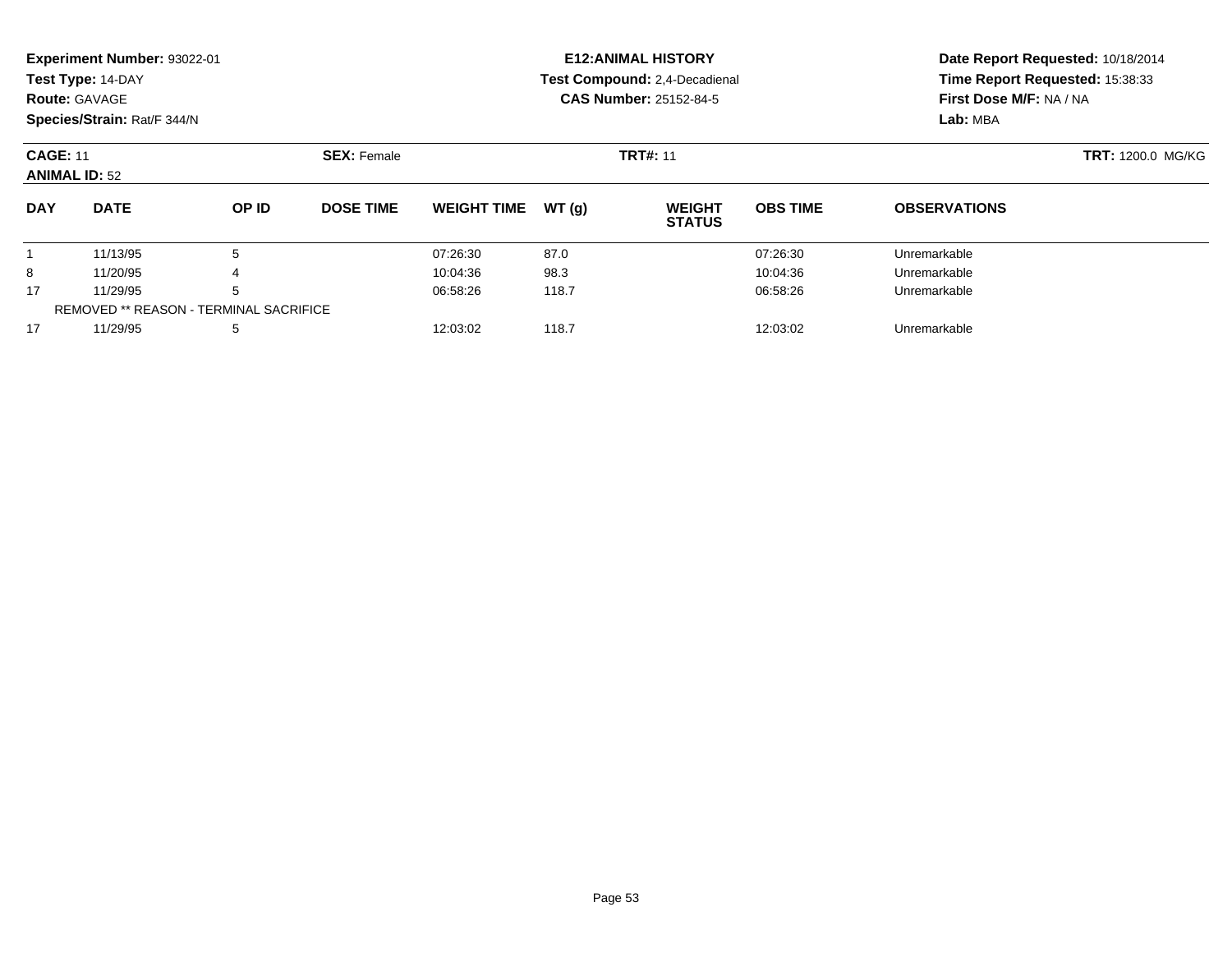| <b>Experiment Number: 93022-01</b> |                    | <b>E12:ANIMAL HISTORY</b>     |  |
|------------------------------------|--------------------|-------------------------------|--|
| Test Type: 14-DAY                  |                    | Test Compound: 2,4-Decadienal |  |
| <b>Route: GAVAGE</b>               |                    | <b>CAS Number: 25152-84-5</b> |  |
| Species/Strain: Rat/F 344/N        |                    |                               |  |
| <b>CAGE: 11</b>                    | <b>SEX:</b> Female | <b>TRT#: 11</b>               |  |

**Date Report Requested:** 10/18/2014 **Time Report Requested:** 15:38:33**First Dose M/F:** NA / NA**Lab:** MBA

| <b>CAGE: 11</b><br><b>ANIMAL ID: 53</b> |                                               | <b>SEX: Female</b> |                  | <b>TRT#: 11</b>                      | <b>TRT: 1200.0 MG/KG</b> |                                |                 |                     |  |
|-----------------------------------------|-----------------------------------------------|--------------------|------------------|--------------------------------------|--------------------------|--------------------------------|-----------------|---------------------|--|
| <b>DAY</b>                              | <b>DATE</b>                                   | OP ID              | <b>DOSE TIME</b> | <b>WEIGHT TIME</b>                   | WT(q)                    | <b>WEIGHT</b><br><b>STATUS</b> | <b>OBS TIME</b> | <b>OBSERVATIONS</b> |  |
|                                         | 11/13/95                                      | 5                  |                  | 07:26:30                             | 81.6                     |                                | 07:26:30        | Unremarkable        |  |
| 8                                       | 11/20/95                                      | 4                  |                  | 10:04:36                             | 79.8                     |                                | 10:04:36        | Unremarkable        |  |
| 17                                      | 11/29/95                                      | 5                  |                  | 06:58:26                             | 93.6                     |                                | 06:58:26        | Unremarkable        |  |
| 17                                      | 11/29/95                                      | 5                  |                  | **NOTE-ANIMAL APPEARS TO HAVE RALES. |                          |                                | 07:00:04        |                     |  |
| 17                                      | 11/29/95                                      | 5                  |                  | **NOTE-Animal appears to have rales. |                          |                                | 12:03:02        |                     |  |
| 17                                      | 11/29/95                                      | 5                  |                  | 06:58:26                             | 93.6                     |                                |                 |                     |  |
|                                         | <b>REMOVED ** REASON - TERMINAL SACRIFICE</b> |                    |                  |                                      |                          |                                |                 |                     |  |
| 17                                      | 11/29/95                                      | 5                  |                  | 12:03:02                             | 93.6                     |                                | 12:03:02        | Abnormal Breathing  |  |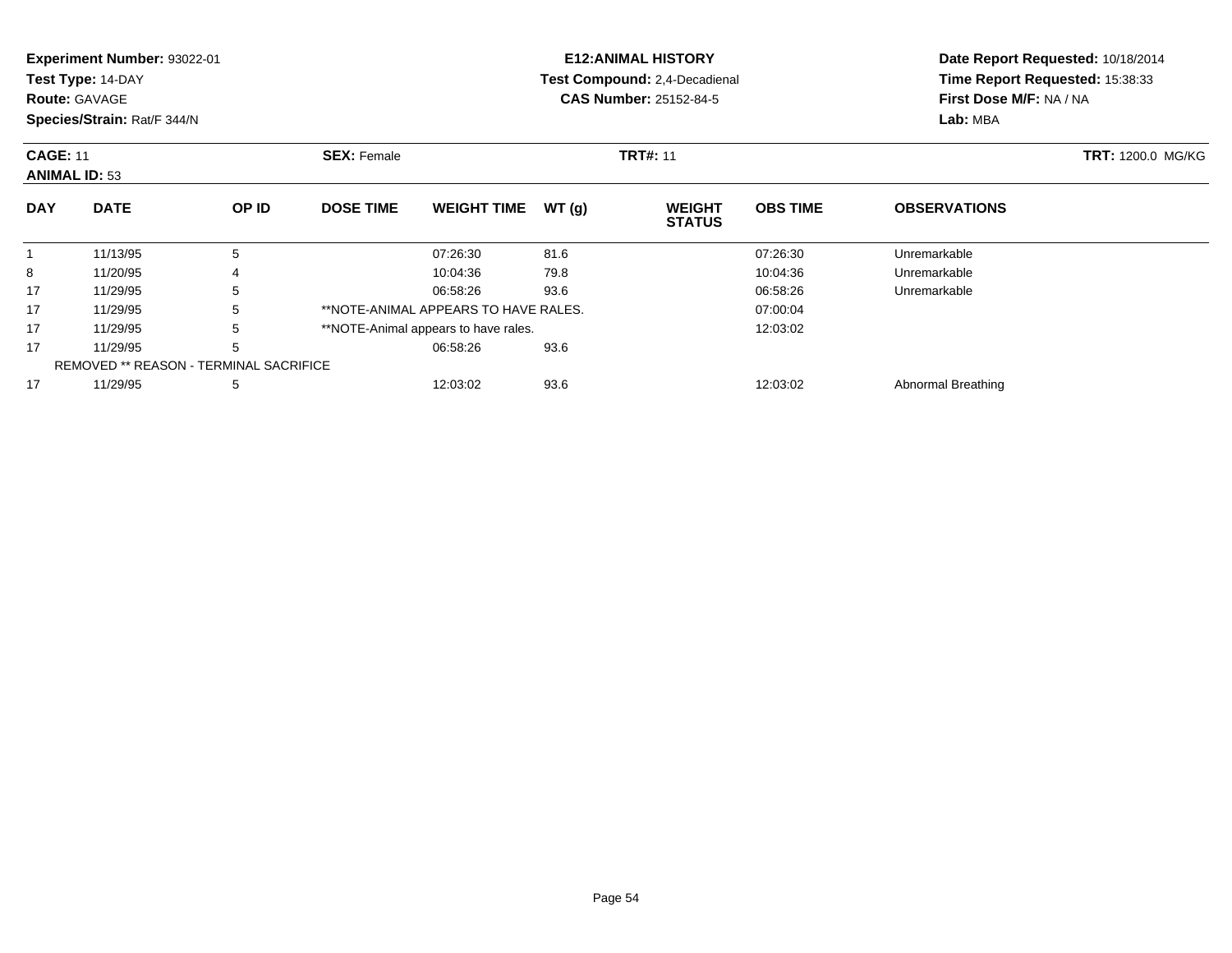| <b>Route: GAVAGE</b>                    | <b>Experiment Number: 93022-01</b><br>Test Type: 14-DAY<br>Species/Strain: Rat/F 344/N |                                                    |                    |                    |       | <b>E12: ANIMAL HISTORY</b><br>Test Compound: 2,4-Decadienal<br><b>CAS Number: 25152-84-5</b> | Time Report Requested: 15:38:33<br>First Dose M/F: NA / NA<br>Lab: MBA | Date Report Requested: 10/18/2014 |                          |
|-----------------------------------------|----------------------------------------------------------------------------------------|----------------------------------------------------|--------------------|--------------------|-------|----------------------------------------------------------------------------------------------|------------------------------------------------------------------------|-----------------------------------|--------------------------|
| <b>CAGE: 11</b><br><b>ANIMAL ID: 54</b> |                                                                                        |                                                    | <b>SEX: Female</b> | <b>TRT#: 11</b>    |       |                                                                                              |                                                                        |                                   | <b>TRT: 1200.0 MG/KG</b> |
| <b>DAY</b>                              | <b>DATE</b>                                                                            | OP ID                                              | <b>DOSE TIME</b>   | <b>WEIGHT TIME</b> | WT(g) | <b>WEIGHT</b><br><b>STATUS</b>                                                               | <b>OBS TIME</b>                                                        | <b>OBSERVATIONS</b>               |                          |
|                                         | 11/13/95                                                                               | 5                                                  |                    | 07:26:30           | 75.5  |                                                                                              | 07:26:30                                                               | Unremarkable                      |                          |
| 8                                       | 11/20/95                                                                               |                                                    |                    | 10:04:36           | 85.8  |                                                                                              | 10:04:36                                                               | Unremarkable                      |                          |
| 17                                      | 11/29/95                                                                               | 5<br><b>REMOVED ** REASON - TERMINAL SACRIFICE</b> |                    | 06:58:26           | 106.6 |                                                                                              | 06:58:26                                                               | Unremarkable                      |                          |
| 17                                      | 11/29/95                                                                               | 5                                                  |                    | 12:03:02           | 106.6 |                                                                                              | 12:03:02                                                               | Unremarkable                      |                          |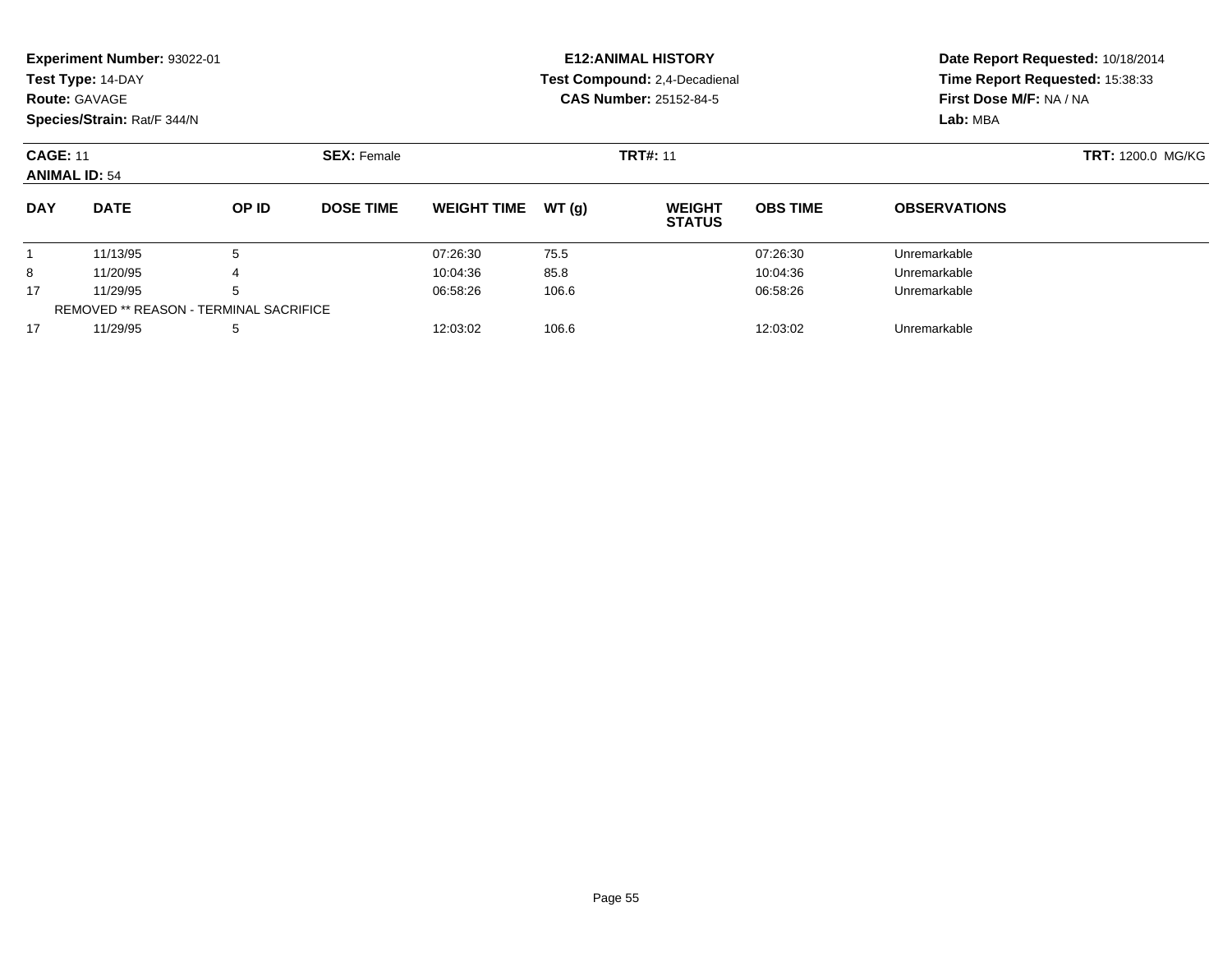| <b>Route: GAVAGE</b>                    | <b>Experiment Number: 93022-01</b><br>Test Type: 14-DAY<br>Species/Strain: Rat/F 344/N |                                                    |                    |                    |       | <b>E12: ANIMAL HISTORY</b><br>Test Compound: 2,4-Decadienal<br><b>CAS Number: 25152-84-5</b> | First Dose M/F: NA / NA<br>Lab: MBA | Date Report Requested: 10/18/2014<br>Time Report Requested: 15:38:33 |                          |
|-----------------------------------------|----------------------------------------------------------------------------------------|----------------------------------------------------|--------------------|--------------------|-------|----------------------------------------------------------------------------------------------|-------------------------------------|----------------------------------------------------------------------|--------------------------|
| <b>CAGE: 11</b><br><b>ANIMAL ID: 55</b> |                                                                                        |                                                    | <b>SEX: Female</b> | <b>TRT#: 11</b>    |       |                                                                                              |                                     |                                                                      | <b>TRT: 1200.0 MG/KG</b> |
| <b>DAY</b>                              | <b>DATE</b>                                                                            | OP ID                                              | <b>DOSE TIME</b>   | <b>WEIGHT TIME</b> | WT(g) | <b>WEIGHT</b><br><b>STATUS</b>                                                               | <b>OBS TIME</b>                     | <b>OBSERVATIONS</b>                                                  |                          |
|                                         | 11/13/95                                                                               | 5                                                  |                    | 07:26:30           | 90.4  |                                                                                              | 07:26:30                            | Unremarkable                                                         |                          |
| 8                                       | 11/20/95                                                                               |                                                    |                    | 10:04:36           | 94.6  |                                                                                              | 10:04:36                            | Unremarkable                                                         |                          |
| 17                                      | 11/29/95                                                                               | 5<br><b>REMOVED ** REASON - TERMINAL SACRIFICE</b> |                    | 06:58:26           | 109.2 |                                                                                              | 06:58:26                            | Unremarkable                                                         |                          |
| 17                                      | 11/29/95                                                                               | 5                                                  |                    | 12:03:02           | 109.2 |                                                                                              | 12:03:02                            | Unremarkable                                                         |                          |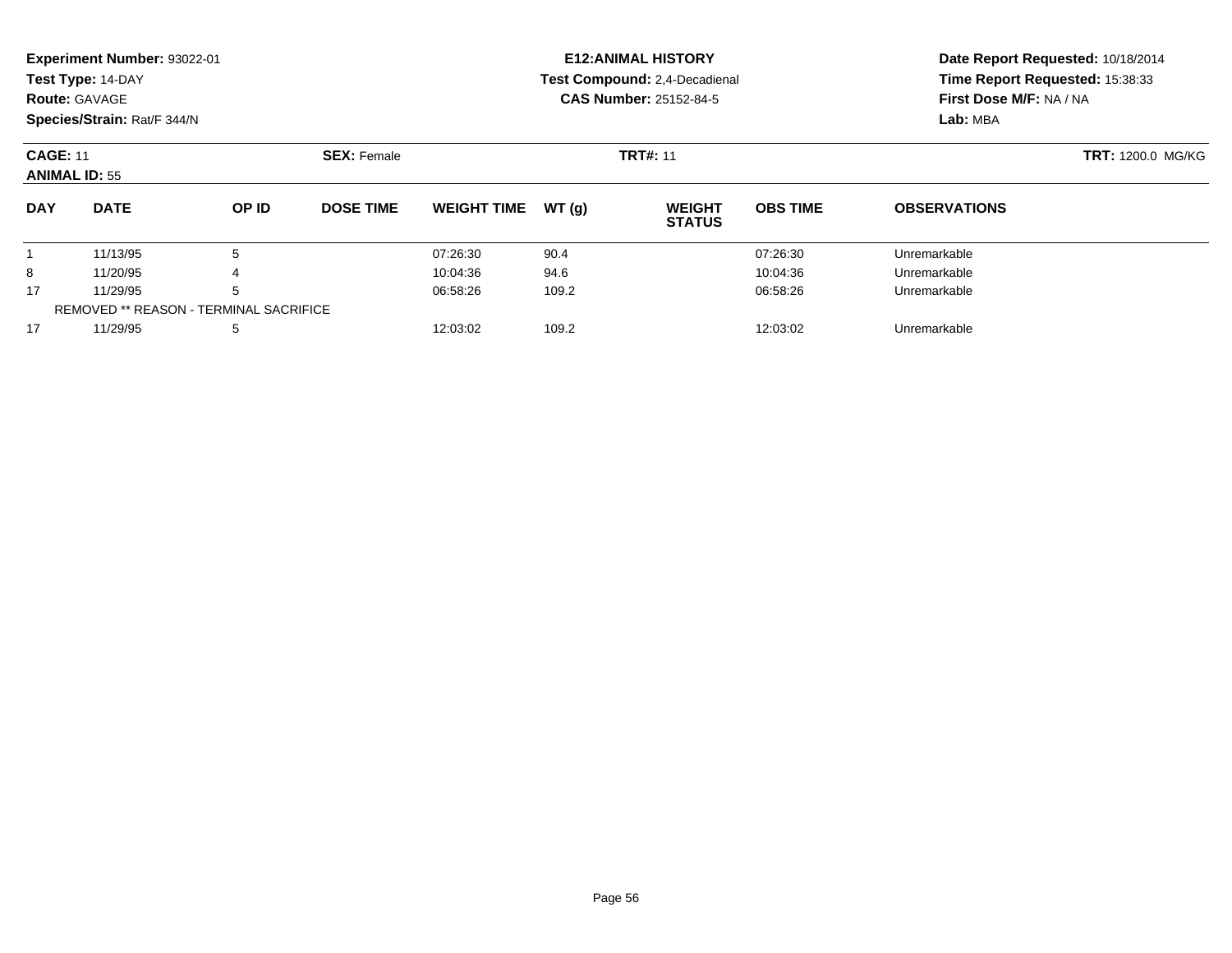| Experiment Number: 93022-01<br>Test Type: 14-DAY<br><b>Route: GAVAGE</b><br>Species/Strain: Rat/F 344/N |             |                                        |                    | <b>E12: ANIMAL HISTORY</b><br>Test Compound: 2,4-Decadienal<br><b>CAS Number: 25152-84-5</b> |                          |                                |                 | Date Report Requested: 10/18/2014<br>Time Report Requested: 15:38:33<br>First Dose M/F: NA / NA<br>Lab: MBA |  |
|---------------------------------------------------------------------------------------------------------|-------------|----------------------------------------|--------------------|----------------------------------------------------------------------------------------------|--------------------------|--------------------------------|-----------------|-------------------------------------------------------------------------------------------------------------|--|
| <b>CAGE: 12</b><br><b>ANIMAL ID: 56</b>                                                                 |             |                                        | <b>SEX: Female</b> |                                                                                              | <b>TRT: 3600.0 MG/KG</b> |                                |                 |                                                                                                             |  |
| <b>DAY</b>                                                                                              | <b>DATE</b> | OP ID                                  | <b>DOSE TIME</b>   | <b>WEIGHT TIME</b>                                                                           | WT(q)                    | <b>WEIGHT</b><br><b>STATUS</b> | <b>OBS TIME</b> | <b>OBSERVATIONS</b>                                                                                         |  |
|                                                                                                         | 11/13/95    | 5<br>REMOVED ** REASON - NATURAL DEATH |                    | 07:30:36                                                                                     | 82.2                     |                                | 07:30:36        | Unremarkable                                                                                                |  |
| 3                                                                                                       | 11/15/95    | 5                                      |                    | 07:34:44                                                                                     | 68.8                     |                                | 07:34:44        | Diarrhea                                                                                                    |  |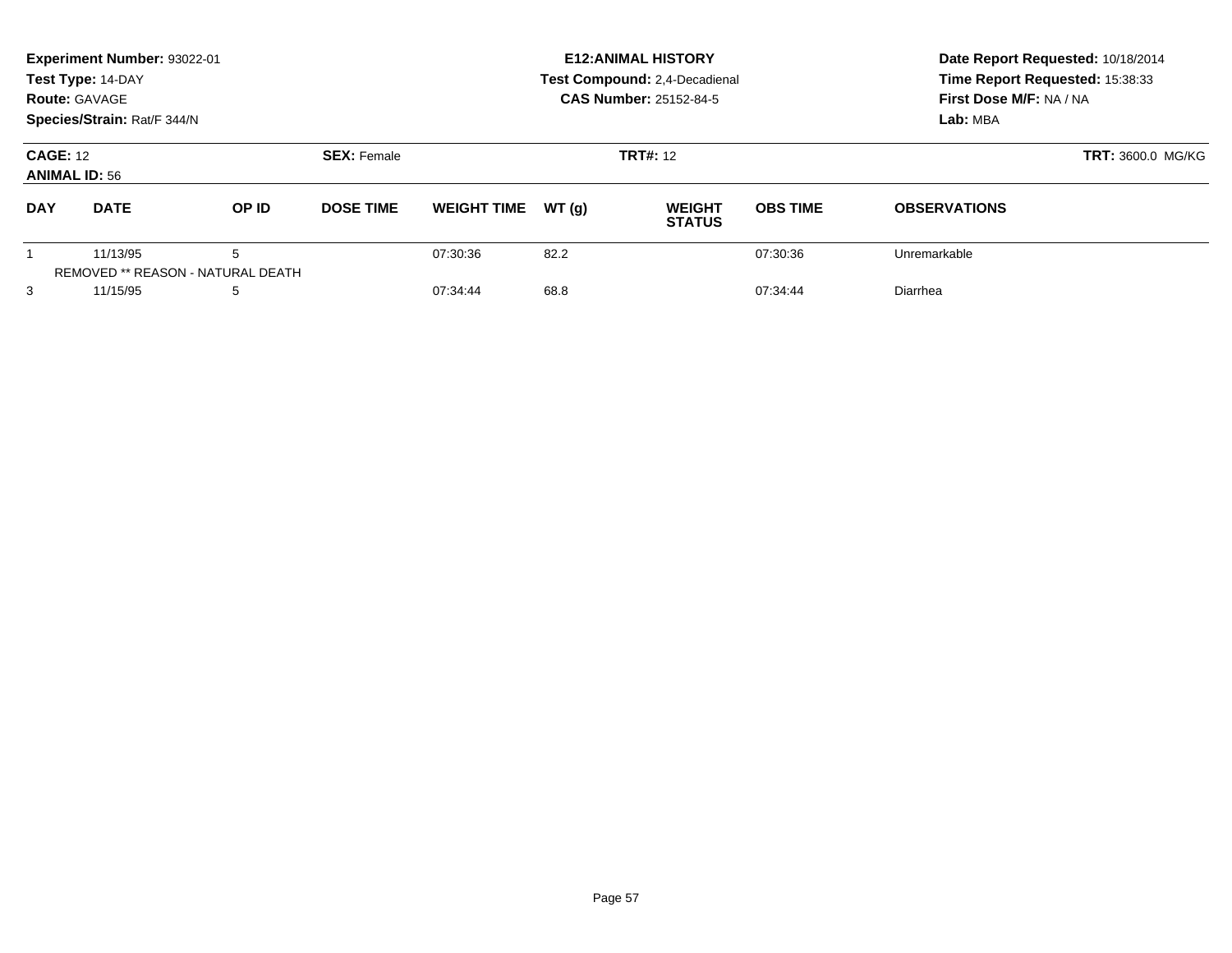|                                         | Experiment Number: 93022-01<br>Test Type: 14-DAY<br><b>Route: GAVAGE</b><br>Species/Strain: Rat/F 344/N |                                               |                    |                    |       | <b>E12: ANIMAL HISTORY</b><br>Test Compound: 2,4-Decadienal<br><b>CAS Number: 25152-84-5</b> | Date Report Requested: 10/18/2014<br>Time Report Requested: 15:38:33<br>First Dose M/F: NA / NA<br>Lab: MBA |                     |  |
|-----------------------------------------|---------------------------------------------------------------------------------------------------------|-----------------------------------------------|--------------------|--------------------|-------|----------------------------------------------------------------------------------------------|-------------------------------------------------------------------------------------------------------------|---------------------|--|
| <b>CAGE: 12</b><br><b>ANIMAL ID: 57</b> |                                                                                                         |                                               | <b>SEX: Female</b> |                    |       | <b>TRT#: 12</b>                                                                              | <b>TRT: 3600.0 MG/KG</b>                                                                                    |                     |  |
| <b>DAY</b>                              | <b>DATE</b>                                                                                             | OP ID                                         | <b>DOSE TIME</b>   | <b>WEIGHT TIME</b> | WT(q) | <b>WEIGHT</b><br><b>STATUS</b>                                                               | <b>OBS TIME</b>                                                                                             | <b>OBSERVATIONS</b> |  |
|                                         | 11/13/95                                                                                                | 5<br><b>REMOVED ** REASON - NATURAL DEATH</b> |                    | 07:30:36           | 85.4  |                                                                                              | 07:30:36                                                                                                    | Unremarkable        |  |
| 2                                       | 11/14/95                                                                                                | 4                                             |                    | 13:11:16           | 72.2  |                                                                                              | 13:11:16                                                                                                    | Diarrhea            |  |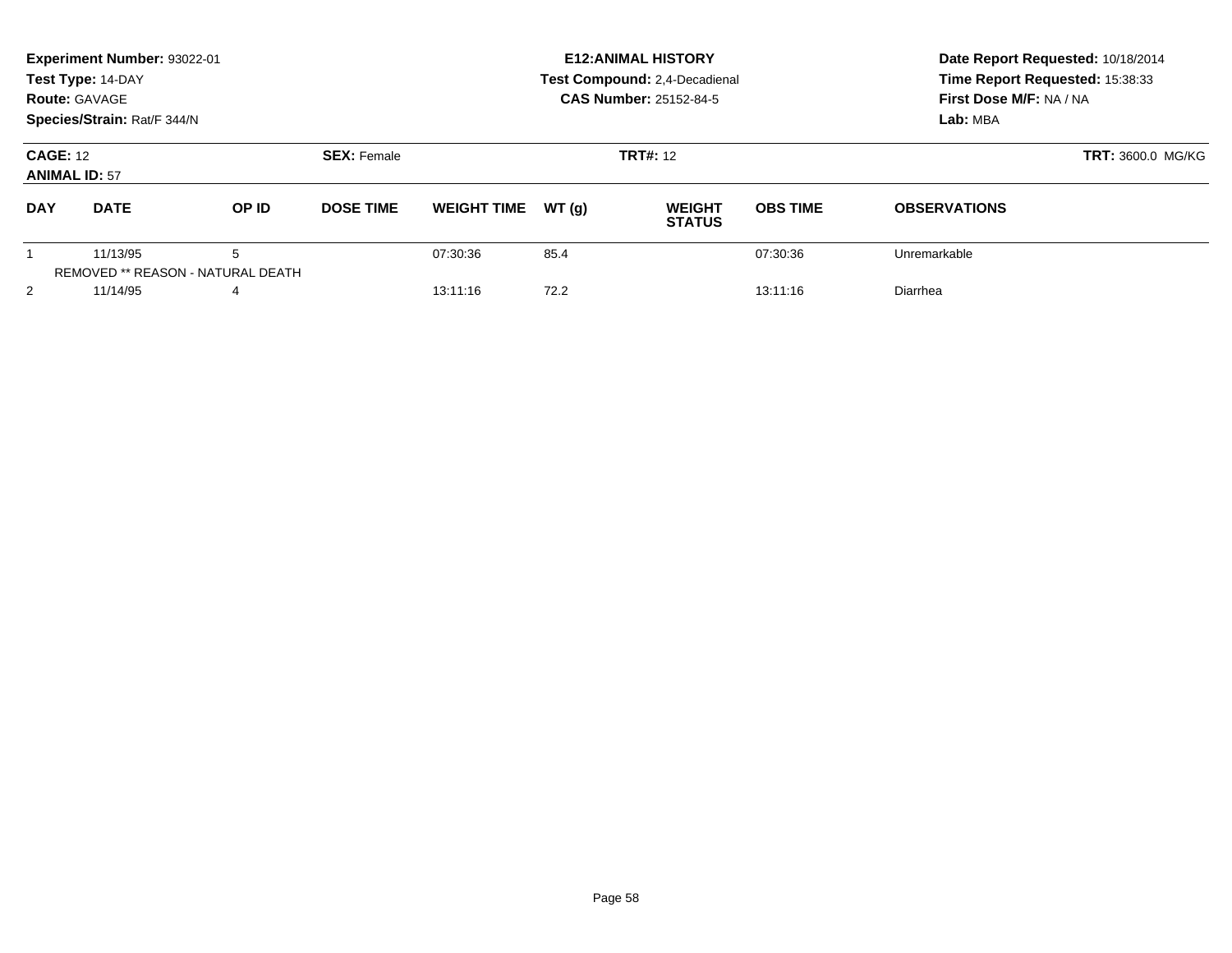| Experiment Number: 93022-01<br>Test Type: 14-DAY<br><b>Route: GAVAGE</b><br>Species/Strain: Rat/F 344/N |             |                                        |                    |                    |       | <b>E12: ANIMAL HISTORY</b><br><b>Test Compound: 2,4-Decadienal</b><br><b>CAS Number: 25152-84-5</b> | Date Report Requested: 10/18/2014<br>Time Report Requested: 15:38:33<br>First Dose M/F: NA / NA<br>Lab: MBA |                     |  |
|---------------------------------------------------------------------------------------------------------|-------------|----------------------------------------|--------------------|--------------------|-------|-----------------------------------------------------------------------------------------------------|-------------------------------------------------------------------------------------------------------------|---------------------|--|
| <b>CAGE: 12</b><br><b>ANIMAL ID: 58</b>                                                                 |             |                                        | <b>SEX: Female</b> |                    |       | <b>TRT#: 12</b>                                                                                     | <b>TRT: 3600.0 MG/KG</b>                                                                                    |                     |  |
| <b>DAY</b>                                                                                              | <b>DATE</b> | OP ID                                  | <b>DOSE TIME</b>   | <b>WEIGHT TIME</b> | WT(q) | <b>WEIGHT</b><br><b>STATUS</b>                                                                      | <b>OBS TIME</b>                                                                                             | <b>OBSERVATIONS</b> |  |
|                                                                                                         | 11/13/95    | 5<br>REMOVED ** REASON - NATURAL DEATH |                    | 07:30:36           | 71.9  |                                                                                                     | 07:30:36                                                                                                    | Unremarkable        |  |
| 2                                                                                                       | 11/14/95    | 4                                      |                    | 13:11:16           | 60.4  |                                                                                                     | 13:11:16                                                                                                    | Diarrhea            |  |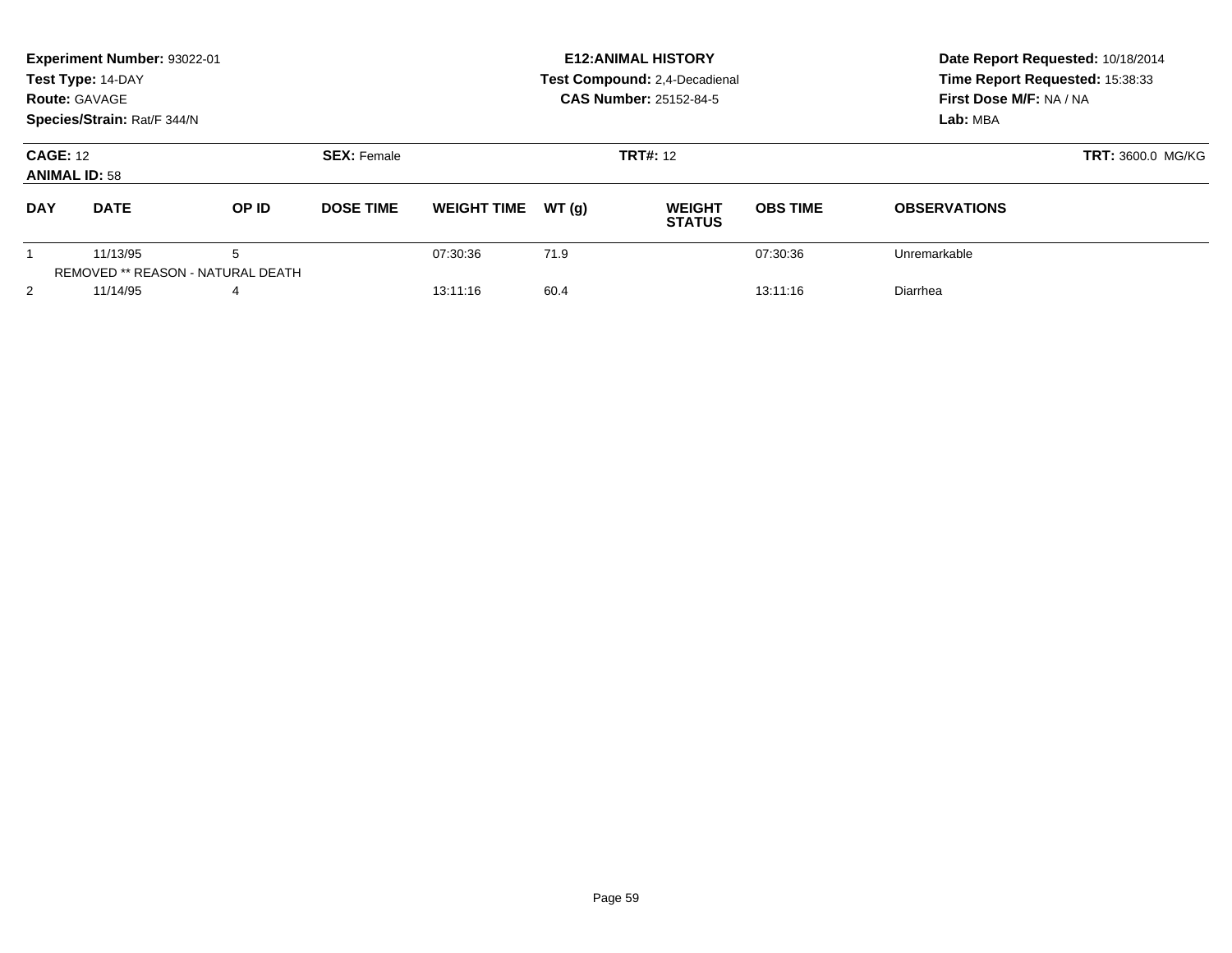| Experiment Number: 93022-01<br>Test Type: 14-DAY<br><b>Route: GAVAGE</b><br>Species/Strain: Rat/F 344/N |                                               |       |                    |                    |       | <b>E12: ANIMAL HISTORY</b><br>Test Compound: 2,4-Decadienal<br><b>CAS Number: 25152-84-5</b> | Date Report Requested: 10/18/2014<br>Time Report Requested: 15:38:33<br>First Dose M/F: NA / NA<br>Lab: MBA |                     |
|---------------------------------------------------------------------------------------------------------|-----------------------------------------------|-------|--------------------|--------------------|-------|----------------------------------------------------------------------------------------------|-------------------------------------------------------------------------------------------------------------|---------------------|
| <b>CAGE: 12</b><br><b>ANIMAL ID: 59</b>                                                                 |                                               |       | <b>SEX: Female</b> |                    |       | <b>TRT#: 12</b>                                                                              | <b>TRT: 3600.0 MG/KG</b>                                                                                    |                     |
| <b>DAY</b>                                                                                              | <b>DATE</b>                                   | OP ID | <b>DOSE TIME</b>   | <b>WEIGHT TIME</b> | WT(q) | <b>WEIGHT</b><br><b>STATUS</b>                                                               | <b>OBS TIME</b>                                                                                             | <b>OBSERVATIONS</b> |
|                                                                                                         | 11/13/95<br>REMOVED ** REASON - NATURAL DEATH | 5     |                    | 07:30:36           | 90.2  |                                                                                              | 07:30:36                                                                                                    | Unremarkable        |
| 3                                                                                                       | 11/15/95                                      | 5     |                    | 07:34:44           | 74.0  |                                                                                              | 07:34:44                                                                                                    | Diarrhea            |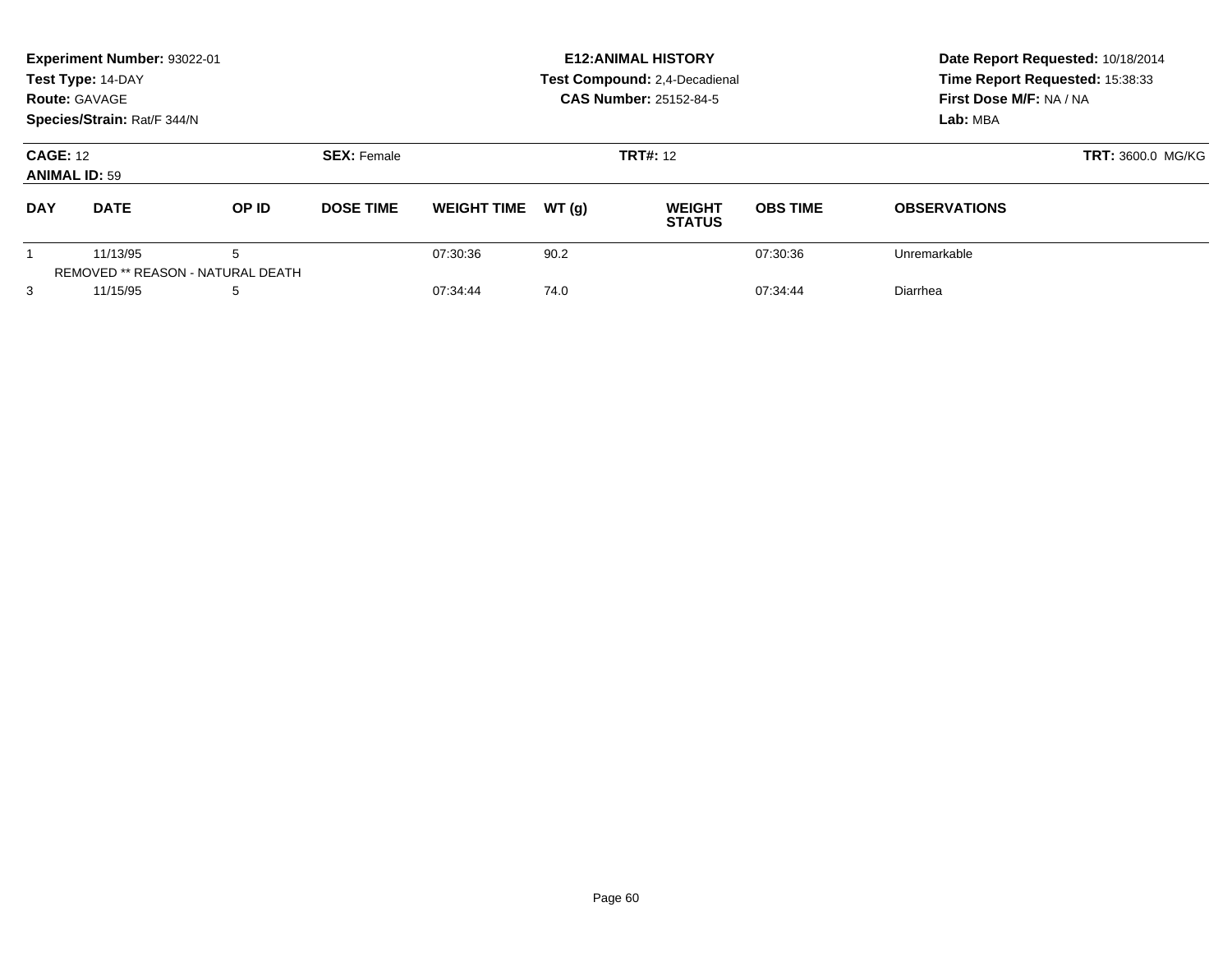| Experiment Number: 93022-01<br>Test Type: 14-DAY<br><b>Route: GAVAGE</b><br>Species/Strain: Rat/F 344/N |                                               |       |                    |                    |       | <b>E12: ANIMAL HISTORY</b><br>Test Compound: 2,4-Decadienal<br><b>CAS Number: 25152-84-5</b> | Date Report Requested: 10/18/2014<br>Time Report Requested: 15:38:33<br>First Dose M/F: NA / NA<br>Lab: MBA |                     |
|---------------------------------------------------------------------------------------------------------|-----------------------------------------------|-------|--------------------|--------------------|-------|----------------------------------------------------------------------------------------------|-------------------------------------------------------------------------------------------------------------|---------------------|
| <b>CAGE: 12</b><br><b>ANIMAL ID: 60</b>                                                                 |                                               |       | <b>SEX: Female</b> |                    |       | <b>TRT#: 12</b>                                                                              | <b>TRT: 3600.0 MG/KG</b>                                                                                    |                     |
| <b>DAY</b>                                                                                              | <b>DATE</b>                                   | OP ID | <b>DOSE TIME</b>   | <b>WEIGHT TIME</b> | WT(q) | <b>WEIGHT</b><br><b>STATUS</b>                                                               | <b>OBS TIME</b>                                                                                             | <b>OBSERVATIONS</b> |
|                                                                                                         | 11/13/95<br>REMOVED ** REASON - NATURAL DEATH | 5     |                    | 07:30:36           | 99.2  |                                                                                              | 07:30:36                                                                                                    | Unremarkable        |
| 3                                                                                                       | 11/15/95                                      | 5     |                    | 07:34:44           | 80.8  |                                                                                              | 07:34:44                                                                                                    | Diarrhea            |